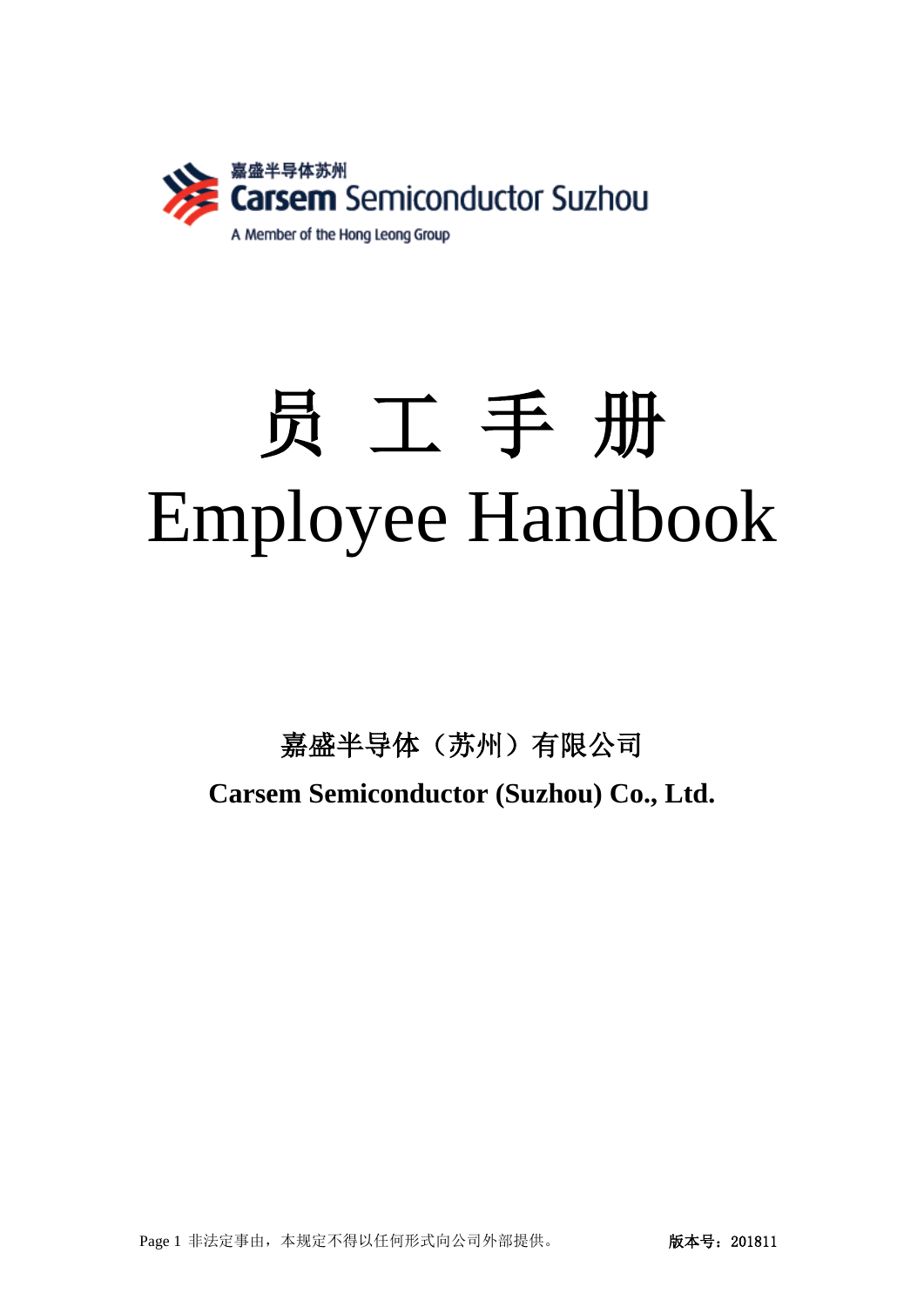Hi, my name is CK Lee and I am the General Manager of Carsem Suzhou. I would like to personally extend my warm welcome to you in joining Carsem, a fast growing family in SIP, Suzhou.

大家好, 我是嘉盛苏州的总经理, 李操权。我诚挚地欢迎你们加入嘉盛, 这个在苏州工业园 区快速成长的大家庭。

After joining Carsem, you will go through a systematic set of new employee orientation and training programs which we have taken great effort in the design and preparation to ensure every employee is equipped with the right skills and knowledge to finish job.

加入嘉盛之后, 你会接受一套系统的新员工指导及培训课程, 在其设计及准备中, 我们都竭 尽所能使其能保证每位员工都可以掌握正确的技巧和知识来完成工作。

Carsem Suzhou believes firmly in engaging all our employees with their minds and hearts and committed to developing every individual to their maximum potential for company. Furthermore, I also wish all of you can observe discipline rules and regulations of Company as well as adequately perform the duties of your position. Your excellent performance and great contributions in Carsem will be correspondingly rewarded.

嘉盛苏州坚信, 我们所聘用的员工都会全心全意为公司服务, 公司也承诺将发挥个人的最大 潜力。与此同时, 我也希望每位员工都能恪守公司的纪律准则及规范, 充分发挥所在岗位的 角色职能。你在嘉盛的优秀表现和努力付出将会得到相应的回报。

My sincere wish again for you to have a very successful long term career growth in Carsem and your supervisors and managers are ever willing to provide you all the necessary guidance and coaching to help you achieve your personal goals.

我再次真诚地希望你们在嘉盛能顺利地发展长期的职业规划,你们的主管及经理都会不断给 予指导来帮助你们实现个人的目标。

Yours sincerely,

敬启,

**CK LEE** 

李操权 ecc/Are

GM, Carsem Suzhou 嘉盛苏州总经理

Page 2 非法定事由,本规定不得以任何形式向公司外部提供。 版本号:201811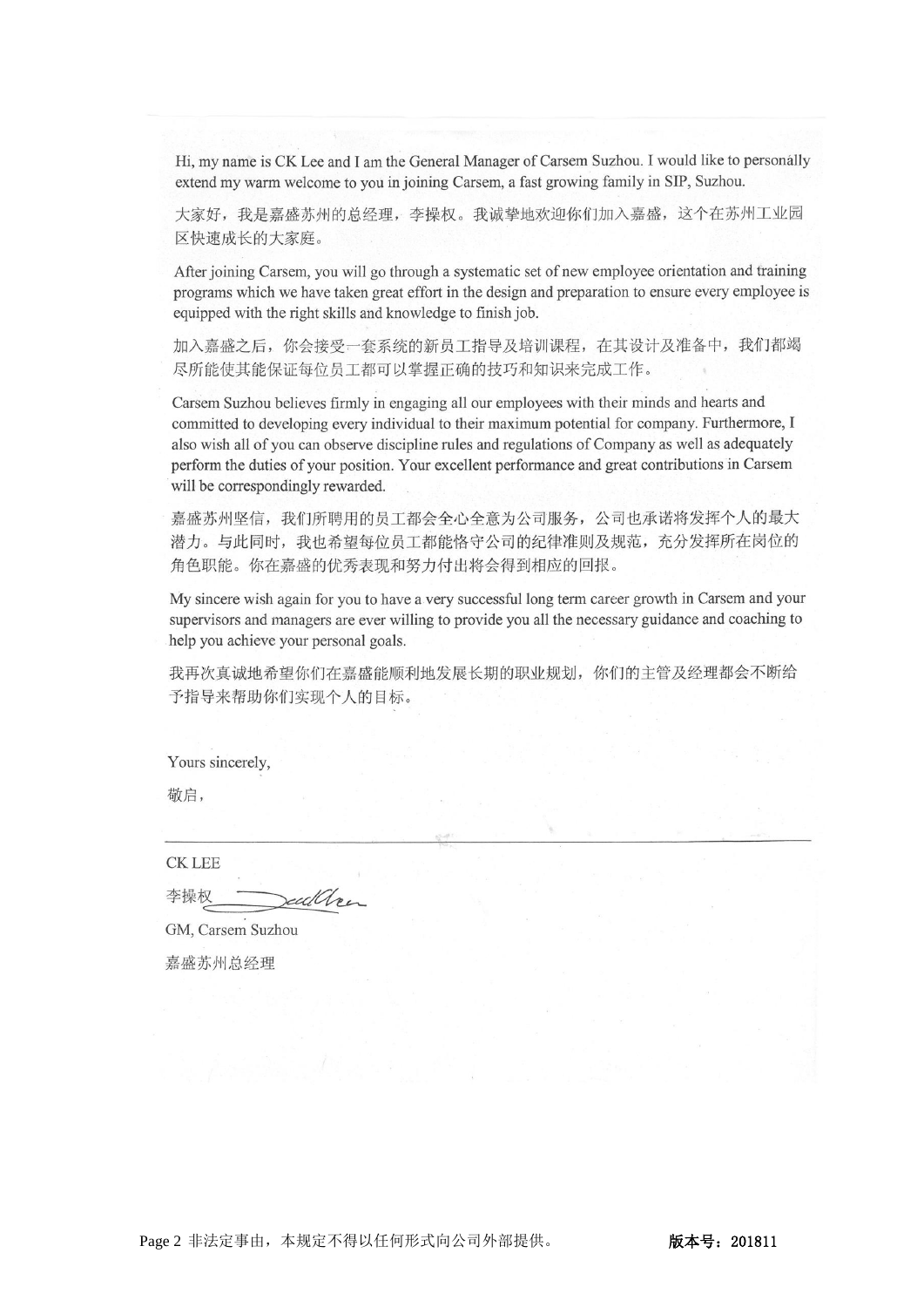# 目录 **Table of Contents**

| 第二节 行为规范与利益冲突 Code of Conduct & Conflict of Interests 32 |
|----------------------------------------------------------|
|                                                          |
|                                                          |
|                                                          |
|                                                          |
|                                                          |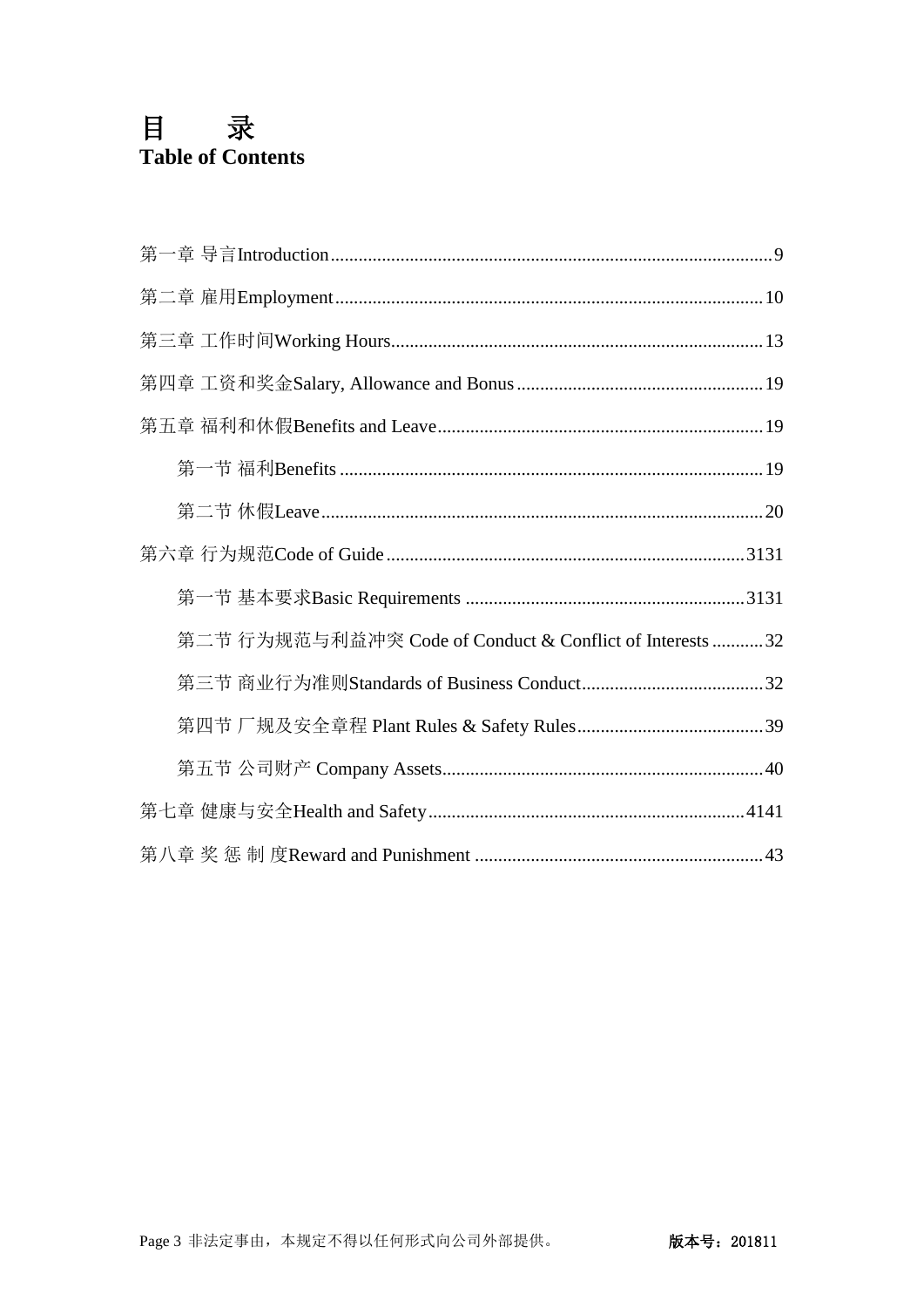欢迎您加入嘉盛半导体(苏州)有限公司(以下简称"嘉盛苏州"), 希望我们 之间的劳动关系能使您与公司双方受益。此后,公司将有可能依法修改或补充本 员工手册并公示或告知相关员工。

We would like to welcome you to Carsem Semiconductor (Suzhou) Co., Ltd and hope that our employment relationship will be mutually beneficial to you and the company between Employer and each employee. Carsem Suzhou may duly modify or supplement this Employee Handbook and inform the employees in accordance with relevant laws and regulations of China.

嘉盛半导体公司是世界领先的半导体装配与测试供应商,以完全承包原料与加工 的方式,为全球客户提供最广泛的半导体装配与测试系列。嘉盛半导体公司成立 于一九七二年,在电子制造业拥有丰富的经验,被公认为批量生产能力最大的电 子制造厂之一。

Carsem is a leading provider of turnkey packing and test services to the semiconductor industry, and offers one of the widest range package & test portfolios in the world. Founded in 1972, Carsem is one of the most experienced companies in our industry and is recognized as one of the largest in unit volume production.

嘉盛半导体公司的母公司马来西亚丰隆集团,是东南亚非常成功的集团公司,一 直视半导体制造业为其中心业务。丰隆集团在吉隆坡、新加坡、香港、马尼拉和 欧洲的股票交易市场上市,无论在本国还是在海外均有极高的声誉。拥有多种模 式的经营,涵盖了从银行业、保险业、餐饮业到工业、制造业、房地产建设和酒 店服务业等。

The company is a member of one of Southeast Asia's most successful corporations, the Hong Leong Group Malaysia, who views semiconductors as a core business. Both locally and overseas, Hong Leong Group companies have a blue-chip reputation with listings on stock exchanges of Kuala Lumpur, Singapore, Hong Kong, Manila and Europe. It has diversified interests ranging from Banking, Insurance and Restaurant related financial service to Industrial, Manufacturing, Property Construction and Hotel Service Industry.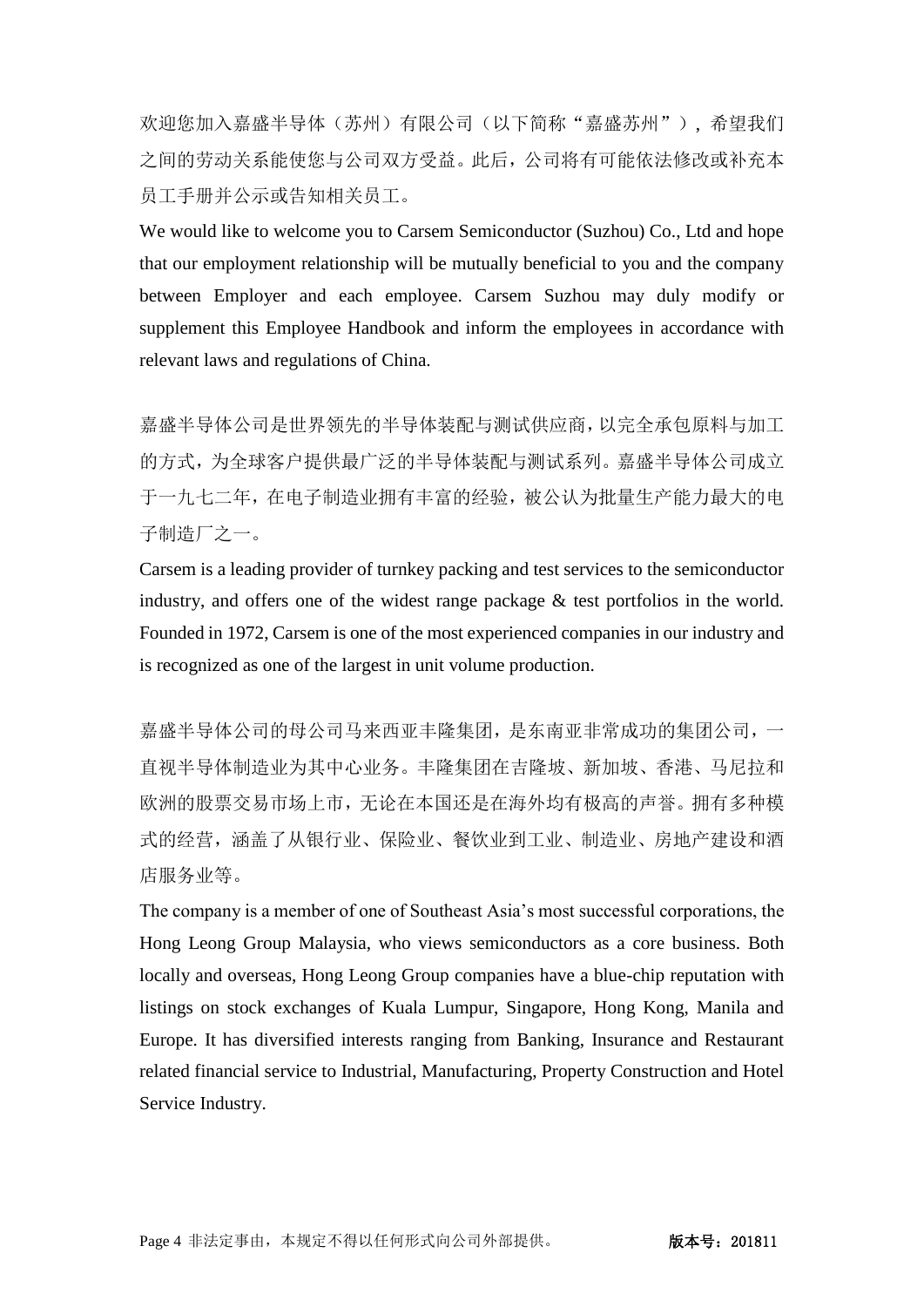嘉盛半导体公司在马来西亚怡保拥有两间高科技的制造厂(M厂和S厂),距离 马来西亚首都吉隆坡有两个半小时车程。

Carsem operates two high technology factories in Ipoh, Malaysia (M-Site and S-Site), a 2.5 hours drive from Kuala Lumpur, the capital of Malaysia.

嘉盛半导体(苏州)有限公司位于苏州工业园区,是丰隆集团全资拥有的全新的 半导体制造商,2011年二期厂房扩建项目完成之后,投资总额超过2亿美金。期 待优秀的您加盟我们,共同建设 "以人为本、效益驱动、结果衡量"的企业文化! Carsem Semiconductor (Suzhou) Co., Ltd. located in the Suzhou Industrial Park is the latest addition to the Carsem family with the investment of over 200 million USD, upon completion of Phase Ⅱ expansion plan in 2011. We are expecting you to join in us and build the company culture of "People oriented, Benefit drive, Outcome measure".

# 远景 **Vision**

成为一个为全球半导体公司提供封装及测试解决方案的世界级公司。

To be a World Class Company Offering Assembly and Test Solutions to Semiconductor Companies throughout the World.

# 使命 **Mission**

嘉盛的使命是致力于确保盈利的持续增长,并由忠诚敬业的员工为我们的客户提 供优秀的运营和技术服务。

Carsem will strive to ensure profitable growth by impressing our customers with committed and engaged employees delivering operational, and technology service excellence

# 目标 **Goals**

核心业务持续增长 Continuous growth in our core business 财务表现不断改善 Superior financial results 全面客户满意 Total customer satisfaction

# **Key Beliefs & Behaviour**关键信念及行为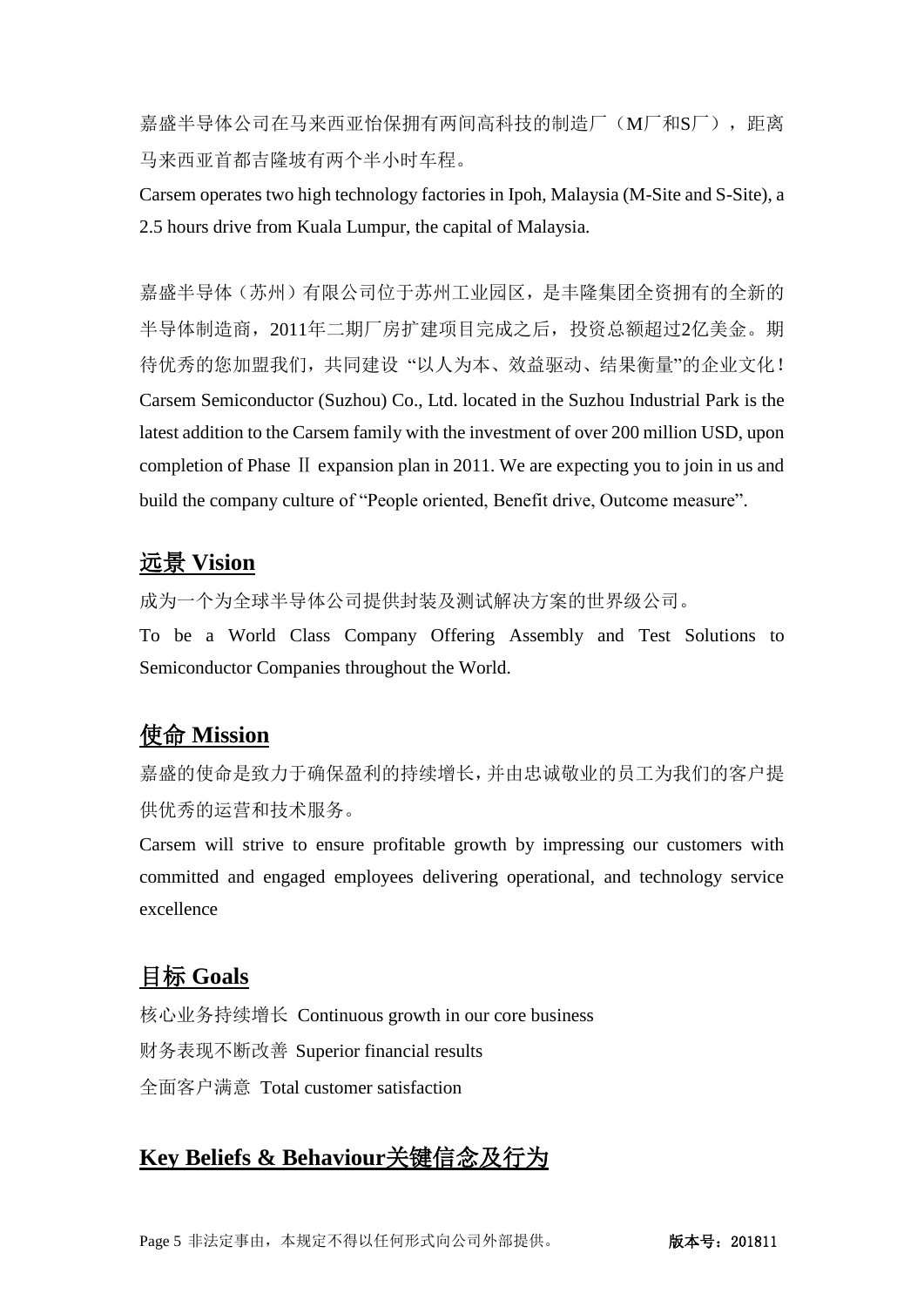- ◆ 客户至上 Customer  $1^{\text{st}}$ 
	- 1. 聆听客户的声音 Listen to customers
	- 2. 将客户视为朋友 Treat customers as friends
	- 3. 礼貌、尊重及专业 Be courteous, respectful and professional
- ◆ 快速执行 Speed of Execution
	- 1. 紧迫感 Sense of urgency
	- 2. 迅速响应 Be responsive
	- 3. 快速作出决定 Make fast decisions
- ◆ 持续改善 Continuous Improvement
	- 1. 坚信没有最好, 只有更好 Always believe there is a better way
	- 2. 挑战现状 Challenge the status quo
	- 3. 寻求新方法 Seek new ways of doing things
- ◆ 尊重员工 Constant respect for people
	- 1. 对事不对人 Focus on the issue, not the person
	- 2. 记住!每个人都至关重要 Remember! Everyone's role is important
	- 3. 理解至上 Seek first to understand
- ◆ 诚实正直 Uncompromising Integrity
	- 1. 诚实 Honesty
	- 2. 守信 Keep your word
	- 3. 保守秘密 Maintain confidentiality
- ◆ 以身作则 Lead by Example
	- 1. 乐于助人 Be supportive
	- 2. 言行一致 Say what you do and Do what you say
	- 3. 成为导师 Be a coach
- ◆ 寻求双赢 Always seek win-win solution
	- 1. 处事客观 Be objective
	- 2. 发散性思维 Be open minded
	- 3. 合作及配合 Collaborate and compromise
- ◆ 嘉盛能 Carsem BOLEH !
	- 1. "我能"的态度 Can DO attitude
	- 2. 决心 Determination
	- 3. 积极的心态 Positive mindset

# 嘉盛质量方针 **Carsem Quality Policy**

嘉盛的质量方针是通过零缺陷、预防性的质量方针,提供最优质的的产品和服务。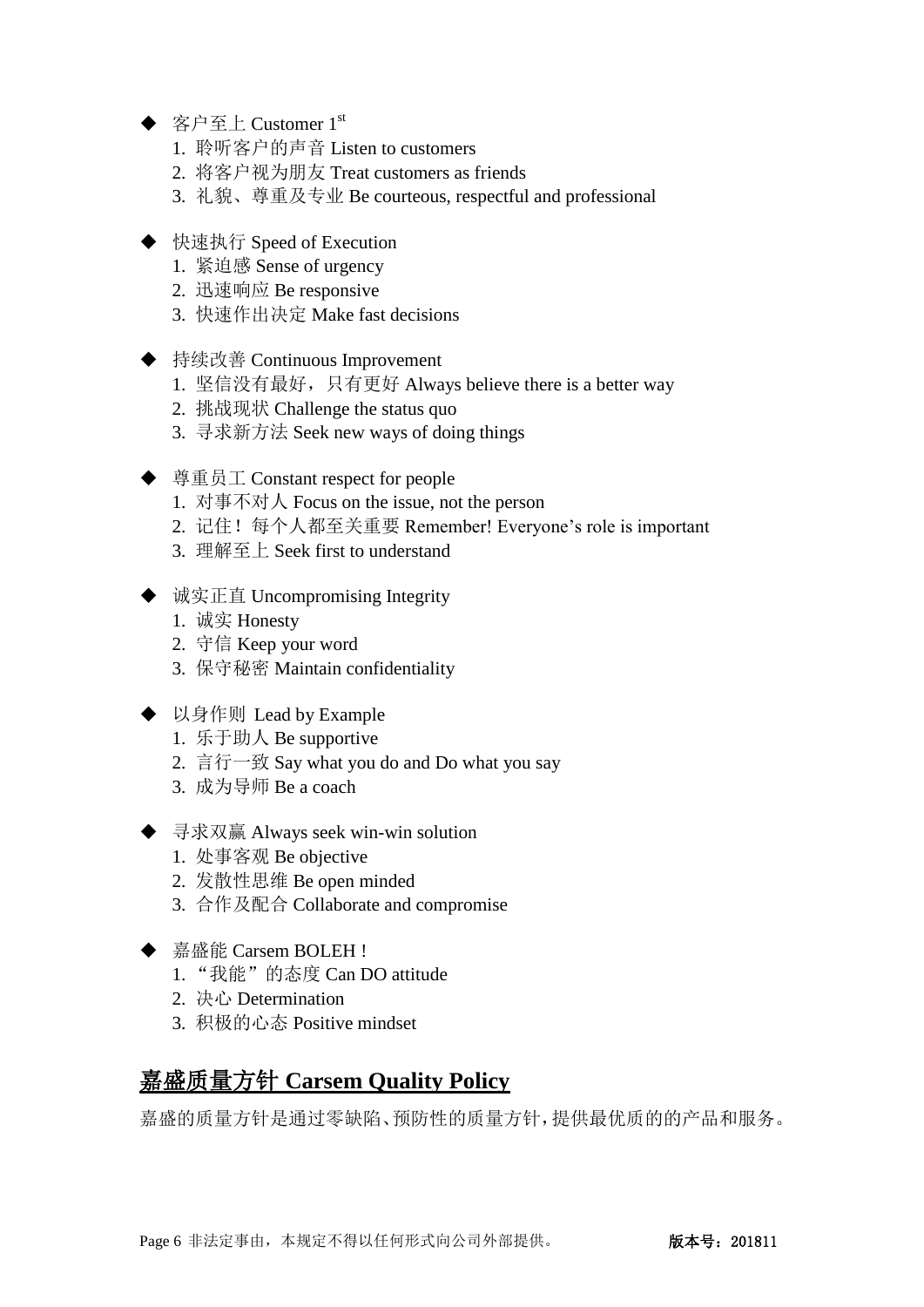Carsem's policy is to provide products and services of the highest quality through ZERO defect, preventive quality culture.

员工以诚实、真诚和团队合作的精神,持续不断的提高质量、生产力、交付率及 服务水平,降低成本,以提高公司的竞争和利润。

Employees will act with honesty, sincerity and operate as a team to continuously strive for improvements in quality productivity, delivery, service and cost in order to be competitive and profitable.

"质量零缺陷"是每个员工的职责。

Zero defects quality is the responsibly of every employee.

质量从我做起。

Quality begins with me.

# 我们承诺客户 **Our Commit to Customer**

我们为确保您的产品成功提供优质的特殊材料, 并使您专注于其他重要设计问 题。

We commit to provide first-rate material to insure successful product so that you may concentrate on other important design.

### 我们的强项 **Our Strength**

创新、廉政、经验及无法超越的客户支持。

Innovation, integrity, experience and unsurpassable customer support.

使用有我们材料的产品,使创造更便利的生活成为可能。

Make it possible to create more convenient life by using the product with our material

### 员工创造力**/**自由权 **Employee Creativity /Freedom**

我们尊重员工的创造力。充满变化的市场要求我们拥有极具创造力和勇于进取 的员工来帮助解决来自客户和内部的问题。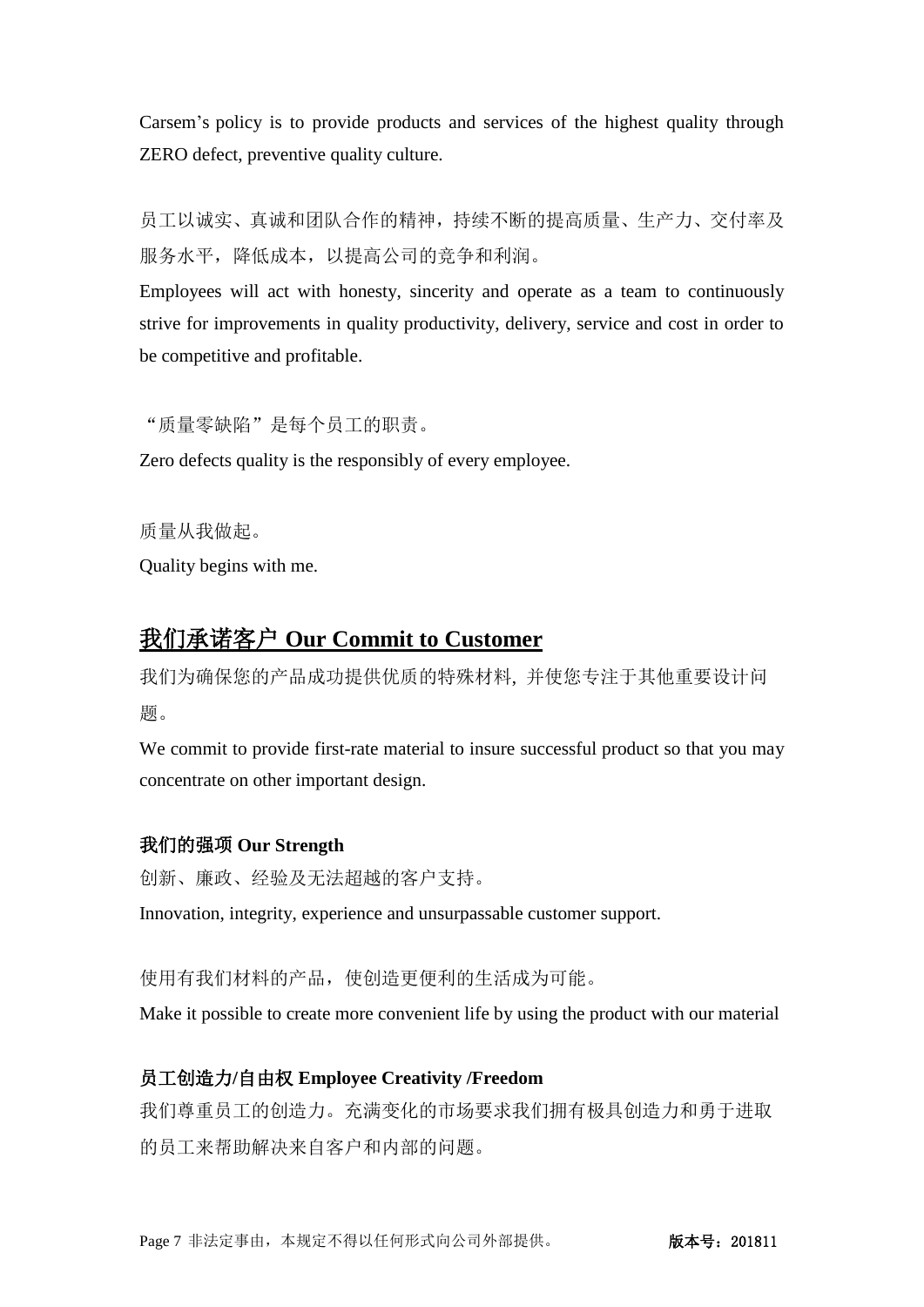We respect employee's creativity. The changeable market requires us having the most creative and positive employee to solve customers' and internal problem.

作为公司,我们将努力提供给员工有意义的工作及一份收获的事业。

We commit to provide a harvest and significative career to the employee by effort.

### 团队 **Team**

嘉盛苏州全体员工以团队精神携手工作,对于满足客户需求提供优质服务,是 至关重要的。

It is important to provide customer with knight service by Carsem employee working together with team work spirit.

只有达到高度团结, 我们才有可能在我们服务的市场上取得成功。

Only high degree of solidarity makes it possible to get success in the market we served. 我们坚信公司的每个人每份工作都是创造成功的基石。

We firmly believe that everyone's effort is the footstone of success.

#### 参与决定 **Decision Make Participation**

我们的决策源自接收决策的每个参与者。

Our decision comes from the participator who receives it.

员工可自由结社、集会,建立或参加工会组织。员工是否参加工会,公司都不 会对其区别对待或抱有偏见。公司将予以保护,以防止任何对团体组织的建立 、运行及管理有干涉行为。

Employee has the freedom of association and assembly, as well as forms and joins worker union or organization of their own choosing. Company will not discriminate against employee whether join union or not. Company will protect against acts of interference with the establishment, functioning, or administration of workers' organizations.

### 招募英才 **Recruitment**

我们招募最好的人才, 提供更好的雇用条件, 实现最好的个人发展。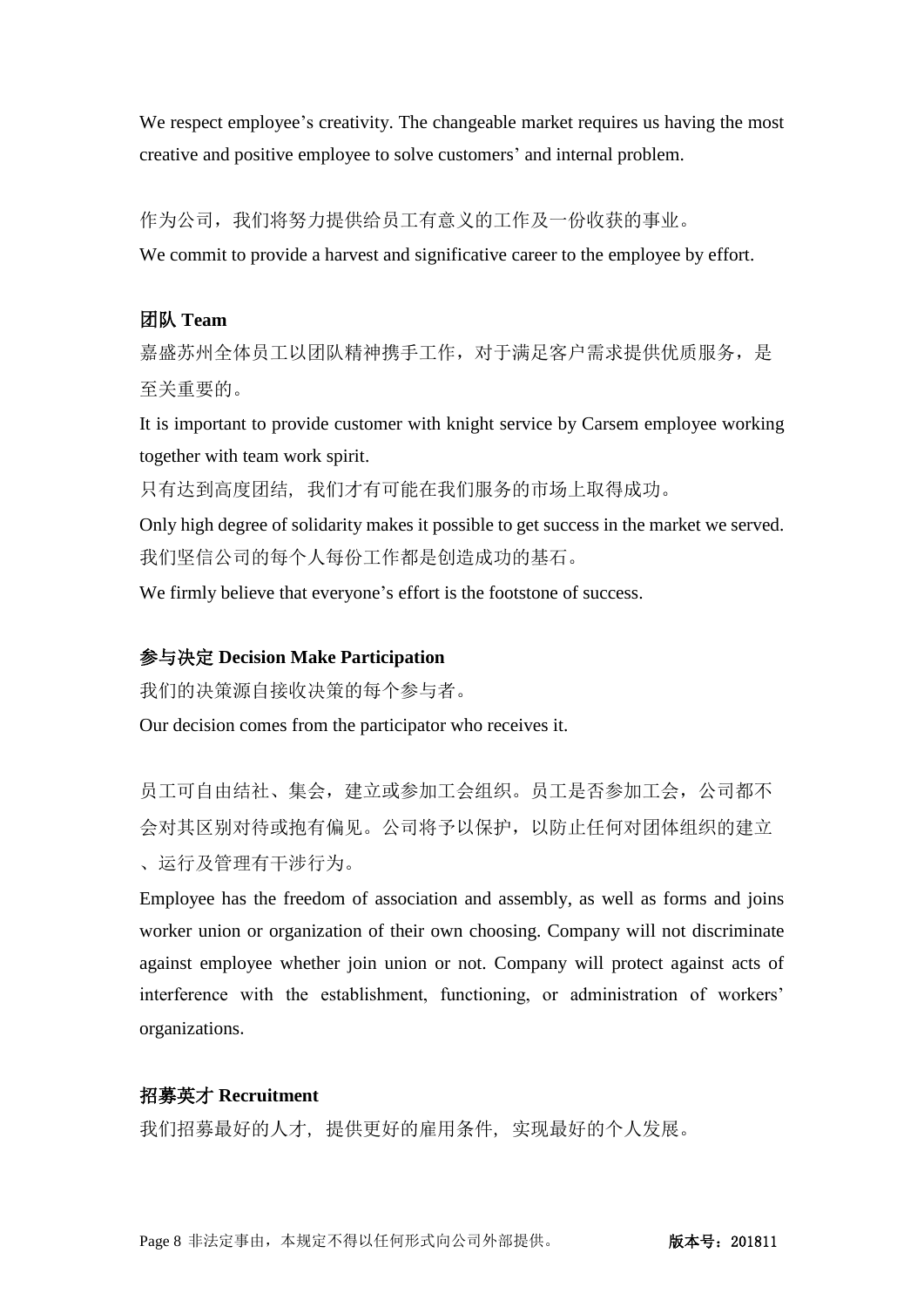We offer better employment benefit to recruit the best person for the best personal career development.

# <span id="page-8-0"></span>第一章 导言

# **Chapter** Ⅰ **Introduction**

1. 本员工手册中"公司"是指嘉盛半导体(苏州)有限公司(以下简称"嘉盛 苏州"或"公司");除非特指,"员工"是指所有与嘉盛苏州有劳动关系的 个人。

The words "the Company" throughout this Handbook refers to Carsem Semiconductor (Suzhou) Co., Ltd. The word "Employee" and "Employees" refer to all individuals who have employment relationship with Carsem Suzhou, unless otherwise specifically stated.

2. 如员工对本手册所述有任何疑问,其部门经理或人力资源部负责解答。

If an employee is uncertain of any policy or condition stated in the Handbook, he/she is advised to seek help from his/her manager or HR department for the correct interpretation of such a policy and condition.

3. 嘉盛半导体(苏州)有限公司有权不时依法修改或补充本员工手册条款并将 通过公告栏、会议、书面通知、电子邮件、内部刊物或口头通知等合理适当渠 道公示或告知所有员工。本手册未尽事宜,均按国家有关规定和嘉盛苏州依法 制定的其他规章制度执行。

Carsem Suzhou reserves the right to duly modify, supplement, or remove any provision set forth in this Handbook from time to time in accordance with the laws and regulations of P.R. China (hereinafter referred to as "China") and properly inform all the employees by various reasonable means according to the law and regulations of China, including but not limited to notice-board, meeting, memo, e-mail, newsletter or verbal communications. Any matters not covered by this Handbook shall be subject to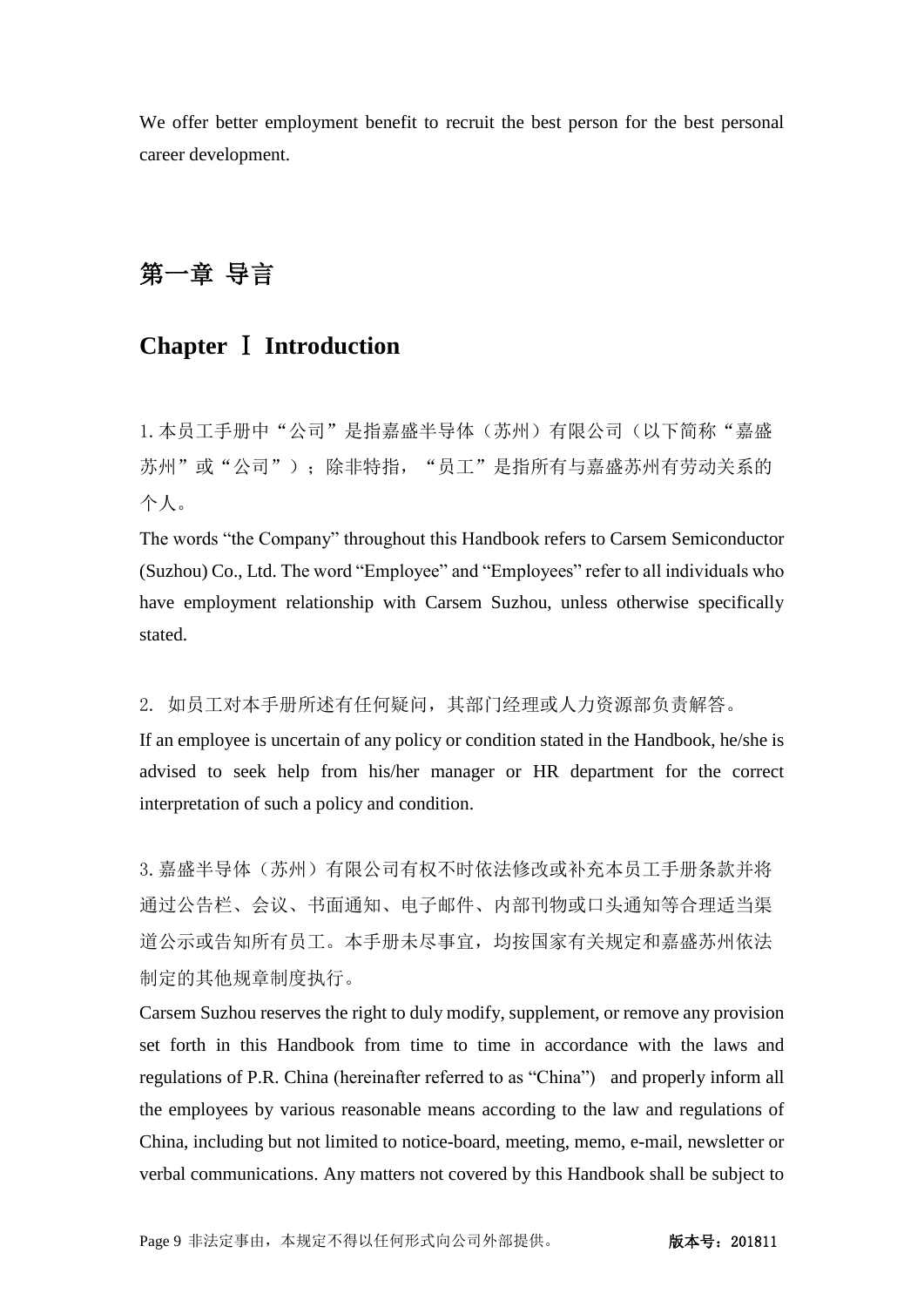<span id="page-9-0"></span>and execute in accordance with relevant laws and regulations of China and other regulations, rules and policies duly made by Carsem Suzhou.

# 第二章 雇用

# **Chapter** Ⅱ **Employment**

我们的方针是为公司的每个职位空缺招聘最优秀的人选,无论种族、年龄、肤 色、宗教、性别,每个人均有权得到平等的角逐公司职位空缺、升职、加薪及个 人发展的机会。我们致力于建构学习型组织,为员工提供可持续性培训服务, 以深化员工岗位、拓展职业生涯,进而保证嘉盛苏州在竞争激烈的市场环境中 保持持续发展的优势。

It is our policy to recruit the best person for each vacancy, regardless of race, age, color, religion, gender, ethnic origin, each individual has equal opportunities to apply for job vacancies, to get promotion and salary increment, to develop career. We are committed to strive for learning organization through offering continuous training service to intensify the professionalization and expand career development. So that to enable CARSEM (SUZHOU) to remain sustainable development superiority in competitive market environment.

# **1.** 试用期 **Probation Period**

您的试用期已在入职劳动合同上明示。所有员工需通过相应试用期评估之后方可 转正。

Your probation period has been stated on Employment Contract. All the employees will transfer to regular employee if passed related probation evaluation procedure.

录用条件(员工不符合以下任意一项录用条件的,皆视为不符合录用条件): Employment criteria (any inconformity of below listed items will be regard as unemployed )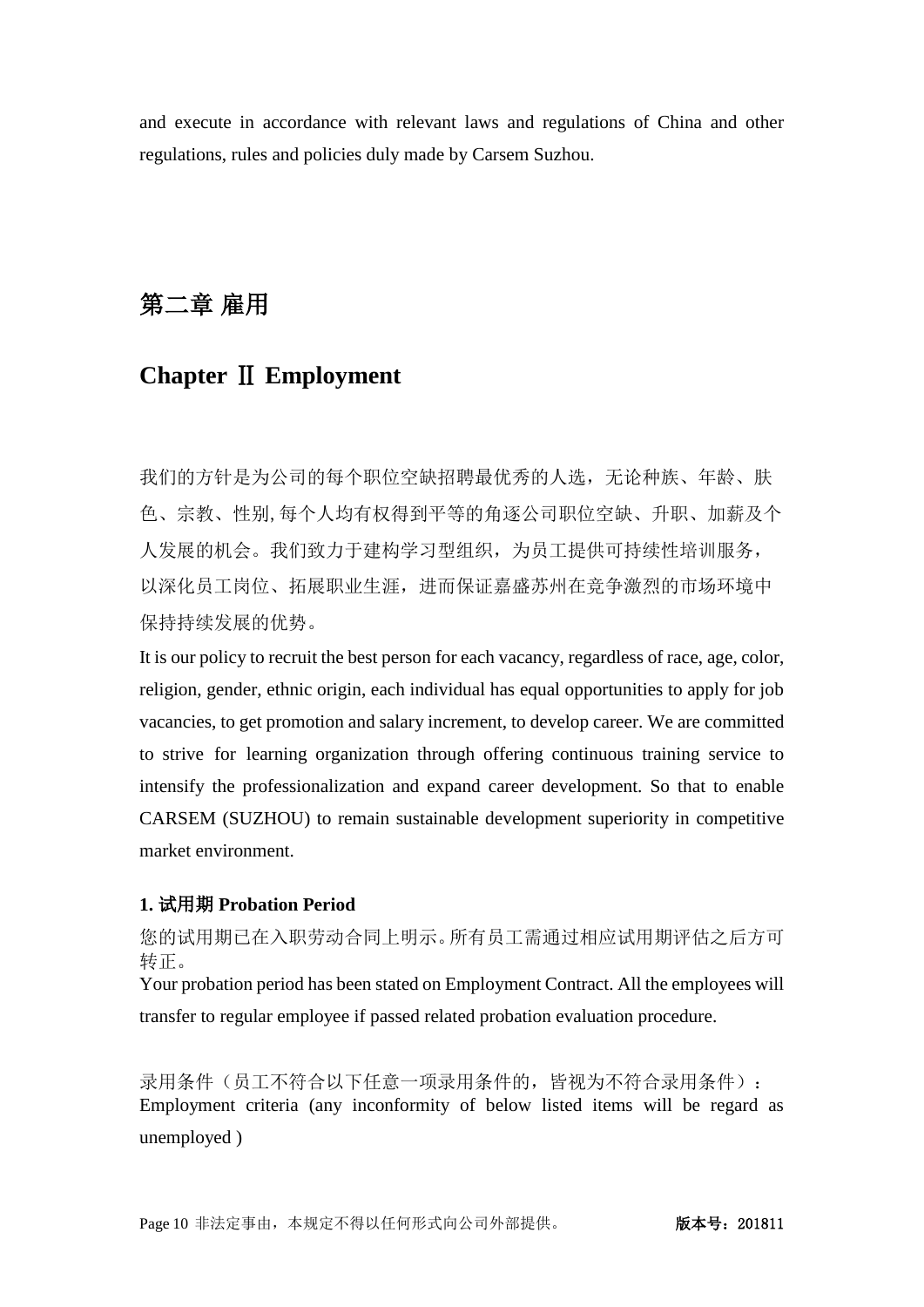- (1)年满 16 周岁、有完全民事权利能力和民事行为能力; Full age of 16, having full capacity for civil rights and civil conduct.
- (2)符合公司在报纸/网络等媒体上发布的,或已书面告知应聘者、劳务派遣公 司或人才中介公司的招聘条件;

Meet with job requirements which advertised on newspaper/network and other media channel or written notice to candidates, labor agency or employment agency.

- (3)遵守本员工手册及其他公司规章制度; Comply with employee handbook and company policy and regulations.
- (4)能够满足应聘岗位的绩效目标和职责要求; Meet with position KPI and job requirements.
- (5)能够与同事和睦相处、团队合作,获得上级和同事的认同; Good relationship with colleagues and team work, recognized by superior and colleagues.

(6)与公司签订劳动合同、办理入职手续、从事公司安排的工作内容时,皆无 任何障碍;

No barrier to process labor contract sign off and on board procedure, complete company assigned job.

- (7)试用期考核合格; Pass probation evaluation.
- (8)符合公司就相关岗位设定的其他录用条件的。 Comply with other position employment criteria which set up by company.

劳动者在试用期内患病或者非因工负伤须停工治疗的,在规定的医疗期内,试用 期中止。

If the employee is sick during the probation period or needs to stop working for treatment other than work-related injuries, the probation period shall be suspended

# **2.** 劳动合同的解除 **Termination of Employment**

within the prescribed medical period.

2.1 公司即时解除劳动合同 Termination of Contract put forward by company

员工有下列情形之一的,公司可以解除劳动合同。 Company may terminate Labor Contract with employee, if:

(1) 在试用期间被证明不符合录用条件的; Employee is proved during the probation period not to satisfy the conditions for employment;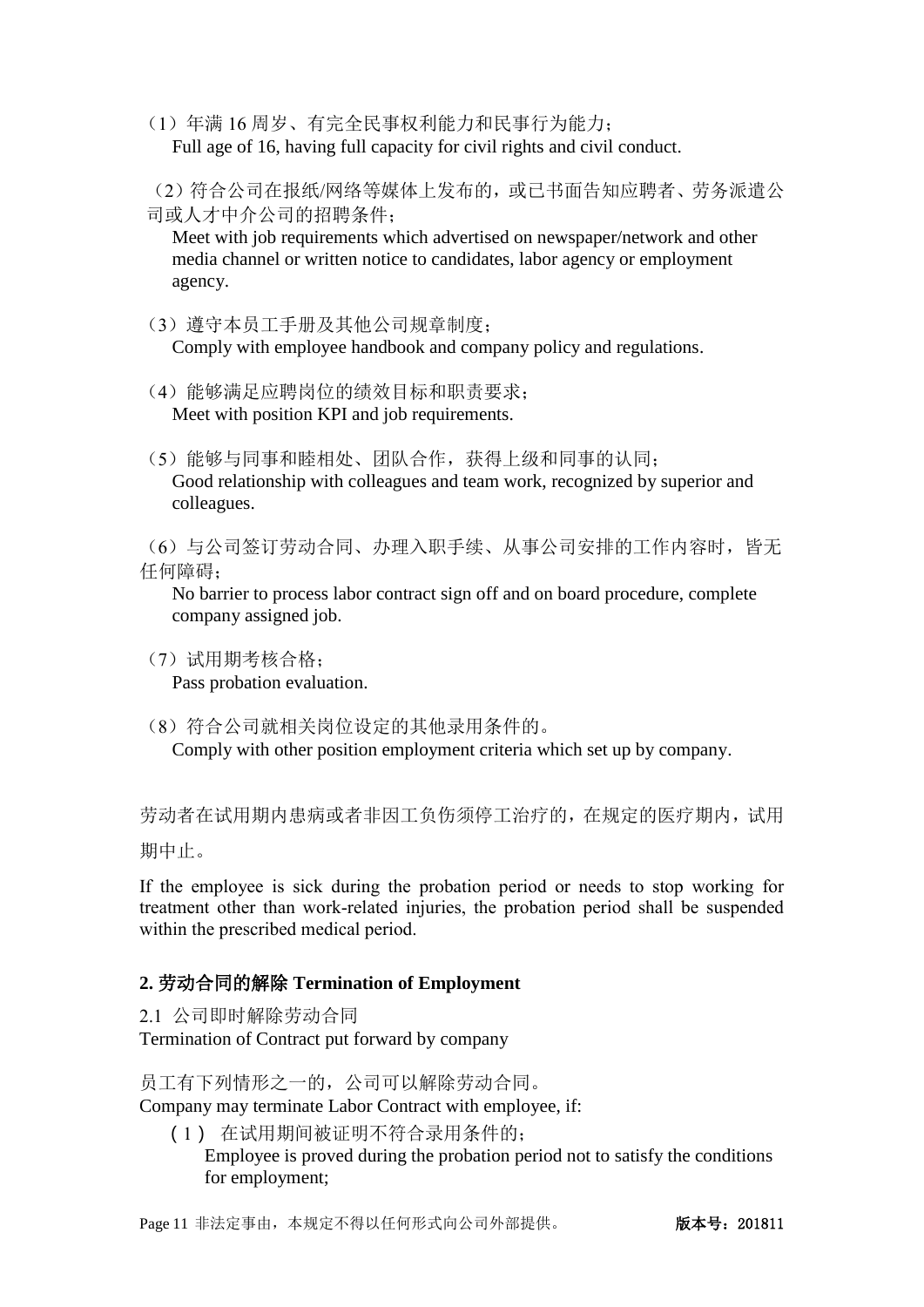(2) 严重违反公司的规章制度的;

Employee materially breaches the employer's rules and regulations

- (3) 严重失职,营私舞弊,给公司造成重大损害的; Employee commits serious dereliction of duty or practices graft, causing substantial damage to the company
- (4) 同时与其他公司建立劳动关系,对完成本公司的工作任务造成严重影 响,或经公司提出拒不改正的;

Employee establish labor relationship with other company and commits serious impact to complete Carsem assigned job after warning and refused to correct

(5) 以欺诈、胁迫的手段或者乘人之危,使公司在违背真实意思的情况下 订立或者变更劳动合同致使劳动合同无效或部分无效的;

Employee uses violence, threats or unlawful restriction of personal freedom to compel company to establish or change labor contract will be consider as invalid or partial invalid.

- (6) 被依法追究刑事责任的。 Employee has his/her criminal liability pursued in accordance with the law
- 2.2 公司提前通知而解除劳动合同

Company notice to terminate Contract

有下列情形之一的,公司提前 30 日以书面形式通知员工本人或者额外支付 该员工 1 个月工资后,可以解除劳动合同。

Company may terminate this Contract by giving the employee 30 days' prior written notice or giving extra 1 month salary, if:

- (1) 员工患病或者非因工负伤,在规定的医疗期满后不能从事原工作,也 不能从事由公司另行安排的工作的; After the set period of medical care for an illness or non-work-related injury, employee can engage neither in his/her original work nor in other work arranged for him/her by company;
- (2) 员工不能胜任劳动合同中约定的工作,经过培训或者调整工作岗位, 仍不能胜任工作的; Employee is incompetent and remains incompetent after training or adjustment of his/her position;
- (3) 劳动合同订立时所依据的客观情况发生重大变化,致使劳动合同无法 履行,经公司与员工协商,未能就变更劳动合同内容达成协议的。 A major change in the objective circumstances relied upon at the time of conclusion of the Labor Contract renders it not performable and, after consultations, both Parties are unable to reach agreement on amending the Labor Contract.

2.3 员工单方解除劳动合同的权力 Employee may notify company to terminated Labor Contract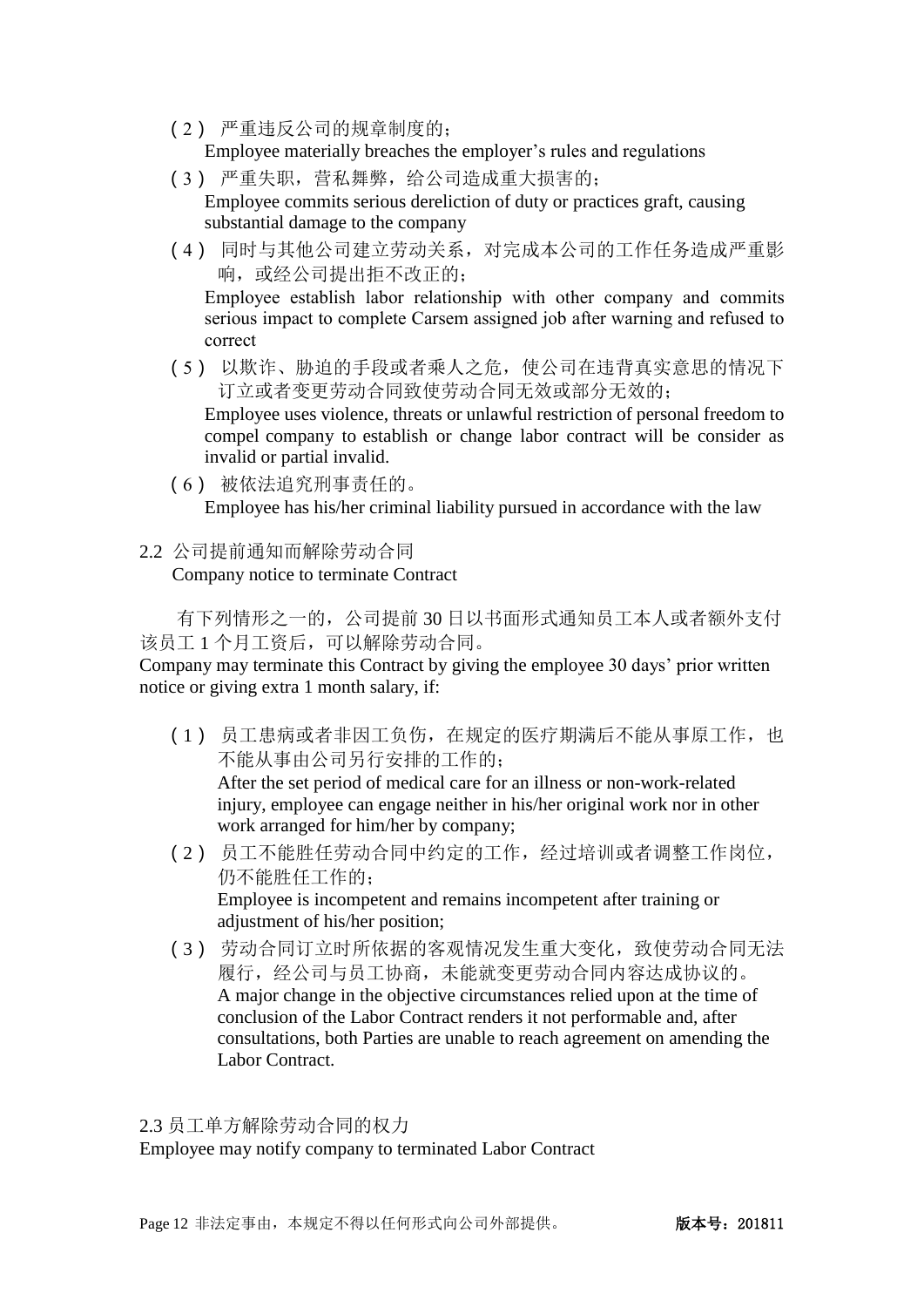员工提前30日以有本人签名的书面形式通知公司,可以解除劳动合同。员工在试 用期内提前3日通知公司,可以解除劳动合同。

Employee shall give company 3 days' written notice to dismiss within the probation period and 30 days after probation period.

#### **3.** 公司内部人事档案 **Internal HR File System**

您的个人资料涉及您的福利、提升以及紧急联络方式等信息,因此当您个人或 家庭情况有所变化时,请务必于七日内及时通知公司人力资源部。

Your personal file relates to your welfare, promotion, and emergency notification etc. Therefore you shall immediately notify HR department within 7 days when your personal or family conditions/status change.

#### **4.** 内部应聘 **Internal Recruitment**

人力资源部通常会公告常规职位空缺。我们鼓励任何合格的感兴趣的员工应聘 空缺职位。"内部职位申请表"应在提交人力资源部之前获得相关部门经理的 审批同意人力资源将留存应征者填写的"内部职位申请表"。因休假导致的延 误应聘则被认为有效。

HR will publish the vacant position information; we encourage the employee who are interested in to apply for the position. Upon submit to HR, after all the Internal Recruitment Application Form should get related department manager's approval, HR will reserve the Internal Recruitment Application Form. The later application due to the leaves is considered as valid one.

# <span id="page-12-0"></span>第三章 工作时间

# **Chapter** Ⅲ **Working Hours**

#### **1.** 基本工作时间 **Basic Working Hours**

A) 常日班基本工作时间 Normal Shift Regular Working Hours 每周工作五天(周一至周五): 每周工作40小时, 工作时间为8: 15—17: 00, 午休用餐时间为12:00—12:45。

Page 13 非法定事由,本规定不得以任何形式向公司外部提供。 版本号:201811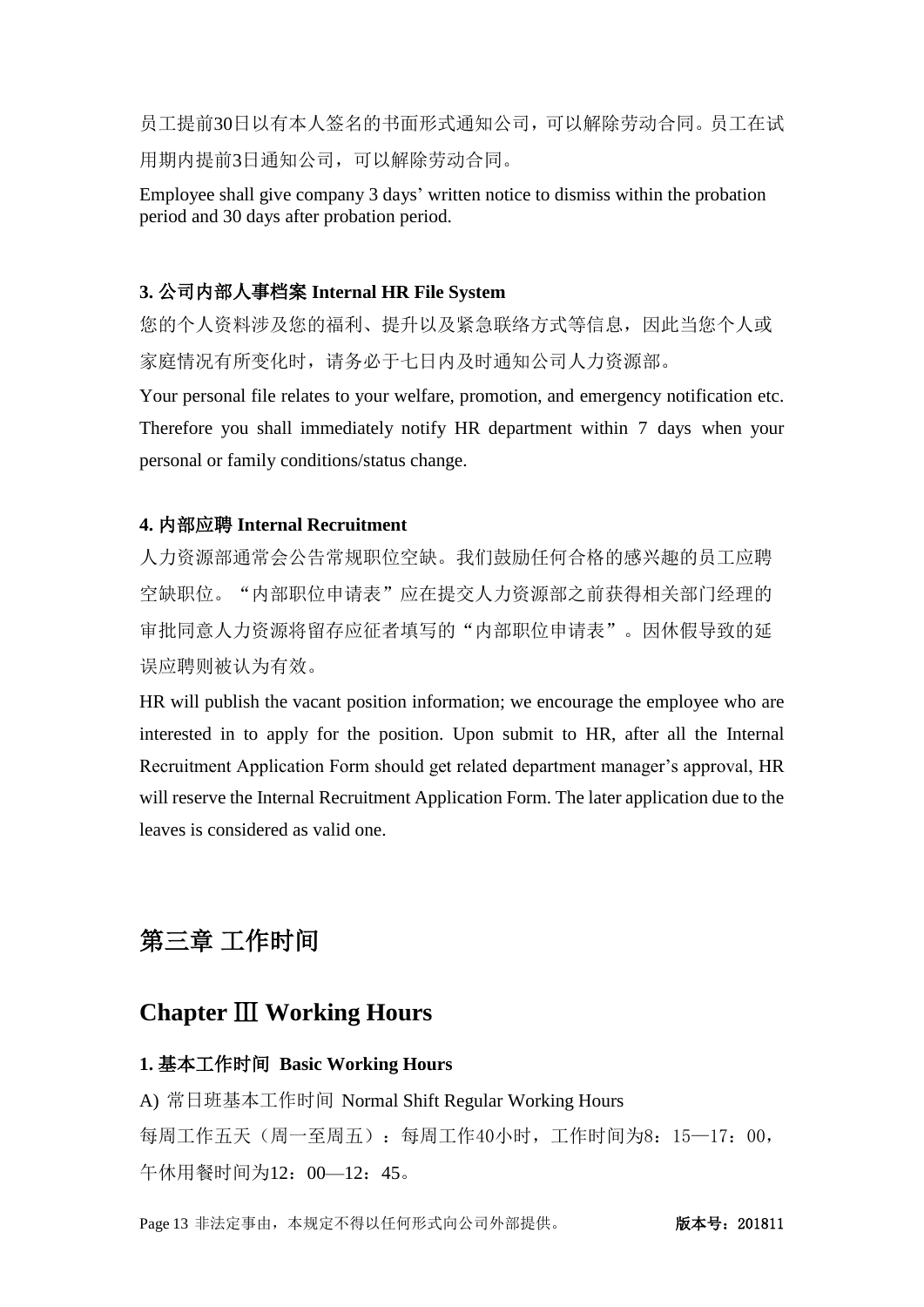5 days (40 hours) per week (Monday to Friday), working time is 8:15~17:00. Meal time is 12:00~12:45.

### B) 综合计算工时工作时间 Accumulative Calculation Working Hours

平均每周工作 40 小时:工作时间为 7:00—19:00 (白班), 19:00—7:00 (晚 班), 休息用餐时间为 10:20pm/am—10:55pm/am(正餐第一批), 10:55 pm/am —11:30 pm/am (正餐第二批), 11:30 pm/am—12:05 pm/am (正餐第三批), 3:10—3:30(风味餐第一批),3:30—3:50(风味餐第二批),3:50—4:10(风味 餐第三批)。 Average 40 hours per week, working time is 7:00~19:00 (Day shift),

19:00~7:00(Night shift). Meal time is 10:20pm/am~10:55pm/am (First Batch Dinner), 10:55 pm/am ~11:30 pm/am (Second Batch Dinner), 11:30 pm/am~12:05 pm/am (Third Batch Dinner), 3:10~3:30 (First Batch Special Meal), 3:30~3:50 (Second Batch Special Meal), 3:50~4:10 (Third Batch Special Meal).

根据营运状况, 公司随时有权合法地增加班次类型和调换员工班次。

Company keeps the right to increase types of shift pattern legally and change the shift pattern of employee according to the business requirement at any time.

公司因工作需求,可对全部或一部分员工的上下班时间和休息时间作出调整。

The company can adjust the working time and rest time of all or part of its employees according to the business needs.

### **2.** 延长工作时间 **Overtime**

公司因工作需要,有权安排员工在工作日或休息日、法定节假日加班,员工应当 服从。

Company have the right to arrange employee to work overtime at working day \ rest day or public holiday according to work requirement, employee should follow this direction.

员工因工作需要在工作日加班的,应事先在考勤系统登记申请,并获得【主管】 批准;需要在休息日及法定节假日加班的,应事前以书面形式获得【主管】的认 可并通过考勤系统登记申请,且获得【部门经理】的批准。未经批准的擅自加班 不视为加班。

According to work requirement, employee needs to work overtime at working day should apply in time attendance system in advance, and get supervisor's approval. Employee needs to work overtime on rest day or public holiday should get supervisor's approval in written form and apply in time attendance system, and get dept. manager's approval. Any overtime work without approval will be not treated as OT.

加班最小计算单位为 30 分钟。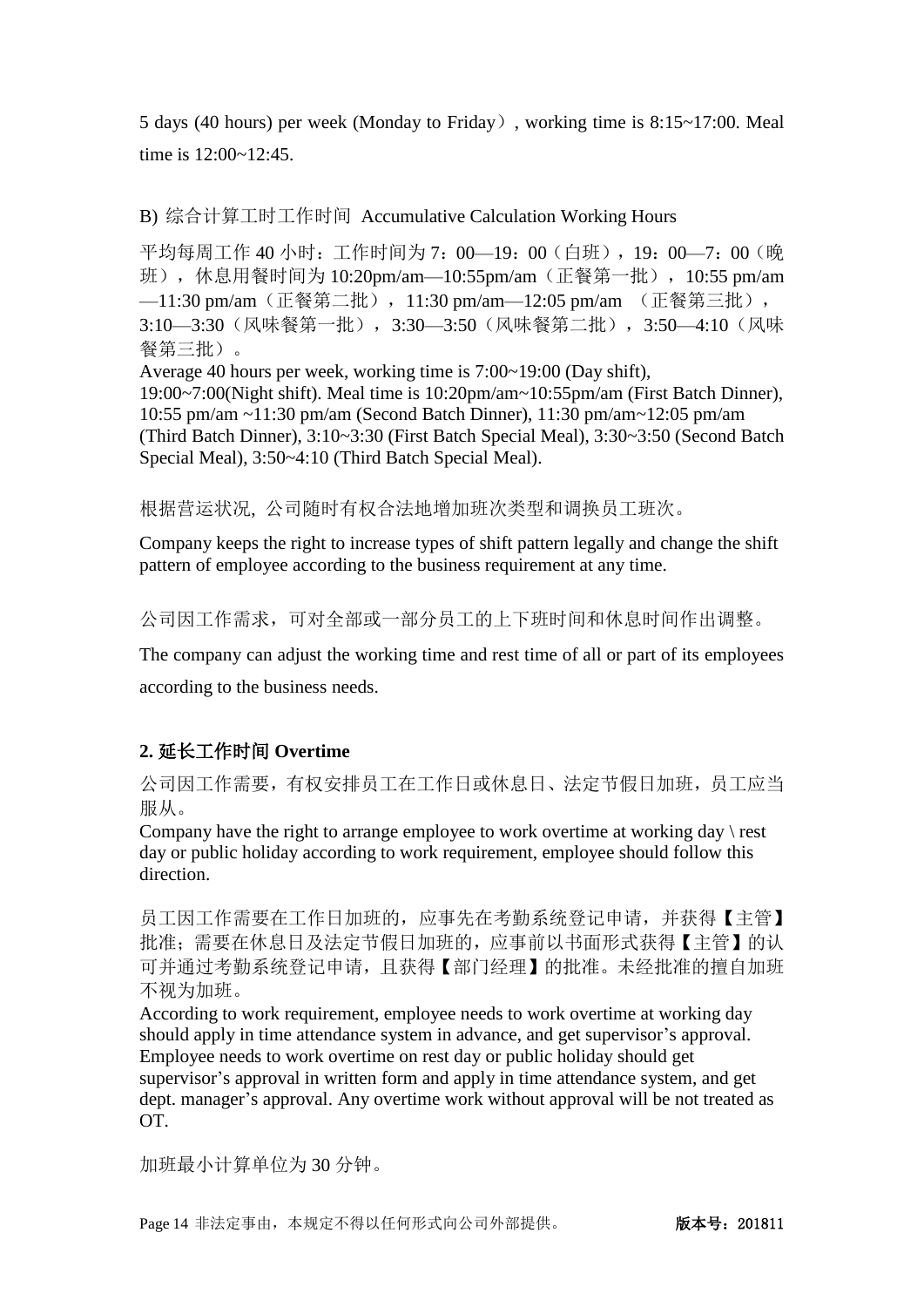The minimum overtime work calculation unit is 30 minutes.

公司安排加班或经公司批准的加班,公司有权依法给予补休或向员工支付加班 费。

For overtime work arranged by the company or approved by the company, the company shall have the right to give rest replacement or pay overtime fee to the employees according to law.

### **3.** 出差 **Overtime for Business Travel**

出差期间原则上不安排加班。因业务原因确需加班的,员工必须按照本手册第三 章第 2 条规定的程序事先获得批准,员工未经批准擅自加班不视为加班。 In principle, no overtime will be arranged during the business trip. If overtime work is really necessary due to business reasons, the employee must obtain prior approval in accordance with the procedures specified in article 2 of chapter iii of this manual. Overtime work without approval by the employee shall not be treated as overtime work.

因工作需要或上级主管要求,公司有权要求员工在休息日、法定节假日出差。 The company has the right to require employees to travel on rest days and public holidays due to work needs or requirements of the supervisor

出差在途时间(包括休息日、法定节假日)不作加班处理。 Transit time for business trips (including the weekend, public holidays) shall not be deemed as overtime.

若出差期间涵盖休息日、法定节假日,且员工休息未从事工作的情况下;或员工 未经批准擅自加班的,不视为加班。

If the business trip covers rest days, public holidays and employees are not engaged in work; Or employees who work overtime without approval shall not be treated as overtime work.

# 第四章 工资和奖金

# **Chapter** Ⅳ **Salary, Allowance and Bonus**

所有员工与公司依法签署的劳动合同明确了该员工的职位、工作职责和月基本工 资。

The Labor Contract duly signed between the Company and the employees stipulates the job title, duties and monthly basic salary for each employee.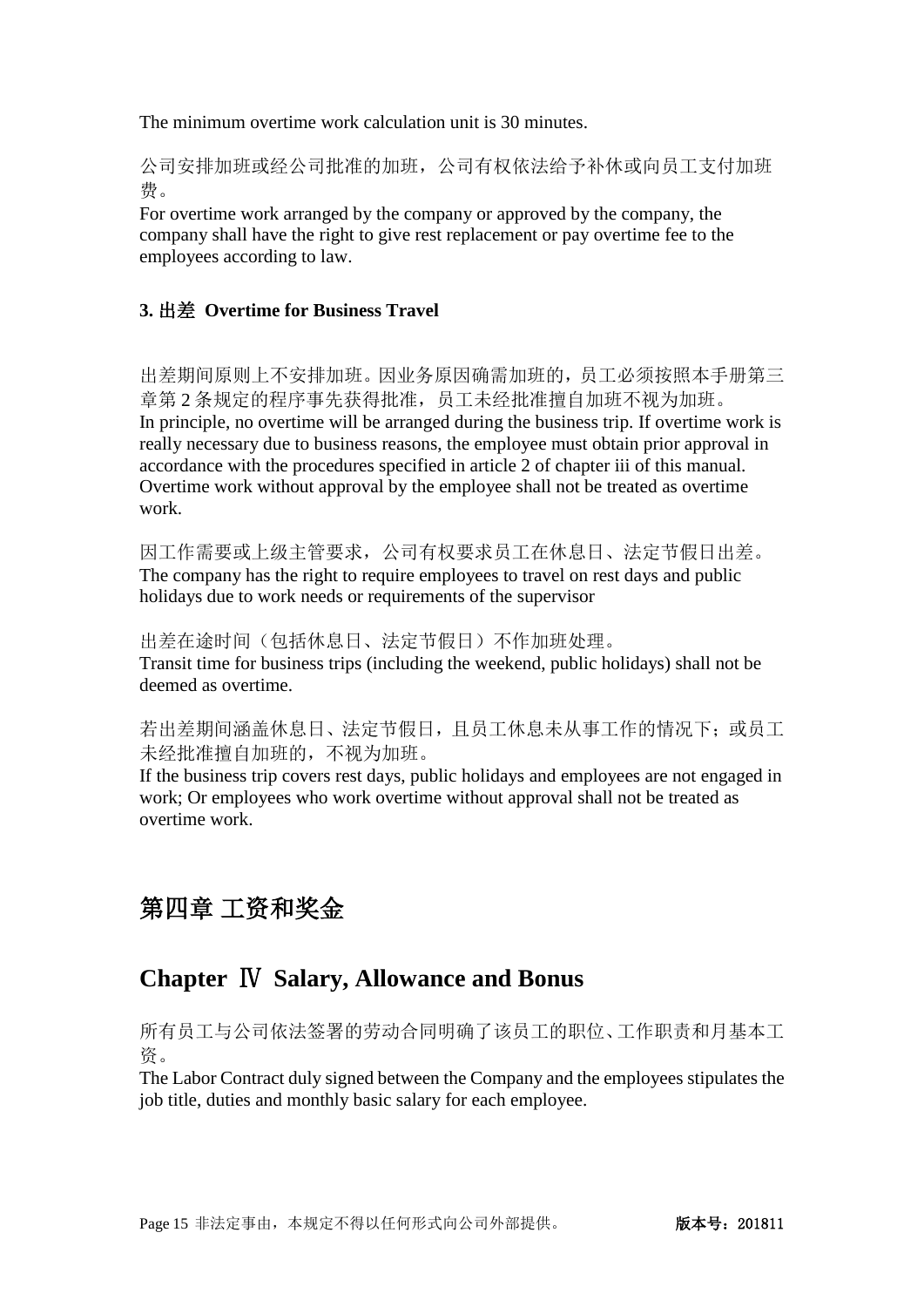公司推行业绩导向的绩效考核体系,对全员实行业绩考核,评估员工的工作态度、 工作能力、工作业绩。考核结果将直接与员工的薪酬、晋级(降级)、奖金等挂 钩。

Company implements Performance Assessment System which is oriented to performance and achievements. Employees are assessed by performance including working attitude, job capability, and achievements. Assessment result relates directly with employee's salary, promotion (demotion) and bonus etc.

公司根据盈利状况、经营目标执行情况,以及员工绩效考核结果发放一定额度的 奖金,具体以公司另行依法制定的《嘉盛苏州奖金政策》为准。

Company will distribute a certain sum of bonus taking into consideration product profitability, operation goal implementation status and employee performance assessment result. Detailed bones policies shall be subject to the Carsem Suzhou Bonus Policy duly made by the Company.

公司每月依法为员工代扣代缴园区社会保险费个人缴纳部分、公积金个人缴纳部 分和个人所得税。

Company shall withhold and deduct such part of social insurance and housing fund premiums of SIP which shall be borne by the employee and the individual income tax of the employee according to relevant laws and regulations in China. in accordance with relevant regulations of SPF and Tax Administration Section.

公司实行保密薪资薪金制。知情人员及员工本人不得以任何方式告诉他人,员工 也不可传播或讨论别人的薪金情况及公司薪金制度。员工对薪资有疑问,应向人 力资源部询问。

Company runs the confidential salary and wage scheme. No insider and employee may tell others in any form, employees must not spread or talk other employee's salary condition or company salary scheme. If an employee is uncertain of salary, he/she is advised to seek help from HR department for the correct interpretation.

公司实行月薪制。工资计算期间为上月 21 日至当月 20 日, 次月 1 日为支付日。 公司委托银行代发薪资。员工的银行卡遗失或被盗时,应及时通知公司,并自行 到银行办理挂失。因银行卡的变更而造成账号改变的,必须及时将变更后的账号 通知公司。因员工未及时履行上述通知义务导致的所有损失与责任应由员工自行 承担。

Company executes monthly pay scheme. Payroll calculation cycle time is  $21<sup>st</sup>$  of last month to  $20<sup>th</sup>$  of current month, will release to pay on  $1<sup>st</sup>$  of next month. Salary will be paid by Bank on commission for company. If employee's bank card lost or be stolen, should inform company in time, and report for loss in bank. If the bank bard number is changed, must inform company the new number timely. If employee hasn't obey above regulation, any loss should be assumed by employee self.

公司有权根据经营状况、员工表现,参照劳动力市场讯息、物价指数及其他因素, 评估并调整企业的薪资福利水平。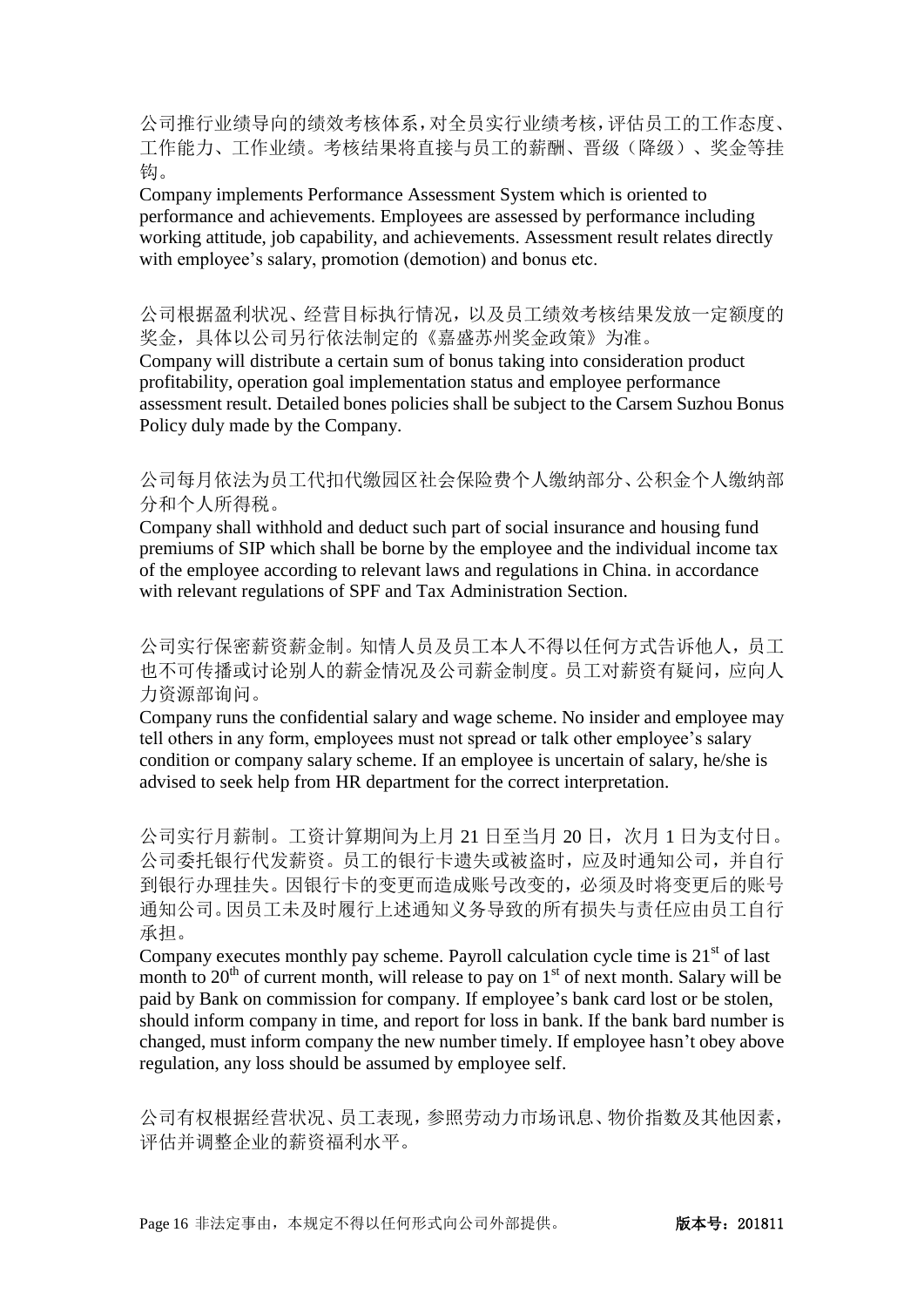Company salary and benefits level will be evaluated and adjusted subject to labor market information, price index and other factors as well as according to actual operational situations and employee performance.

#### 岗位变动如需调整工资的,从变更生效日起调整。

If necessary there are any position changes and the salary needs to be adjusted, then it will be adjusted from the effective date.

# 第五章 社会保险、福利待遇和休假

# **Chapter** Ⅴ **Social Insurance, Benefits and Leave**

### 第一节 社会保险与福利

### **Part**Ⅰ **Social Insurance and Benefits**

1. 公司依法制定本公司福利计划。公司所有的福利项目都是基于营运状况而决 定。

The Employer will maintain a Company welfare policy based on PRC laws and SIP guidelines. All the welfare programs are based on company business status.

### 2. 社会保险及住房公积金 **Social Insurance and Housing Fund**

1. 公司依照国家和苏州工业园区有关规定为员工在苏州工业园区缴纳由公司和 员工共同负担的社会保险以及住房公积金。如因员工本人原因造成公司无法 为其正常缴纳社会保险和住房公积金的,该责任由员工自行承担。 Company contribute the social consolidate fund and housing fund (as CPF for short in below) base in SIP base on related SIP policy for employee. If there is the

reason caused by employee so that company can't contribute CPF normally, the responsibility shall be borne by the employee

2. 若因员工入职时因个人原因(如在其他机构缴纳社会保险费和公积金未终止 等)而导致公司无法正常缴纳的,期间发生中断缴纳社会保险和公积金的, 公司不再补缴,该责任由员工自行承担。

If the contribution can't be done normally when employee is on-board and caused by employee (such as the contract hasn't be terminated from other CPF bureau),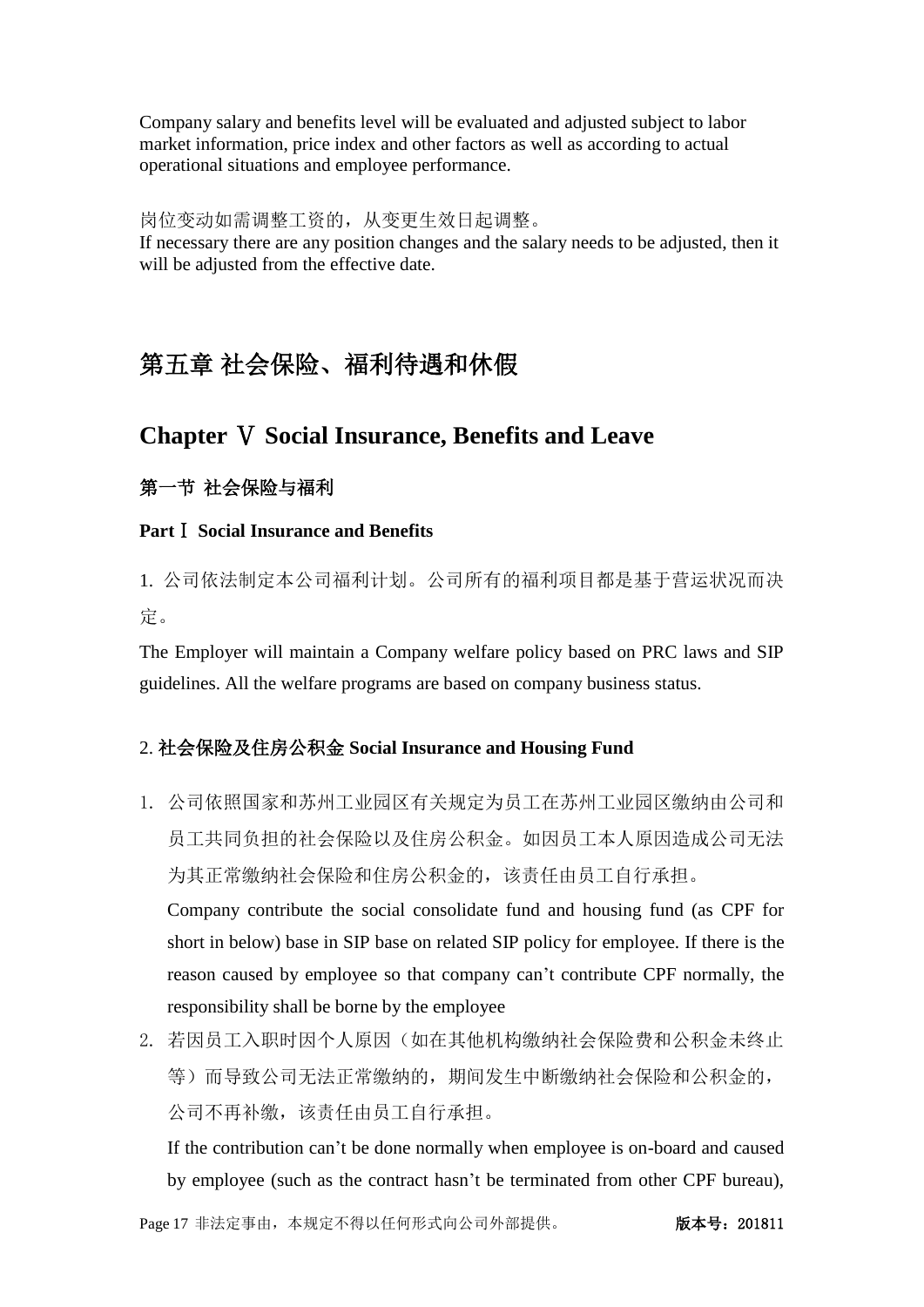there is any break off in CPF, company can't contribute again, the responsibility shall be borne by the employee

3. 员工对苏州工业园区社会保险与住房公积金政策存有疑问的,可联系苏州工 业园区社会保险基金和公积金管理中心或公司人力资源部。 If employee has any concern for SIP CPF policy, please contact SIP CPF

management center and company HR Department.

### 雇主责任险 Employer's Liability Insurance

公司为员工购买了雇主责任险。当员工因工遭受意外而导致受伤、死亡或患有与 职业有关的职业病,所致伤残或死亡时,保险公司根据医院有关证明文件,市法 医学会的伤残等级鉴定书及有关证明文件,按保险单所列责任范围给予赔偿。 Employer buys Employer's Liability Insurance for employees. When employees suffers accident harm to cause injury, death or occupational diseases which relating to occupation, for employee injury or death, insurance company will pay the compensation within the scope of coverage according to hospital relevant certificate, disable grade appraisal certificate issued by City Medical Jurisprudence Institution and other relevant documents.

### 员工体检 Employee Checkup

公司适时安排员工体检,以便员工了解自己的健康状况。

Employer will arrange checkup for employees in right time so that they can know their state of health.

公司根据需要可要求全部或部分员工进行除定期体检之外的特别体检。员工必须 服从公司安排。

The company may require all or part of the staff to carry out special medical checkup as required. Employees must obey the company's schedule.

员工疾病或者负伤的情况下,不管是否是工作上的原因,公司可以要求该员工到 公司指定的医院接受检查。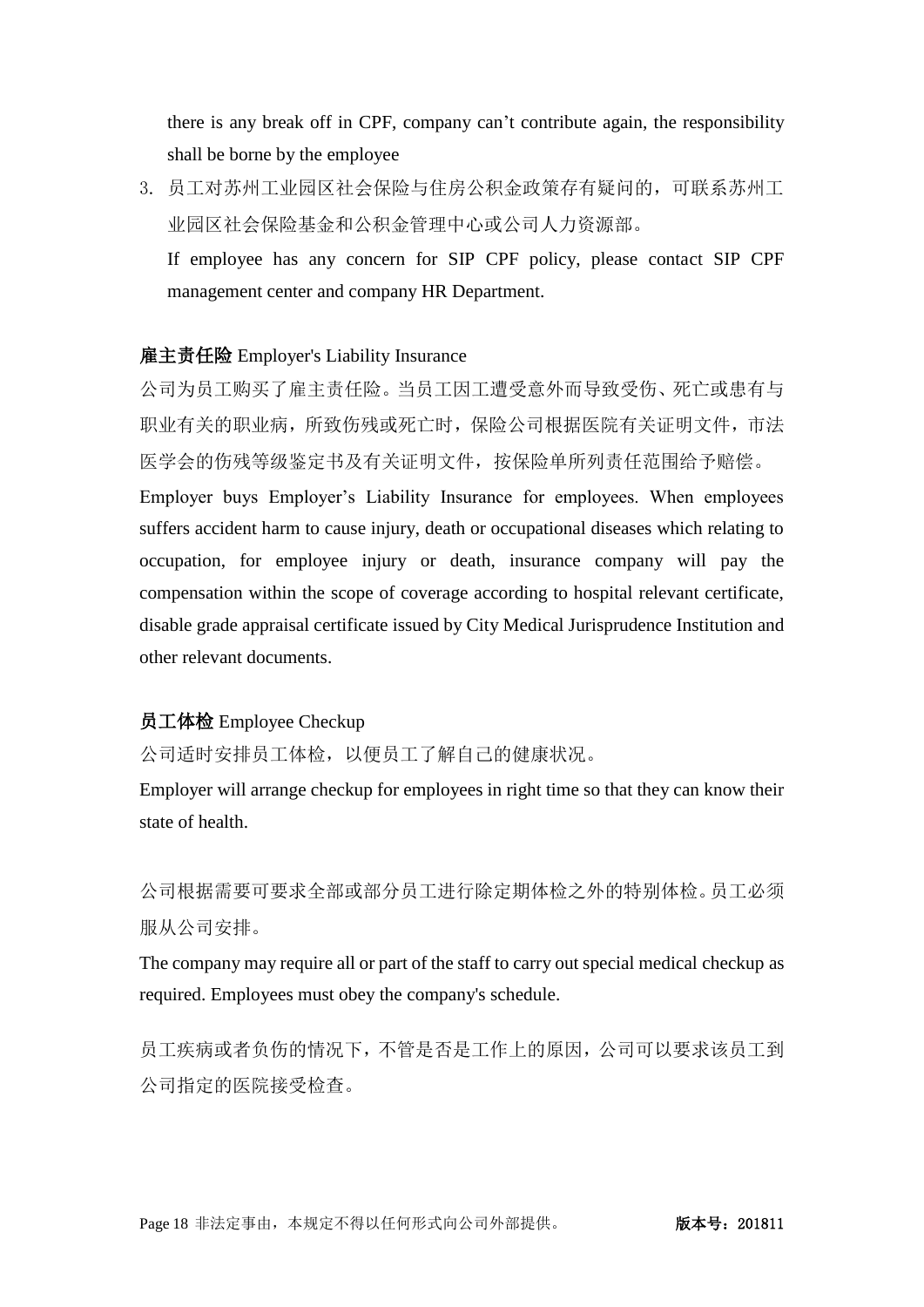<span id="page-18-0"></span>If an employee is sick or injured, the company may require the employee to go to the hospital designated by the company for examination, whatever it is the cause of the work or not.

### 班车 **Shuttle Bus**

公司沿城区主干线设立班车站点,提供员工上下班班车。公司有权根据经营需要、 工作时间调整、员工情况等调整班车路线、停靠站点、运行班次等事项。 Shuttle bus stops are set along urban main roads. Employer provides shuttle bus for employees in rush hour.

#### 团队建设及文体活动 **Team Building and Company Activity**

公司会适时组织团队建设,增强"大家庭"的气氛;不定期举行员工文体活动, 提升团队凝聚力。

Company organizes team building activity in right time to add the atmosphere of "Big Family" and holds company activity irregularly to increase team cohesion.

### 生日祝福及节日祝福 **Birthday Celebration and Festival Greeting**

生日祝福:公司会祝福当月生日的员工。

Birthday Celebration: Employer will greet employees who are born on that particular month.

节日祝福:公司将会在相关节日到来时祝福员工。

Festival Greeting: Employer will greet employees to express warm wishes on festivals.

#### 退休 **Retirement**

员工达到法定退休年龄,按照政府有关规定办理。

Employee who has reached full legal age of retirement may handle retirement procedure per the purview of Government relevant regulations.

3. 公司在工作时间内为每位员工提供工作餐。

Meals on working days are provided to all employees.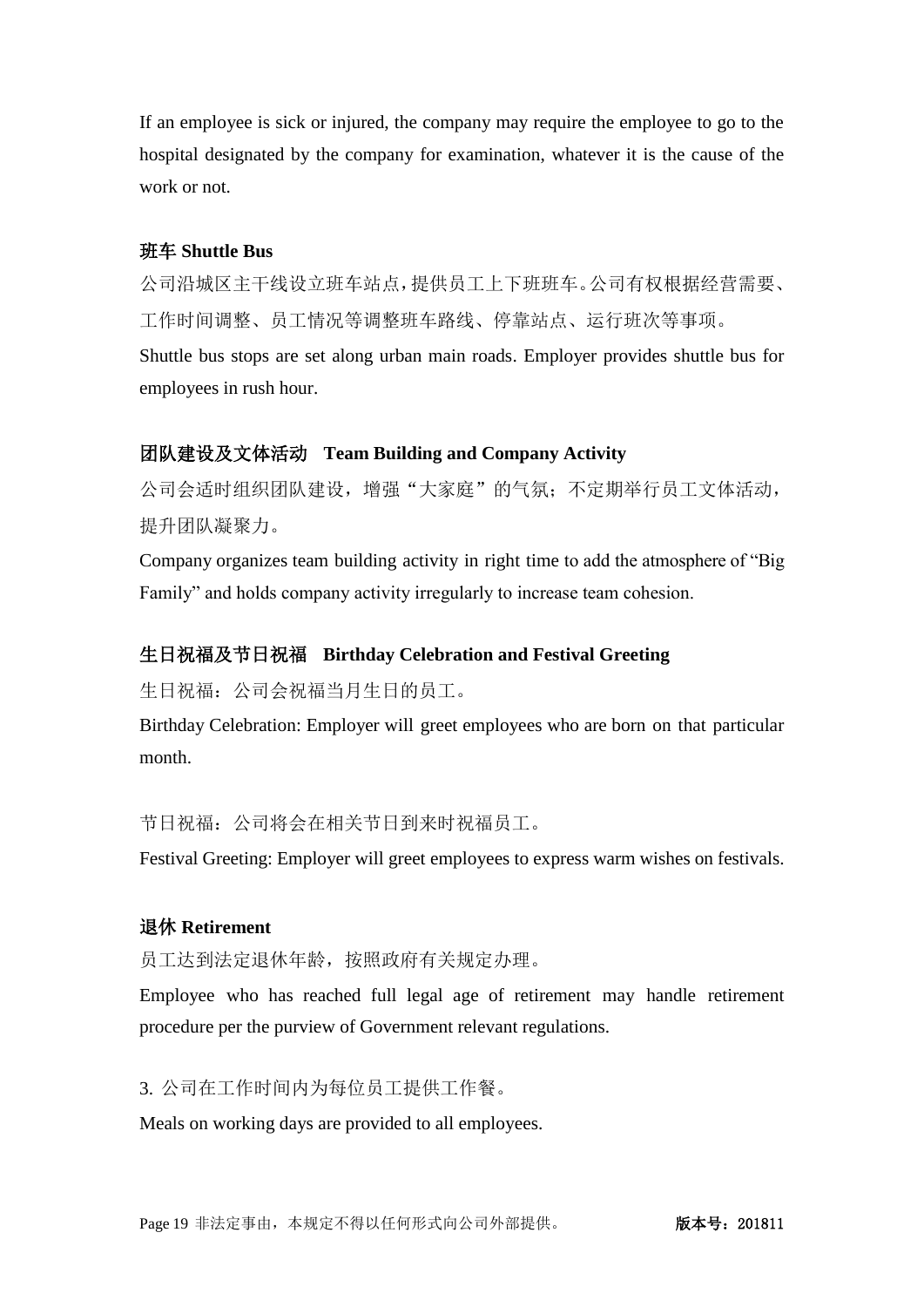### <span id="page-19-0"></span>第二节 休假

### **Part** Ⅱ **Leave**

- 1. 休假的一般规定 Common regulations for leave
- 1.1 休假单位 Leave unit
- (a) 休假均以半天为最小单位,不满半天的休假视作半天休假。若下午半天休假, 上午工作时间至公司规定的午休开始时间为止;若上午半天休假,下午工作 时间自公司规定的午休结束时间开始。

Minimum unit of leave is half day and any leave less than half day is considered as half day. PM leave start from company noon rest time and AM leave should end before afternoon working time.

- 1.2 休假的申请和使用 Leave application and usage
- (a) 员工申请休假时,必须按公司规定的政策事先提出申请,经批准后方可休假。 Employee shall apply leave in advance according to company policy and take only after approved
- (b) 事先申请时间规定如下 Pre apply timeline regulations:
	- (1) 休假3天以下,需提前2个工作日申请。 2 working days pre apply for 3 days below
	- (2) 休假3天以上(含3天)5天以下,需提前1周申请。 1 week pre apply for 5 days below
	- (3) 休假5天以上(含5天),需提前2周申请。 2 weeks pre apply for 5 days and above

但,病假的申请不受上述规定限制,依照本手册本章【2.1】的规定执行。 Sick leave is not limited in above and execution based on the regulations of 2.1 of this chapter.

- (c) 如因突发性疾病等突发情况无法事先申请的,必须本人或委托他人迅速通过 电话与上司进行申请且获得批准,并于一个薪资周期内按公司规定方法办理 事后休假申请手续。超过期限不办理手续的,视为旷工。 In case emergency illness or accident, employee self or authorized others to apply via telephone communication with superior to get approval, and go through formal application within one payroll cycle time. Any application exceed valid period will regard as absent.
- (d) 未提出申请擅自休假或者事后申请且未获得批准的,作为旷工处理。 Leave without approval before or after taken will be regard as absent.
- 1.3 休假的审批权限如下: Approval authorization as below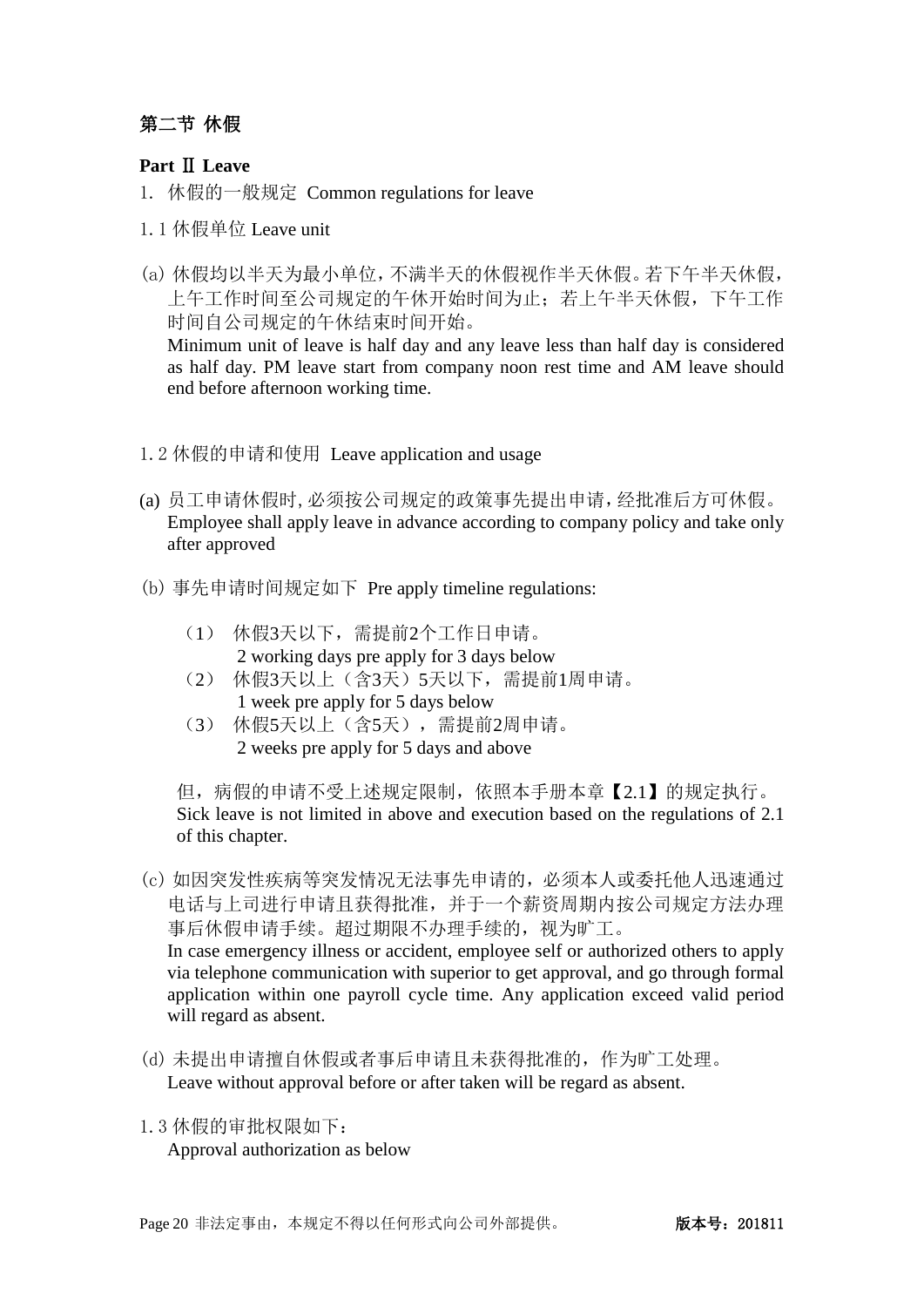| 单次连续休假天数                          | 准假级别                            |  |  |  |
|-----------------------------------|---------------------------------|--|--|--|
| Leave Days                        | Authorized Approval from        |  |  |  |
|                                   |                                 |  |  |  |
| $\leq$ 3 $\overline{\mathcal{F}}$ | E4 或E4以上级别的主管                   |  |  |  |
| $\leq$ 3 days                     | Supervisor at Grade E4 or above |  |  |  |
|                                   |                                 |  |  |  |
| $>3 \frac{1}{10}$ & <= 14 天       | E4 或E4以上级别的主管                   |  |  |  |
|                                   | + 部门经理                          |  |  |  |
| $>$ 3 days & $\lt$ = 14 days      | Supervisor at Grade E4 or above |  |  |  |
|                                   | + Department Manager            |  |  |  |
|                                   |                                 |  |  |  |
| $>14\frac{1}{15}$                 | E4 或E4以上级别的主管                   |  |  |  |
|                                   | + 部门经理                          |  |  |  |
|                                   | + 总经理                           |  |  |  |
| $> 14$ days                       | Supervisor at Grade E4 or above |  |  |  |
|                                   | + Department Manager            |  |  |  |
|                                   | + General Manager               |  |  |  |

2. 法定带薪年休假与公司福利带薪年休假

Statutory Annual Leave and Carsem Suzhou Welfare Annual Leave

2.1 法定年休假 Statutory Annual Leave

(a) 职工可依法享受带薪年休假。年休假不包括法定节假日和休息日。 Any employee may enjoy his/her full-pay annual leave according to the law of China. The annual leave does not include mandatory public holidays and off-days (weekends).

然而员工有下列情形之一的,依法不享受当年的带薪年休假。员工已享受当年的 带薪年休假,年度内又出现下列情形之一的,不享受下一年度的带薪年休假。 Employee will not be entitled for in year annual leave if any below conditions occur. Employee will not be entitled for next year annual leave if any below conditions occur after employee taken annual leave.

- (1) 累计工作满1年不满10年的员工,请病假累计2个月以上的; Accumulative working more than 1 year and less than 10 years, accumulative sick leave for 2 months and above.
- (2) 累计工作满10年不满20年的员工,请病假累计3个月以上的; Accumulative working more than 10 years and less than 20 years,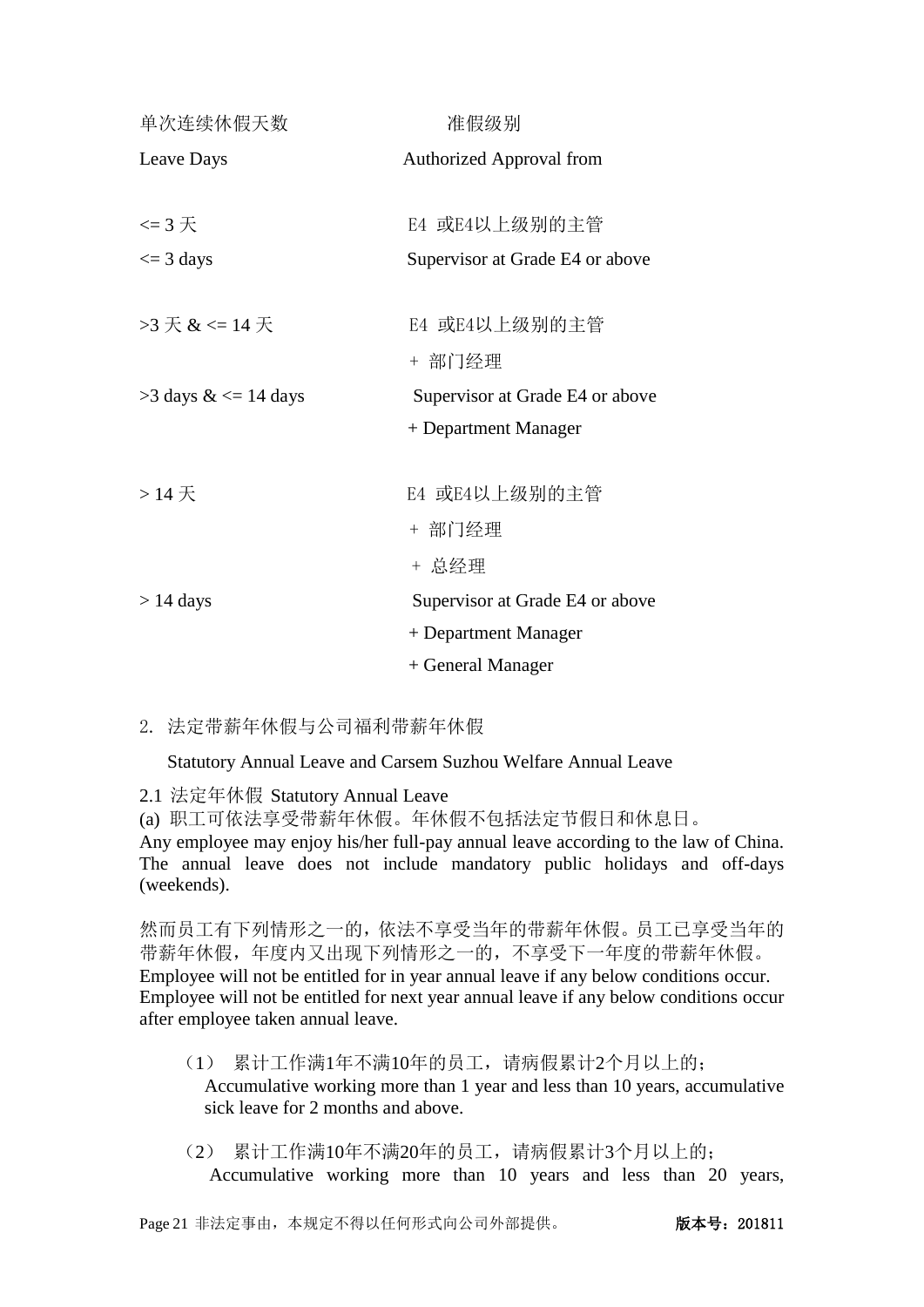accumulative sick leave for 3 months and above.

- (3) 累计工作满20年以上的员工,请病假累计4个月以上; Accumulative working more than 20 years, accumulative sick leave for 4 months and above.
- (4) 法律规定的其他不享受当年或者下一年度带薪年休假的情形。 Any other situation stated by law.
- (b) 员工新进公司,当年度带薪年休假天数,按照在本公司剩余日历天数折算确 定。折算后不足0.5天的部分不享受带薪年休假。

New employee will be entitled with annual leave which convert by rest calend ar days and leave less than 0.5 day will not be entitled.

折算方法如下: (入职日起当年度在本公司剩余日历天数÷365天)×根据员工 的累计工作年限依法计算得出的全年应当享受的带薪年休假天数

Convert formula: (Rest calendar days since on board day  $\div$  365days)  $\times$  entitled annual leave based on accumulative working years

(c) 带薪年休假的给予和使用 Annual Leave usage

公司根据业务需要,可对员工申请的带薪年休假日期进行调整,或者分段给予。 公司可以根据业务需要,统筹安排员工使用带薪年休假,员工使用带薪年休假的 日期应与公司协商而定,应在不影响本岗位工作为前提的情况下提出带薪年休假 申请。员工属解除或者终止劳动合同的情形,均应在离职前、通知期期间使用完 未休的带薪年休假。

Company can adjust the annual leave date or give by section based on operation needs. Employee should consult with company and not affect own work when raised application. Employee should use up all the annual leave before resignation and within notification period.

(e) 未使用的带薪年休假 Un-used annual leave 员工应该在 1 年内使用完当年度所有的带薪年休假。 Employee should use up all annual leave within one year

公司安排并要求员工休带薪年休假,但员工实际未服从公司安排,未休带薪年休 假的,则视为员工自动放弃带薪年休假。

Those un-used annual leave will be regard as give up if company arranged employee to take but untaken.

(f) 劳动合同解除或者终止时剩余的带薪年休假 The leftover annual leave 根据公司规定,员工应在离职前、离职通知期期间使用完未休的带薪年休假。 Employee should use up all the annual leave before resignation and within notification period according to the company policy.

2.2 公司福利年休假 Carsem Suzhou Welfare Annual Leave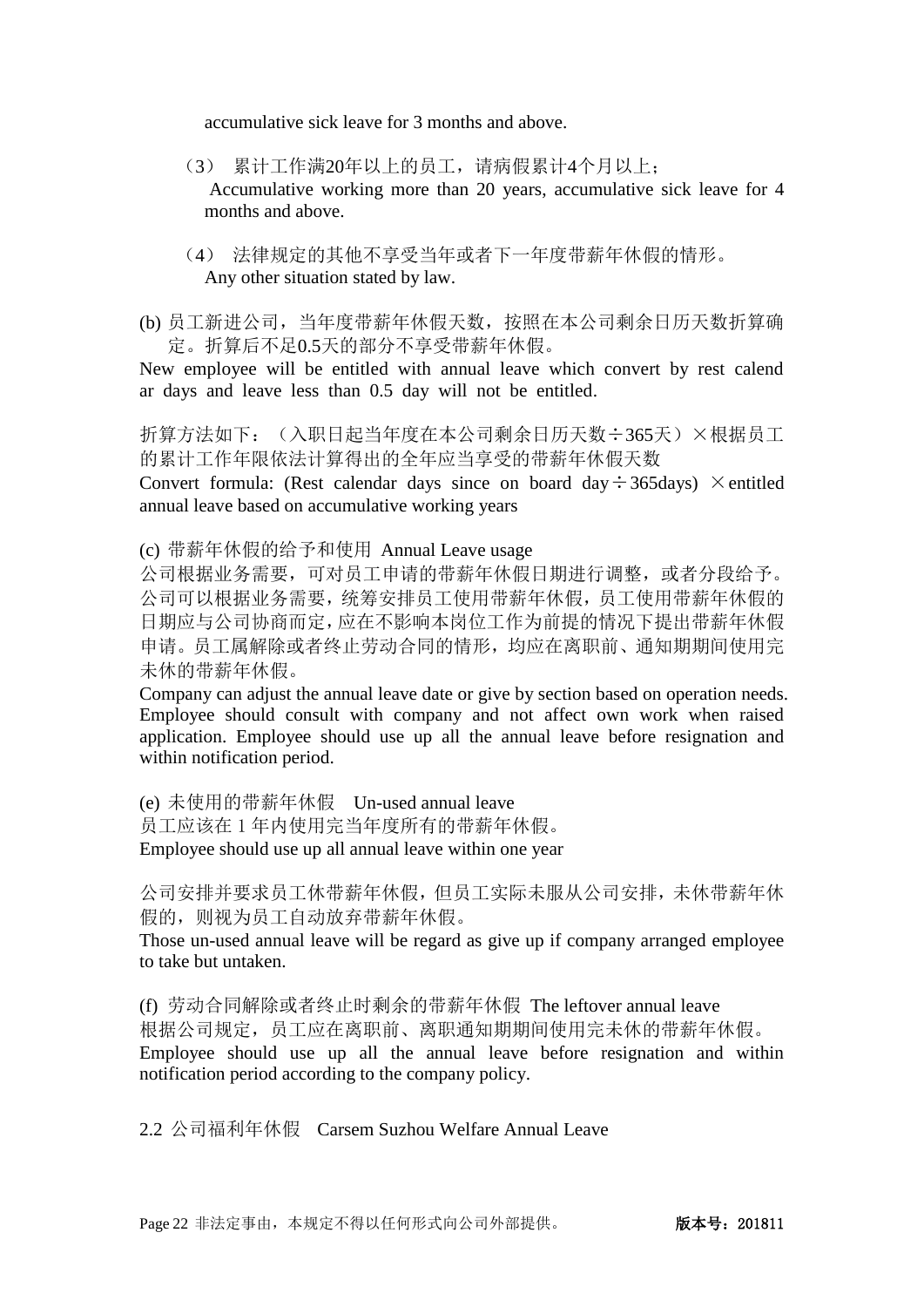(a)根据员工在嘉盛苏州的工作年限与工作岗位,员工可享受公司福利年假,具 体如以下第 2.3 条年休假计算表所示。福利休假的计算周期为每年 1 月 1 日起至 12 月 31 日止算作 1 年度。

Employee will be entitled with welfare annual leave based on service length and position in Carsem. Please refer to clause 1.3 for details. The counting period is from Jan.01 to Dec.31 as 1 calendar year.

(b)公司可以根据业务需要,统筹安排员工使用公司福利休假。

Company can overall arrange employee to take welfare annual leave based on operation needs.

(c)未使用的福利休假 Un-used welfare annual leave

年末未使用的福利休假,视为失效,公司无义务就员工未休的福利休假给予补偿。 员工中途离职(包括劳动合同解除、终止等)的,未使用的福利休假自动失效, 公司无义务就员工未休的福利休假给予补偿。

Those un-used welfare annual leave will be regard as give up and company will be no obligations to give compensation.

2.3 年休假(法定年休假+公司福利年休假)计算表

Calculation formula (Statutory Annual Leave and Carsem Suzhou Welfare Annual Leave)

| 根据社会工<br>龄计算        | 享有的法定年假<br>(基于累积工作年限) |    | 享有的公司福利年假<br>(基于在嘉盛苏州的连<br>续工作年限) |  | 总计 | 备注<br>(按月赋予)          |
|---------------------|-----------------------|----|-----------------------------------|--|----|-----------------------|
| 操作员及职员              |                       |    |                                   |  |    | 1.员工必须首先使             |
| X<10                | $1 < = X < 2$         |    | 0                                 |  |    | 5用法定年休假;<br>2.员工只有在使用 |
|                     | $2 < X < = 5$         | 5  | 3                                 |  |    | 8 完法定年休假后方            |
|                     | 5 < X < 10            |    |                                   |  |    | 12 可申请公司福利年           |
| $10 < = X < 20$     |                       | 10 | $\mathbf{2}$                      |  | 12 | 假,<br>3.入职后当年应享       |
| $X>=20$             |                       | 15 | 0                                 |  |    | 15 有的年假天数=            |
| (当年度实际在职<br> 执行员及以上 |                       |    |                                   |  |    |                       |
| X<10                | $1 < = X < = 2$       |    | $\mathbf{2}$                      |  |    | 日历日/365天)<br>× 员工全年应当 |
|                     | 2 < X < 5             | 5  | 5                                 |  |    | 10 享受年休假天数            |
|                     | 5 < X < 10            |    | 10                                |  | 15 |                       |
| $10 < = X < 20$     |                       | 10 | 5                                 |  | 15 |                       |
| $X>=20$             |                       | 15 | 0                                 |  | 15 |                       |

2. 其他法定假期 Other Leave required by the law

中国有关法律、法规规定的任何其他假期,将按照相关法律、法规有关条款执行。 其中包括: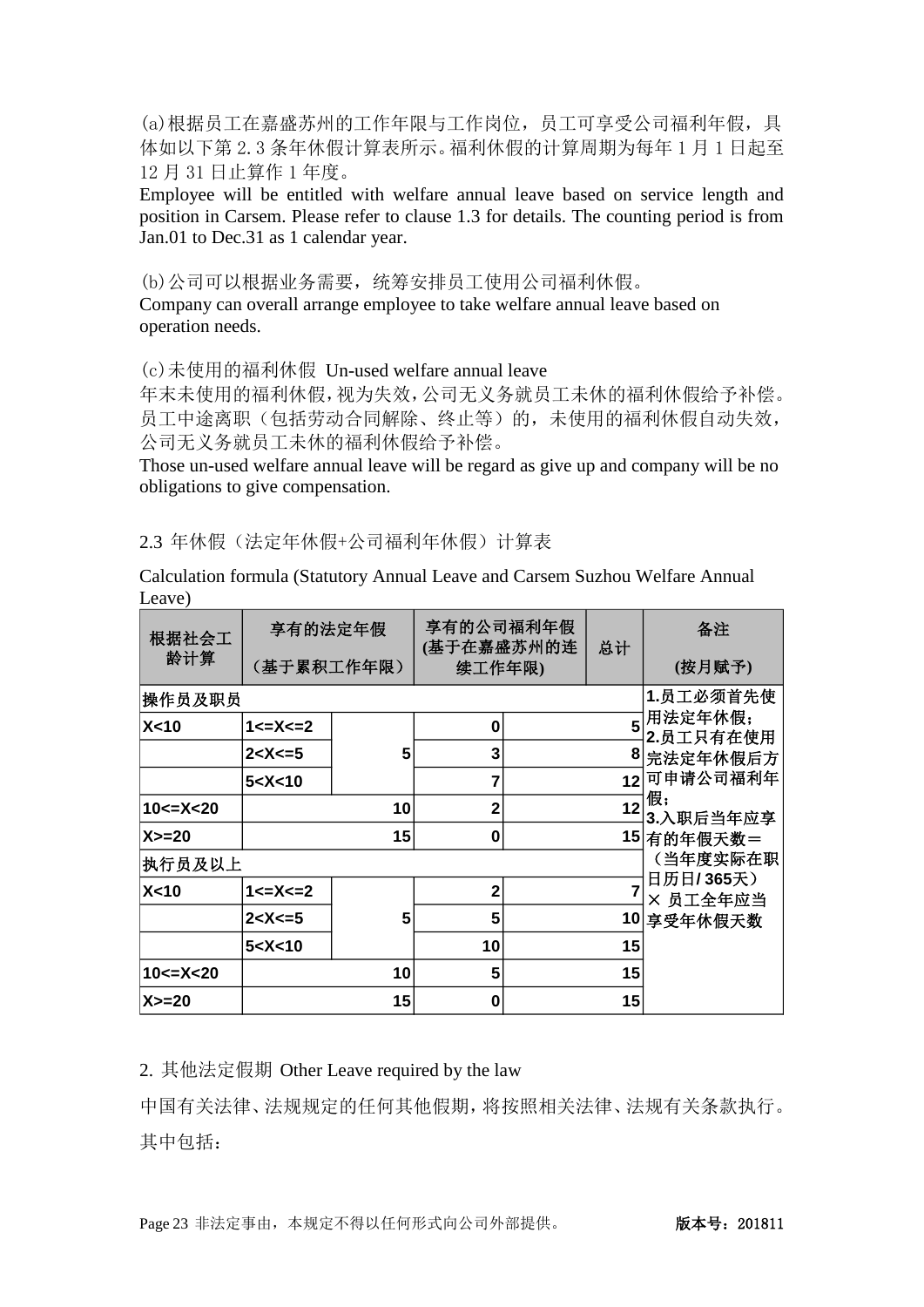Other leave required by local Government will be implemented as per relevant terms and conditions. This includes:

2.1 病假 Sick Leave

### (a)病假的定义 **Sick leave definition**

病假指员工疾病或非因工负伤,持有医院开具的诊断证明,停止工作进行治疗或 者休息所需要的时间。

Sick leave refers to the time needed for an employee to stop work for treatment or rest after he or she is ill or is not injured due to work.

#### **(b)** 病假的申请和使用 **Application and use of sick leave**

(1)凡员工请病假的,须向公司提交以下资料:

When employee apply sick leave, should provide below documents to company:

正常就诊:公司指定医院名录见附表1,今后有调整 的,公司将另行通知)开具的病假单、门、急诊挂号单、就医记录 册、门、急诊医药费专用收据及科学检查报告等就医证明原件。住 院的需另外提交医院开具的出院小结。

急诊:医院开具的病假单、急诊挂号单、就医记录册、急诊医药费 专用收据及科学检查报告等就医证明原件。

若因公司指定医院条件限制需转专科医院治疗的,必须经原治病医 院会诊,办理转院证明后方可转院治疗。

**Normal treatment**: Sick leave certificate \ registration form \ record book for treatment \ medical invoice and check-up report and ant other certificate original copy which issued by company appointed hospital.

**Emergency treatment:** Sick leave certificate \ registration form \ record for treatment book\ medical invoice and check-up report and ant other certificate original copy which issued by hospital.

(2) 员工申请病假时,需填写《休假申请》并及时提交前款所规定的所有的就医 证明原件。

When employee apply sick leave, should fill in the Leave Application Form and submit all diagnosis certification original copy as mentioned in above timely.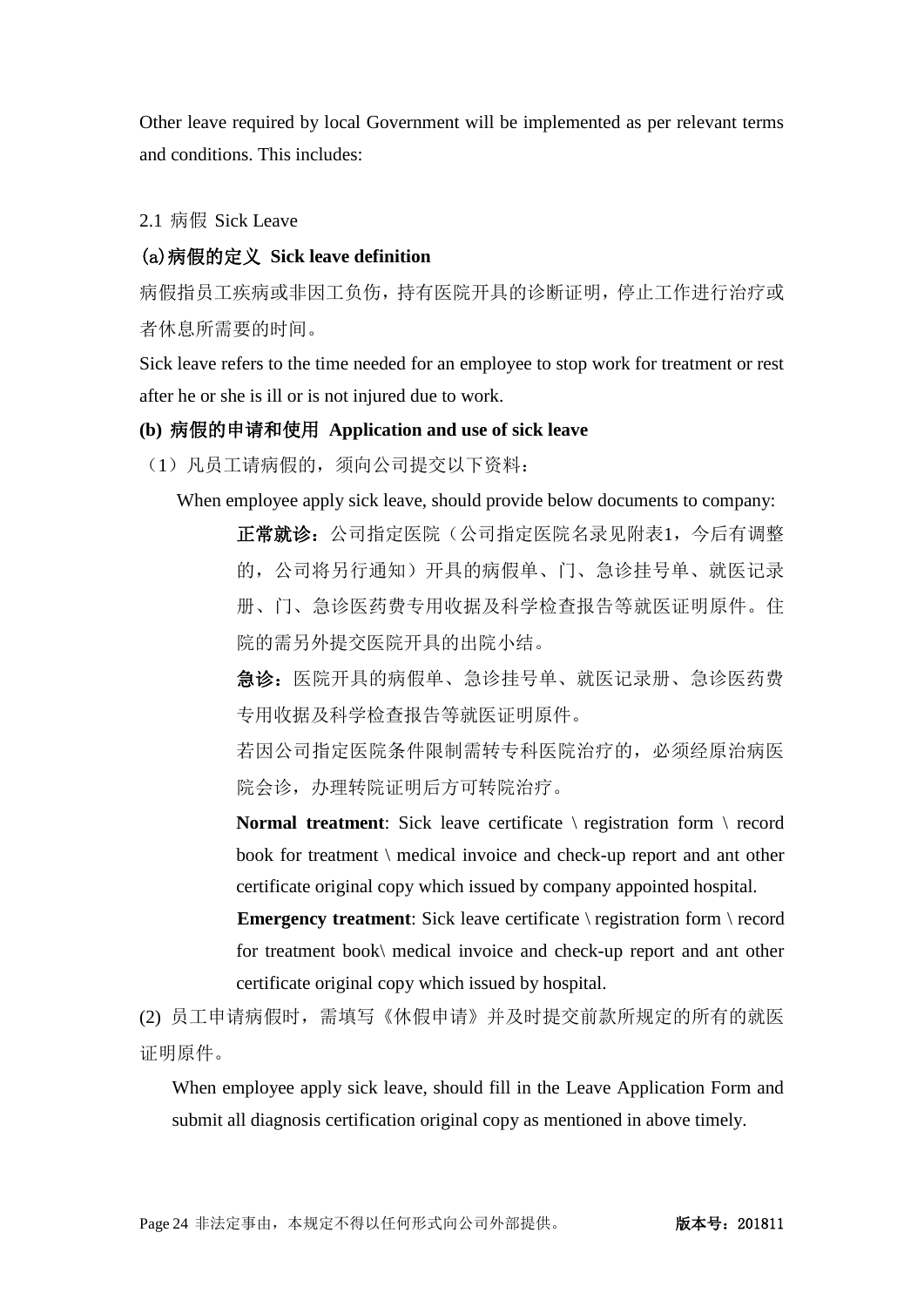(3) 病假连续休息时,期间的休息日、法定节假日计算在病假期内。

When sick leave is continuously, the rest day and legal holiday during the period shall be counted in the sick leave period.

(4) 公司认为必要时,可以要求员工去指定医院接受诊断检查,员工应当予以配 合。

If the company deems it necessary, it may require its employees to go to an appointed hospital for diagnosis and examination, and the employees shall cooperate with it.

(5) 公司要求员工到指定医院再检查,员工无法在公司提出该要求后10日以内提 交公司指定医院开具的诊断证明的,公司作为无薪假处理,不支付工资。

The company requires the employee to go to the appointed hospital for re-examination. If the employee cannot submit the diagnosis certificate issued by the appointed hospital within 10 days after the company raises the requirement, then company will handle it as personal leave and will not pay the salary.

(6) 公司有权对员工提交的诊断证明进行查验,必要时可要求并由公司指定人员 陪同员工到公司指定的医院进行复查,并根据查验结果做出相应处理。

The company has the right to check the diagnosis certificate submitted by the employee. If necessary, the employee can be asked to accompany to the hospital designated by the company officer for review and corresponding treatment shall be made according to the inspection result.

(7) 连续病假超过1个月的(指工资结算月),员工必须每月提交公司指定医院开 具的诊断证明、门、急诊挂号单、就医记录册、门、急诊医药费专用收据、科学 检查报告等就医证明原件。

For consecutive sick leave of more than 1 month (referring to the monthly payroll cycle time), the employee must submit the original medical certificate issued by the hospital appointed to the company by every month, such as the diagnosis certificate, normal, emergency registration form, medical record book, special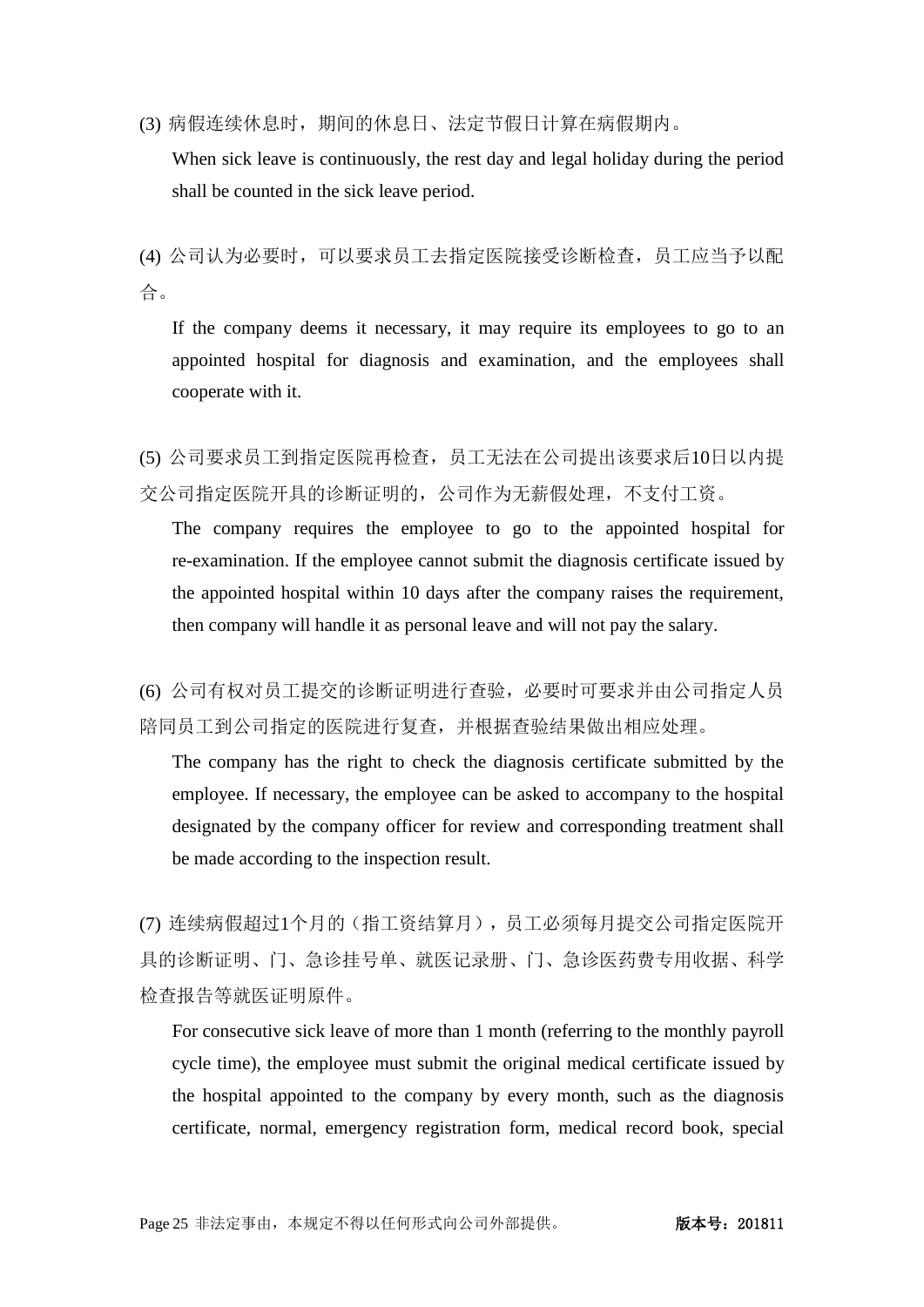receipt for normal, emergency medical expenses, scientific examination report, etc.

(8) 未按照本员工手册规定履行请假手续的,将根据具体情况以旷工处理或者给 予相应的处分,无正当理由或虚报、谎报、捏造申请病假,或者提供伪造、篡改 的病假证明者,经查属实,作为严重违反公司规章制度的行为,公司可书面通知 解除劳动合同,且无需承担任何补偿。

Not leave formalities in accordance with the provisions of this employee handbook, according to the specific situation to absenteeism processing or give corresponding punishment, without justifiable reasons, or false, false and fabricated to apply for sick leave, or provide forgery, tamper with the sick leave certificate, as true, as a serious violation of company rules and regulations, the company may by notice in writing terminate the labor contract, without any compensation.

(9) 因休病假造成出勤率低下的,将作为人事考核以及奖金评定的考量。

Low attendance due to sick leave will be considered for personnel assessment and bonus assessment.

#### **(c)** 医疗期 **Medical period**

公司根据员工的实际工作年限和在本公司工作年限依法给予医疗期。

Company provide the medical period according to the law by employee actual working length and also the service period in this company.

医疗期从病休第一天开始累计计算,休息日和法定节假日包括在内,满30天为1 个月。员工在本公司工作期间累计病假天数超过按规定享受的医疗期时视作医疗 期满。员工的医疗期满后,不能从事原工作,也不能从事公司另行安排的工作的, 公司可解除劳动合同。

The period of medical treatment is calculated from the first day of medical leave. The rest days and legal holidays are included. If the accumulated sick days during the working period of the company exceed the prescribed medical period, the medical treatment shall be deemed to have expired. The company may terminate the labor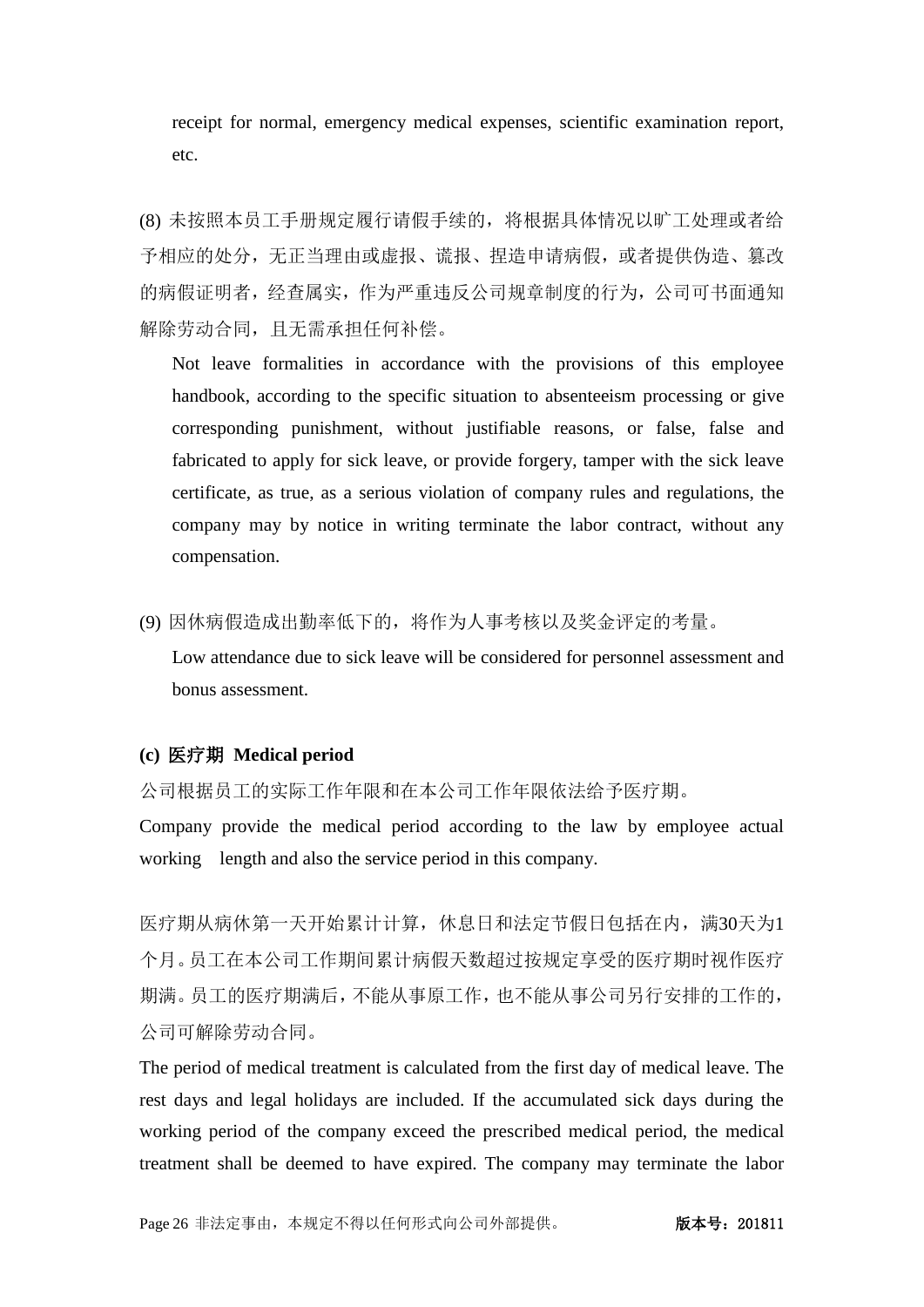contract if the employee's medical treatment expires and he/she is unable to do his/her original work or other work arranged by the company.

# (**d**)病假工资 **Sick leave pay**

医疗期内,每一年度嘉盛公司员工按照本员工手册规定履行请假手续的可享有6 天全薪病假。

During the period of medical treatment, employees of jiasheng company shall be entitled to 6 days' full paid sick leave for each year who perform the leave procedures as stipulated in the employee handbook.

### 2.2 婚假 Marriage Leave

(a) 婚假天数 Marriage Leave days

员工符合法律规定结婚(以进入公司后领取结婚证为准)时, 在享受国家规定的 连续 3 天的婚假的基础上,依法延长婚假 10 天。婚假及延长婚假应连续使用。 婚假、延长婚假含双休日在内,遇法定节假日顺延。

When the employee marries in accordance with the law (submit the marriage certificate after entering the company), he/she can entitle the marriage leave for 10 days on the basis of enjoying the continuous 3-day marriage leave stipulated by the state. Marriage leave and extended marriage leave should be used continuously. Marriage leave, extended marriage leave including weekend, in case of legal holidays will be prolong.

自结婚证生效之日起,员工申请婚假及延长婚假的有效期为 6 个月,逾期视为自 动放弃。

The validity period for employees to apply for and extend their marriage leave is 6 months from the date when the marriage certificate comes into effect.

员工进公司之前结婚(领取结婚证),不在本公司享受婚假及延长婚假。 Employees get married before entering the company (get marriage certificate), do not enetitle the company's marriage leave and extended marriage leave.

(b) 申请 Application

员工申请婚假及延长婚假时,需出具结婚证原件,经批准后方可休假,且将结婚 证的复印件提交给公司。

When the employee applies for the marriage leave and prolongs the marriage leave, the original marriage certificate shall be issued, and the leave can be approved, and the copy of the marriage certificate shall be submitted to the company.

(c) 婚假工资 Marriage leave pay

公司对婚假及延长婚假中的员工按其正常上班支付工资。

The company pays the salary of the employees who take marriage leave and extend marriage leave.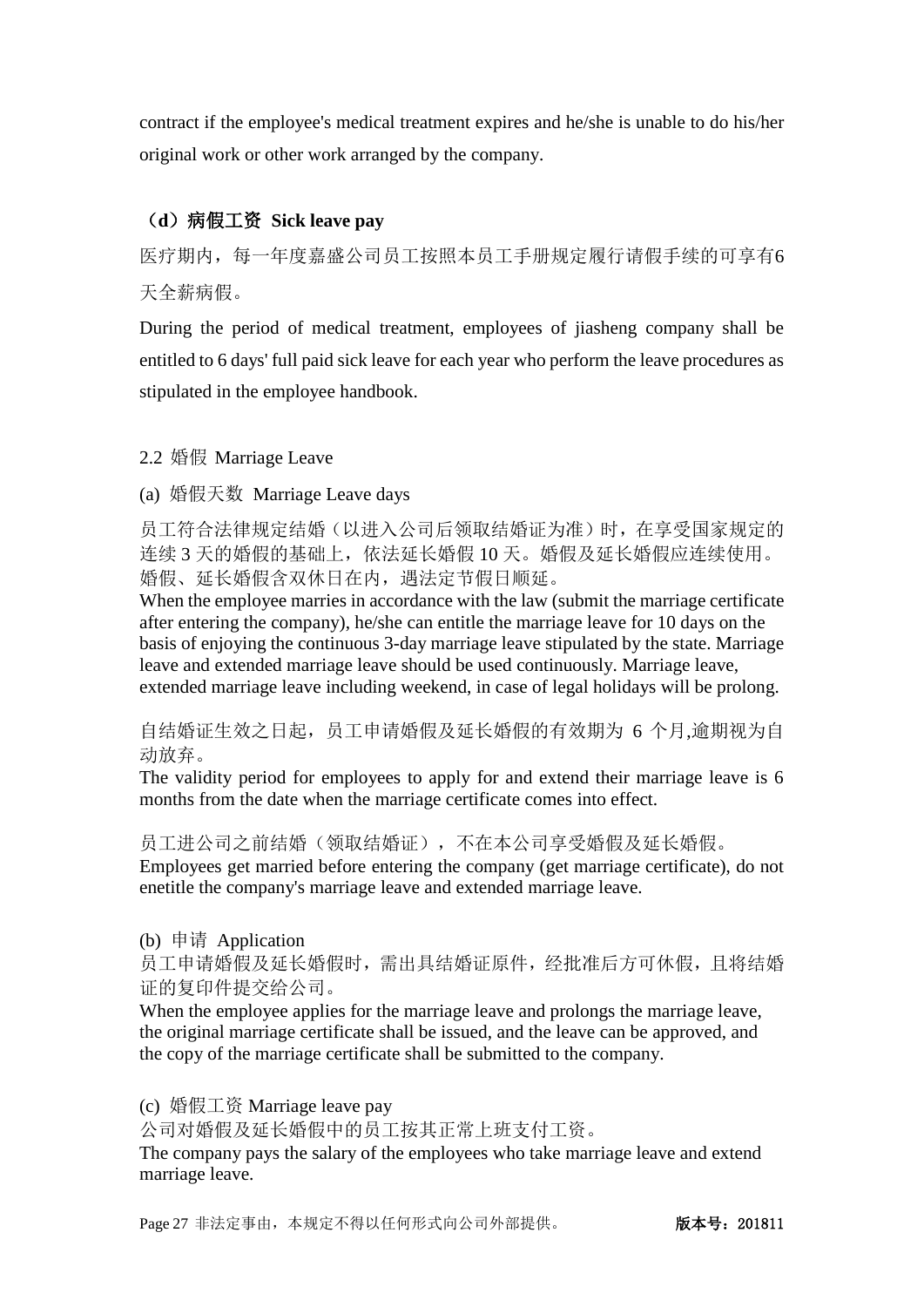#### 2.3 丧假 Funeral Leave

公司根据员工入职时及后续提供的个人资料,给予员工以下丧假。但是,丧假期 内如遇休息日、法定节假日时,将其作为丧假的一部分,不再另行给予补休。丧 假必须在相关人员死亡当日起15天以内连续使用。

The company will provide the employee the following bereavement leave according to the personal data provided by the employee when his/her entry into the company. However, if there is a rest day or legal holiday within the period of funeral leave, it will be taken as part of the bereavement leave, and no additional rest will be given. Bereavement leave must be used continuously within 15 days from the date of death.

| 父母、配偶、子女   | 3个连续日历日 |
|------------|---------|
| 祖父母、岳父母、公婆 | 1个日历日   |

| Parents $\setminus$ Spouse $\setminus$ Children | 3 continuously calendar days |
|-------------------------------------------------|------------------------------|
| Grandparents $\angle$ Parents – in – law        | 1 calendar day               |

员申请丧假时,须提供相关人员的死亡证明或户口注销证明的复印件。公司根据 需要,可要求员工提供与死亡人之间的关系证明文件。公司对按照公司规定申请 丧假的员工按其正常上班支付工资。

When employee apply for bereavement leave, a copy of the death certificate or account cancellation certificate of the person concerned shall be provided. As required, company may require the employee to provide proof of relationship with the deceased. Company pays the wages of the employees who apply for funeral leave according to the company regulations.

### 生育假期 **Family vacation**

### 一般规定 **General regulation**

女员工依法办理结婚登记后,符合相关法律法规规定怀孕生育或者流产的,根据 医院开具的证明可依法享受产假。根据提交的怀孕证明(或者诊断书)原件、复 印件,按照有关法律法规规定可以享受相应待遇。

员工依法享受上述的任何假期之前应填写休假申请表及所需文件,并通过部门经 理的审批。

Female employees who have a pregnancy or abortion according to relevant laws and regulations after marriage registration can enjoy maternity leave according to the certificate issued by the hospital. According to the original and photocopy of the pregnancy certificate (or diagnosis certificate) submitted, the corresponding treatment can be enjoyed according to relevant laws and regulations.

The employee shall fill in the leave application form and the required documents before enjoying any leave according to law, and pass the approval of the dept. manager.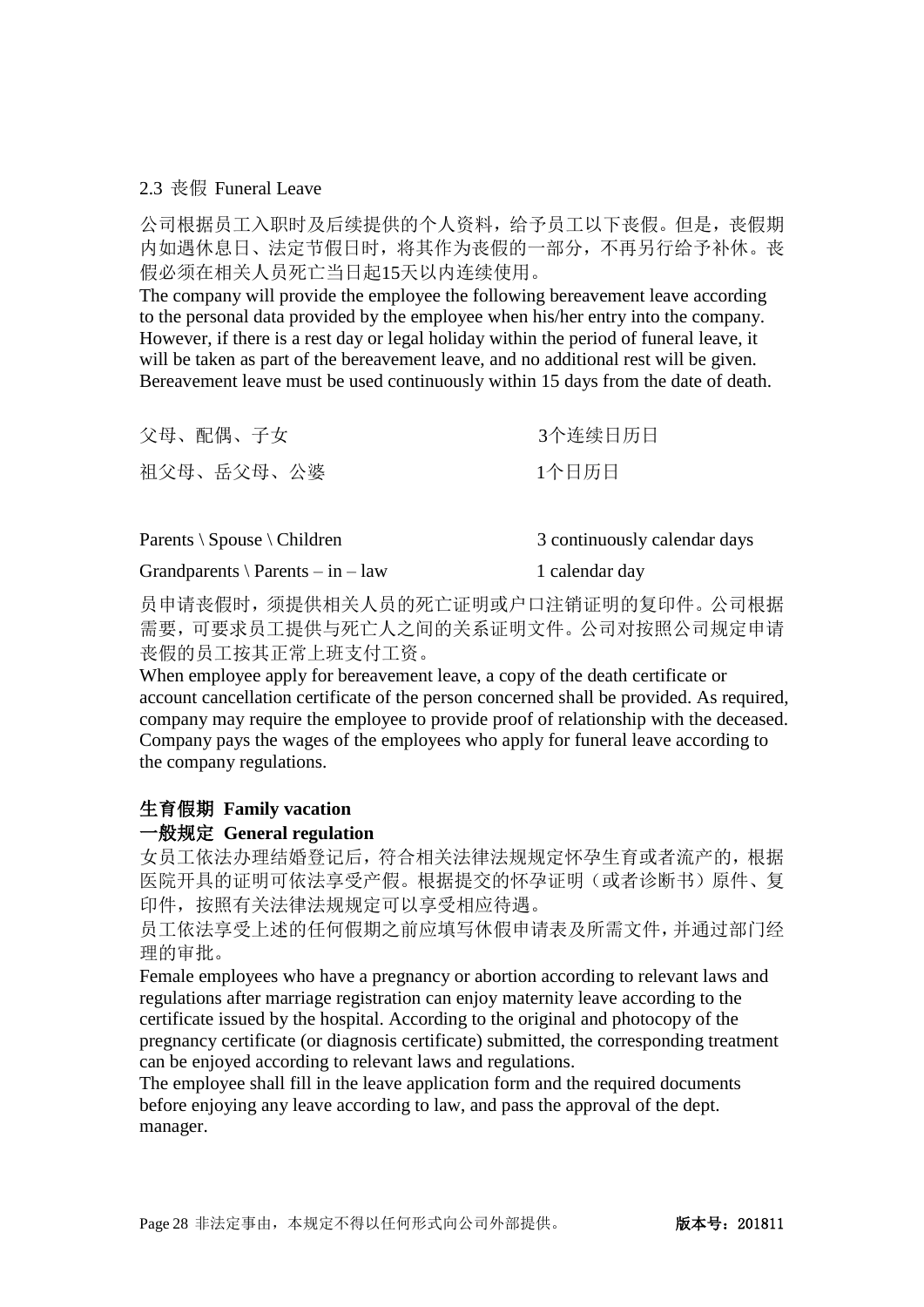#### 产前检查 **Prenatal Examination**

(a)女员工妊娠期间在劳动时间内进行产前检查的,按照有关法律、法规算作 正常出勤。

If a female employee carries out prenatal examination during labor hours during pregnancy, she shall be counted as normal attendance according to relevant laws and regulations.

(b)女员工因产前检查而提早离开公司或在工作时间内中途外出时,必须事先 得到上司的批准。

When female employees leave the company early due to prenatal examination or go out in the middle of work time, they must obtain prior approval from their superiors.

(c)怀孕女员工产前检查,应先按本手册规定申请使用全薪病假,6 天全薪病 假使用完毕后可申请产检假。

Pregnant female employees should apply for full-paid sick leave according to the provisions of this manual first, and can apply for prenatal examination leave after the use up of full paid sick leave for 6 days.

2.4 产假 Maternity Leave

(a)符合法律法规规定生育的女员工,凭医院证明,享受以下产假:

单胎顺产的,产假为98天。并,依法延长产假30天;

难产的,增加产假15天;

生育多胞胎的,每多生育一个婴儿,增加产假15天;

流产的按照有关法律法规享受产假。

Female employees who comply with laws and regulations to give birth shall enjoy the following maternity leave with a hospital certificate:

The maternity leave is 98 days. Another 30 days of extended maternity leave.

Difficult labor, increase maternity leave 15 days

Give birth to multiple births, every one more baby, increase maternity leave by 15 days

Abortion according to relevant laws and regulations enjoy maternity leave.

(b)上述产假、延长产假含休息日,遇法定节假日顺延。

The above mentioned maternity leave and extended maternity leave include rest days, which will be postponed in case of legal holidays

(c)产假期间的待遇 Maternity leave pay

产假期间的工资发放根据有关法律法规执行。

由于员工本人的原因不能享受职工生育保险的,其费用均由员工本人自行承担, 并应承担由此给公司造成的损失。

违反国家计划生育政策的生育费用自理。

The salary during maternity leave is paid according to relevant laws and regulations. If the employee cannot enjoy the employee maternity insurance due to his/her own reasons, the expenses shall be borne by the employee himself/herself, and the loss thus caused to the company shall be borne by the employee.

Those who violate the national family planning policy should pay for themselves.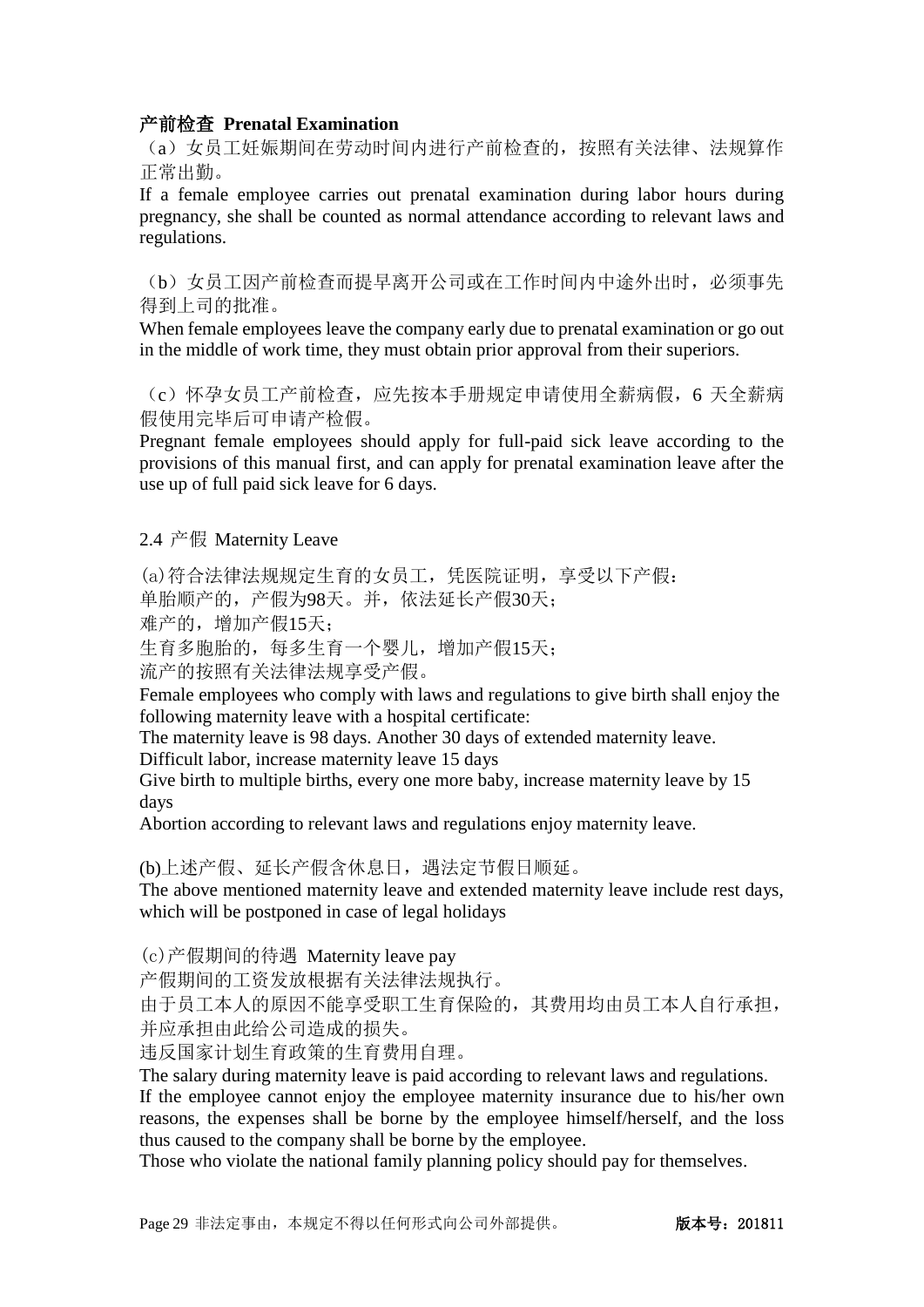### 2.5 护理假 Nursing Leave

配偶符合法律法规规定生育的,男员工享受护理假15天,护理假遇法定节假日顺 延。护理假必须在女方产后第一个月内休完。

护理假期间的工资,按照本人正常出勤应得的工资发放。

If the spouse meets the law and regulations to give birth, the male employee can enjoy the nursing leave for 15 days, and the nursing leave will be postponed in legal holidays. Nursing leave must be taken within the first month after birth。

The wages during the nursing leave shall be paid according to the normal attendance.

### 2.6 哺乳时间 Baby feeding time

女员工从婴儿出生到 1 周岁为止,每天可享受 1 次 1 小时的哺乳时间。生育多胞 胎的,每多哺乳 1 个婴儿每天增加 1 小时哺乳时间。

哺乳时间视作劳动时间。

女员工可以选择提前 1 小时下班,或者晚 1 小时上班,具体的使用方式由员工本 人与公司协商决定。

Female employees can enjoy one hour of baby feeding time every day from the birth to the first year of life.

For multiple births, one additional hour of baby feeding per multiple infant per day. Baby feeding time is treated as working time.

Female employee can choice off work 1 hour in advance or on duty 1 hour late. The specific way of use shall be communicated with the company.

### 2.7 计划生育假 Family Planning Leave

凡已婚已育者,遵照国家计划生育有关法律、法规享有相应的假期。申请和使用 计划生育假还需另外提供相关证明。

Employees have got married and had babies are entitled to apply for relevant family planning leave as per company family planning regulations.

### 未婚先孕、违法再生育 **Unmarried pregnancy, illegal fertility**

对于未婚先孕或者计划生育政策外的再生育,根据有关法律法规规定执行,并按 公司的处罚规定给予相应处分。

For unmarried pregnancy or the birth again outside the family planning policy, according to the relevant laws and regulations, and according to the company's punishment regulations give corresponding punishment.

#### 2.8 工伤假 Industrial Injury Leave

员工因工伤依法治疗休息的假称为工伤假;工伤假必须有事故报告,就诊医院的 诊断证明;经公司EHS审查,并经过国家工伤认定机构的工伤认定,方可按工伤 处理。

The leave due to industrial injury is referring to industrial injury leave; for industrial injury leave, accident report and diagnosis certificate are needed; after confirmation by company EHS and recognition by industrial injury bureau, industrial injury procedures can be arranged.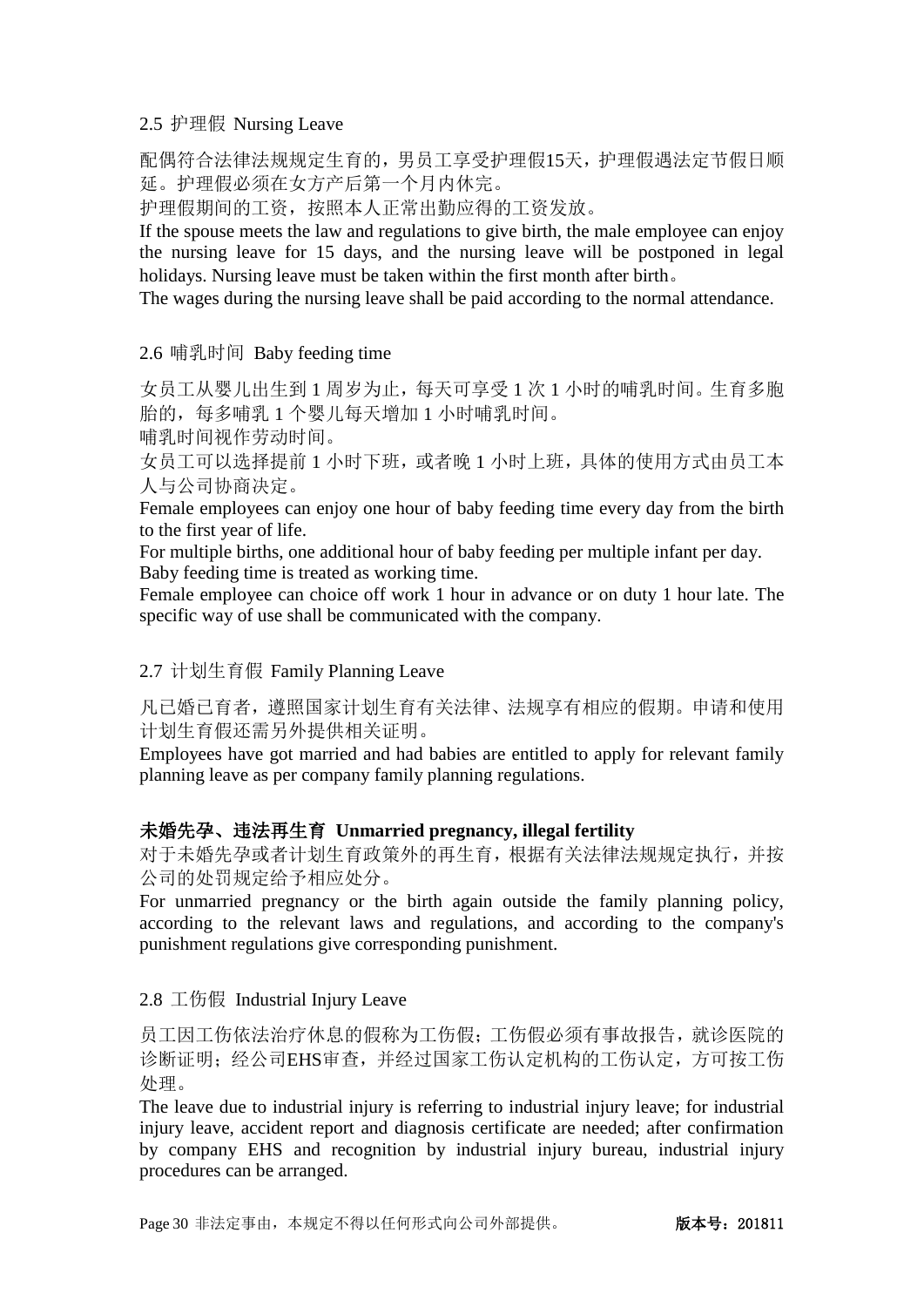### 2.9 无薪假 Unpaid leave

(a)无薪假的申请和使用

Unpaid leave's application and use

福利休假、带薪年休假使用完的员工需要亲自处理私事的情况下,可以申请无薪 假。除特殊情况外,无薪假应当事先申请,不得事后申请。

公司有是否批准无薪假的决定权。

因休无薪假造成出勤率低下的,将作为人事考核以及奖金评定的考量。

If employee use out the benefit leave and paid annual leave but still need to deal with personal affairs, can apply unpaid leave. Except special case, unpaid leave should apply in advance, cannot apply afterwards. Company has the decide right to approve unpaid leave. Those with low attendance due to unpaid leave will be considered for personnel assessment and bonus assessment.

(c) 无薪假工资 Unpaid leave pay

事假期间内,事假天数的工资为当月工资扣除根据以下公式按天计算出的金额。 事假扣除工资额 = (月工资)÷法定计薪日×事假天数

During unpaid leave period, unpaid leave days' salary should deduct in current month payroll according to below formula to calculate the amount.

Unpaid leave pay deduction  $=$  monthly payroll / legal paid working days  $*$  unpaid leave days

2.10 旷工 Absenteeism

未经批准擅自不上班者,为旷工。

It will be regarded as absence without notice if away from duty without authorization.

# <span id="page-30-0"></span>第六章 行为规范

# **Chapter** Ⅵ **Code of Conducts**

### <span id="page-30-1"></span>第一节 基本要求 **Basic Requirements**

员工必须遵守公司的一切规章制度。员工应该在工作中做到:礼貌、主动、严谨、 务实,既富有独立性,又具有团队精神,共创一个愉快、顺畅的工作环境。

All Company regulations must be followed. Employees shall keep a polite, objective, practical attitude, being independent and cooperative, to create a pleasant and smooth working atmosphere.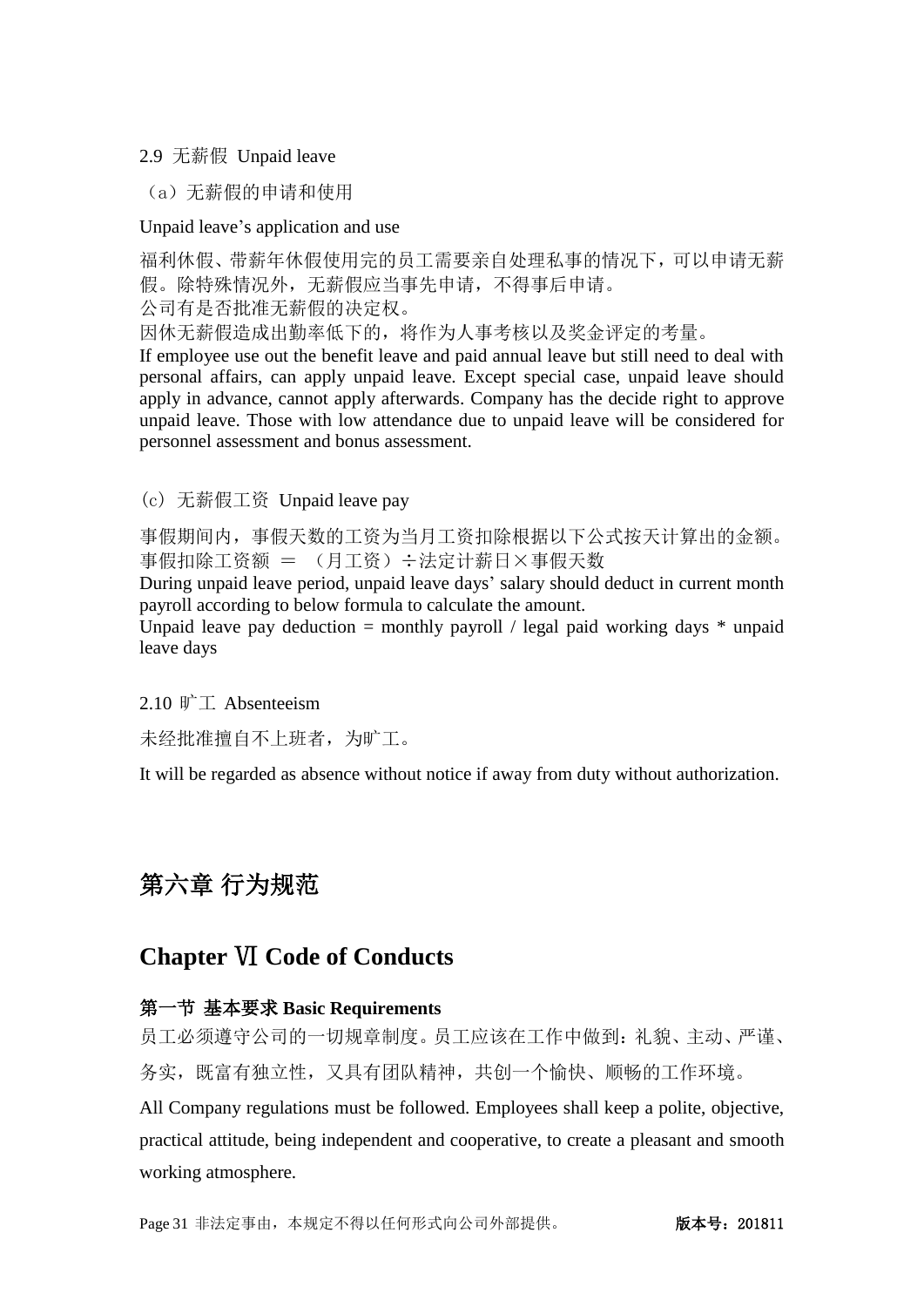### <span id="page-31-0"></span>第二节 行为规范与利益冲突 **Code of Conduct & Conflict of Interests**

员工不得为谋取个人利益擅用公司名义,不得损害公司利益及声誉。员工不得收 受任何形式的贿赂。作为嘉盛苏州员工,应遵守公司的"商业行为准则"政策 (附件1)。

Any unlawful use of Carsem name for personal interests is forbidden, and no impair to Carsem interests and reputation is allowed. Employees will not accept bribes of any kind. The "Standards of Business Conduct" policy attached (Appendix 1) have the details for employees to manage themselves in an appropriate manner as of an employee of Carsem Suzhou.

### <span id="page-31-1"></span>第三节 商业行为准则 **Standards of Business Conduct**

马来西亚太平洋工业有限公司("MPI")及其所有子公司("子公司"包括嘉 盛苏州和德耐富工业集团, 合称为"嘉盛集团") (MPI和嘉盛集团合称为"集 团",根据文意需要, "集团"可表示集团内所包括的相关公司)要求其所有 员工(也包括马来西亚国外的企业内,包括嘉盛苏州的所有员工和在集团中实习 的人员)无一例外地遵守以下商业行为准则("商业行为准则"): Malaysian Pacific Industries Berhad ("MPI") and its group of subsidiaries companies (the Carsem and Dynacraft Industries group of companies (collectively the "Carsem Group")) (MPI and Carsem Group collectively "the Group" and as and when the context requires, "the Group" shall mean the relevant company within the Group) , require that all its employees (which shall for the purposes herein include any employees in operations located outside Malaysia, including Carsem Suzhou, and any person seconded or sent for attachment to the Group) comply without exception, with the following's standards of business conduct (the "Standards of Business Conduct"):

### **1.** 利益冲突  **CONFLICT OF INTEREST**

### **a)** 在其他企业中的利益  **Interest In Other Business**

任何员工均不得直接或间接地与集团的现有或潜在的客户、竞争对手、供应 商等或与之关联的人士存在经济利益,而导致对公司实质上或表面上的忠诚 心的分散,或导致或可能导致利益冲突的情况。

No employee must have any direct or indirect financial interest with any current or prospective customer, competitor or supplier of the Group or persons affiliated with any of them, which could cause divided loyalty or the appearance of divided loyalty or give rise to or likely give rise to a conflict of interest situation.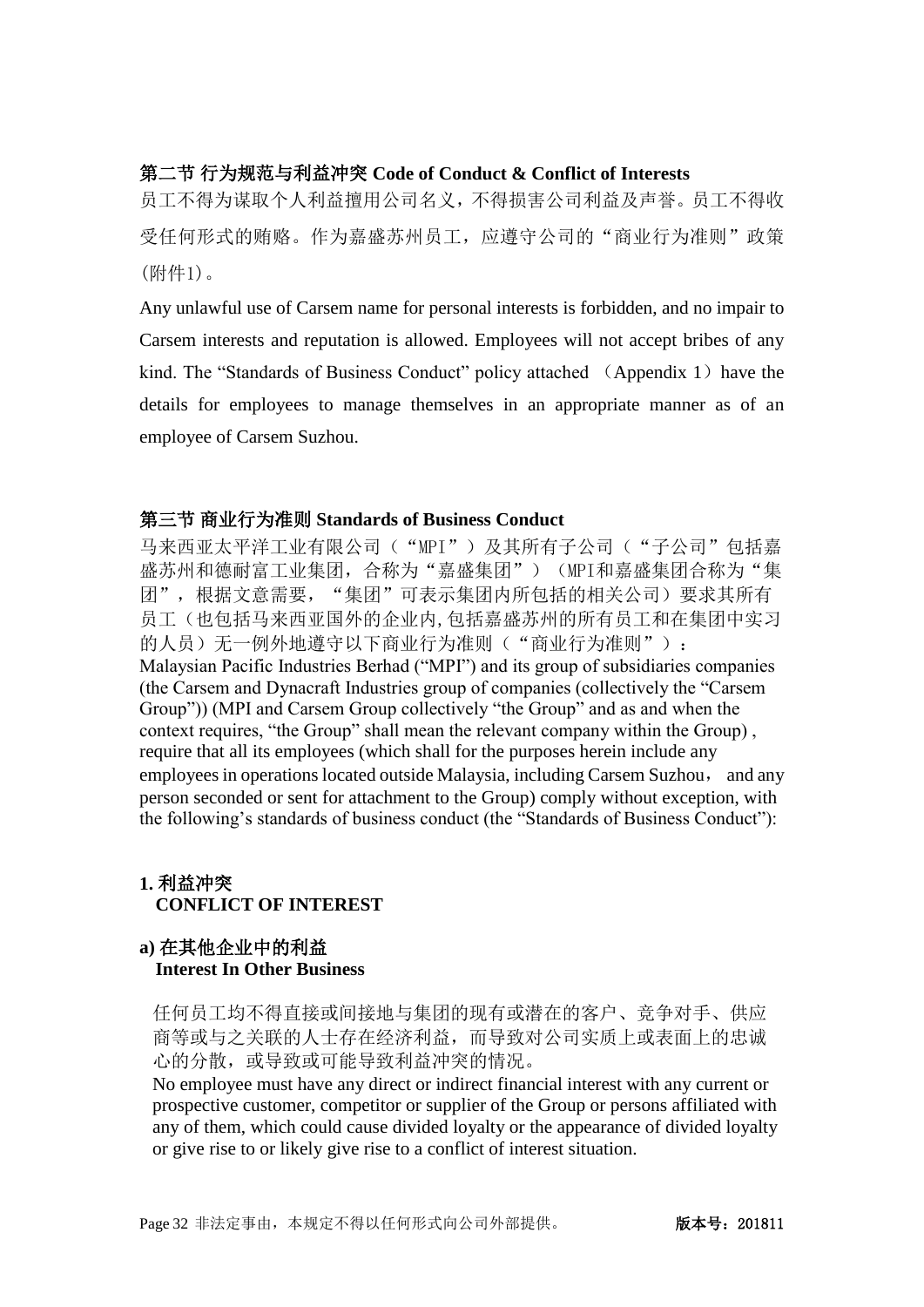### **b)** 兼职

### **Moonlighting**

员工在工作时间内应将全部时间和精力奉献于集团。而且,员工在任何情形 下不得受雇于或为集团的客户、竞争对手、供应商等或与之关联的人士工作 或提供任何兼职服务。

Employees are to devote their full time and attention and commitment to the Group during working hours. Additionally, employees shall not engage in any outside work, employment or services for any customer, competitor or supplier of the Group or persons affiliated to any of them under any circumstances.

# **c)** 款待、赠品、好处和其他馈赠

### **Entertainment , Gifts , Favors and Other Gratuities**

员工及其家庭成员不得从集团现有的或潜在的客户、竞争对手、供应商等或 与之关联的人士处,接受礼品、馈赠、借款、折扣或其他个人好处或其他优 惠待遇。

No employee and / or any member of their family shall accept any gifts or gratuities or loans or discounts or other personal favors or preferential treatment from any current or prospective customer, competitor or supplier of the Group or persons affiliated to any of them.

作为上述限制的例外,正常的商业性礼尚往来如合理用膳和低价礼品则可以 容许。但该例外应在一定的限度内,应不致于被视为贿赂,或者该事实在公 开后不会令任何一方尴尬。

Excluded from this limitation are the exchange of normal business courtesies such as reasonable dining, refreshments and gifts of nominal value. These should be of limited value and in such form that they cannot be viewed as a bribe or payoff or public disclosure of the facts surrounding them would not embarrass any party.

同样,员工亦不得向上述人员赠送金钱或贵重礼品,如果该赠送行为可以被 合理怀疑为系为获取不正当利益而为或者可能导致利益冲突的话。

Similarly, no employee shall give money or gifts of significant value to any of the aforesaid persons if it could be reasonably viewed as being done to gain an unfair business advantage or giving rise to a potential conflict of interest situation.

若对此有任何疑问,员工可以向相关负责人员咨询。

In the event of any doubt in this area, employees should consult the Chief Executive of the respective operations for direction.

# **d)** 家庭

### **Family**

任何员工未经向相关负责人员汇报并获得集团管理总监的书面许可,不得代 表集团与其亲属进行任何交易。

No employee shall conduct any business dealings on behalf of the Group with any person with whom they are related to by blood or marriage, without first highlighting the relationship to the Chief Executive of the respective operations and obtaining the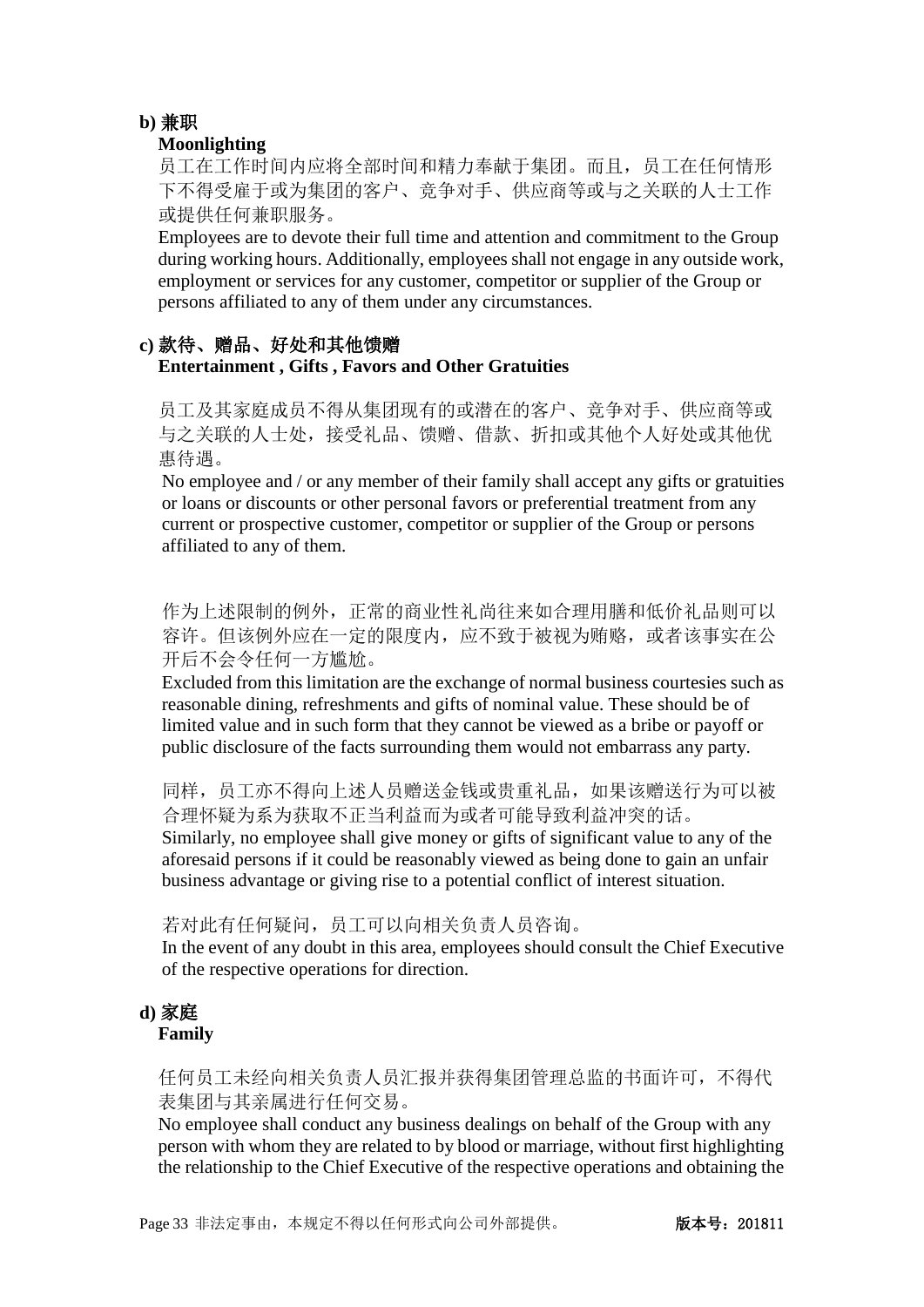written permission of the Group Managing Director.

只有当该员工的职务或其他优势不至于影响上述交易时,该交易才可以获得 集团管理总监的许可。

Such permission shall only be granted if the Group Managing Director is satisfied that the employee would not be in a position nor would have the opportunity to influence those business dealings.

### **2.** 集团资产、资源、信息的完整、保护、使用 **INTEGRITY AND PROTECTION AND USE OF THE GROUP'S ASSETS , RESOURCES & INFORMATION**

### **a)** 保密信息

#### **Confidentiality And Proprietary Information**

员工应当保守其在集团内受雇或实习期间知悉的集团专有的、保密的信息( "保密信息")。此类保密信息包括与集团的经营、运作、制度、方法、计 划、发明、产品信息、专有技术、设计、权利、图纸、设计、图表、技术、 供应渠道、方案、分析、报告、工作方法、数据与规格、贸易秘密、价格表 、成本信息、计算机程序、市场契机、客户与供应商信息、财务信息、经营 及研究计划相关的一切信息,以及员工在受雇期间获取的被集团认定为保密 信息的任何形式的信息。

Employees shall keep and maintain the secrecy of all confidential and proprietary information ("the Confidential Information") which comes into the employee's knowledge in the course of employment or attachment with the Group. Such Confidential Information shall include any information relating to the Group's business, operations, policies, processes, plans, inventions, product information, know-how, designs, rights, drawings, blueprints, charts, techniques, sources of supply, formulae, analyses, reports, methods of working, data and specifications, trade secrets, price list, cost information, computer programs, market opportunities, customers and suppliers information, financial information, business and research plans and any other information of any kind which the Group deems as confidential which the employee have access to whilst in the employment of the Group.

员工不得以任何形式或方法复印、复制、公开、泄露保密信息,为工作目的 而向有权获取此类保密信息的人士提供时除外。上述信息的一切复印件、复 制品、缩影件在任何时候均为集团全权所有。

The employee shall not copy, reproduce, disclose or divulge in whatever form or means any part of the Confidential Information, except as may be reasonably necessary for the purpose of performing his work and to persons who are authorized or legally entitled to receive such Confidential Information. Any copies, reproductions or reductions if made shall be the absolute property of the Group at all times.

员工应尽一切必要的谨慎并采取一切必要的方法以确保保密信息处于保密和 安全状态。

The employee shall take all necessary care and security measures to protect the confidentiality, secrecy and safety of the Confidential Information.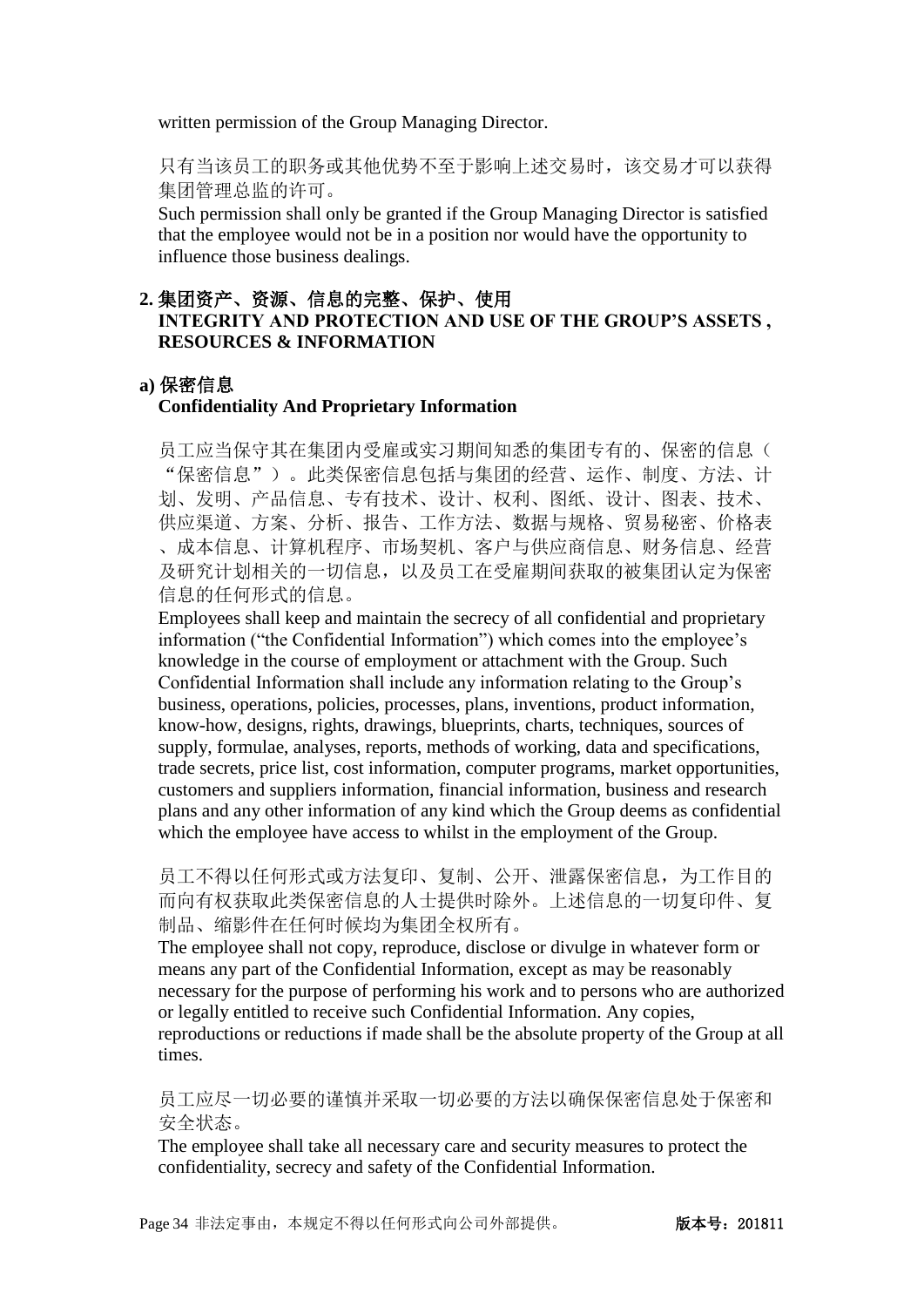员工未经集团的书面同意,不得在受雇期间或离职后一年内的任何时间,使 用、披露保密信息或导致保密信息的公开。无论2(a)如何描述,标识为或被 告知为保密信息的信息,均应受本规则的约束。

The employee shall at no time during the course of employment or within one year of leaving employment use or disclose or cause to be published any part of the confidential Information without the prior written consent of the Group. Regardless of paragraph 2 (a) above, Confidential information which are marked as Confidential and/ or communicated to the employee as Confidential, shall continue to be subjected to the restrictions imposed under this standards of business policy.

在任何情况下,如果保密信息的披露或使用导致公司或其客户、供应商或员 工陷入严重困境或对其产生任何负面影响,公司保留向任何员工、人士、组 织采取法律行动的权利。有鉴于此,员工或曾受雇于公司的人员在遇到此类 有关保密信息的敏感问题时,应在披露或使用前向相关负责人咨询。 In any case, the Company still reserves the right to take legal action against any employee, person or organization, if disclosure or use of such Confidential Information causes grave embarrassment or adversely impact the company, its customers, its suppliers or its employees. In this regard, the employee or a person previously employed with the Company should consult the Chief Executive of the respective operations for direction in the event of any doubt of the sensitivity of such Confidential Information prior to the disclosure or use.

员工在离职时或实习结束时或集团在任何时间要求时,员工应向集团交还其 占有的保密信息。

Upon the cessation of employment or attachment as the case maybe or at anytime requested by the Group, the employee shall deliver all Confidential Information in his possession to the Group.

员工不得向集团披露或提供其在其他企业任职期间获取的专有信息,将其用 于集团的利益。除非该员工与其先前所在的企业之间签署的任何适用的保密 协议的相关条款允许该员工如此而为之。

Employees are not to disclose or make available to the Group any proprietary information which was obtained from former employers or companies to be used for the benefit of the Group, except as permitted by the terms of an applicable nondisclosure agreement which the employee has signed with any previous employers or companies.

### **b)** 知识产权

#### **Intellectual Property**

由员工在受雇于集团期间或在集团内实习期间独立或群体创造或者构思的任 何发明、改进、著作权、版权、商标权、专利、设计和/或发现("知识产权 "),应归集团全权所有。

Any invention, improvement, literary rights, copyrights, trademarks, patents, designs and / or new discoveries ("the Intellectual Property") which originated from or is conceived by any employee, whether alone or with others, during the course of employment or attachment with the Group shall belong to and be the absolute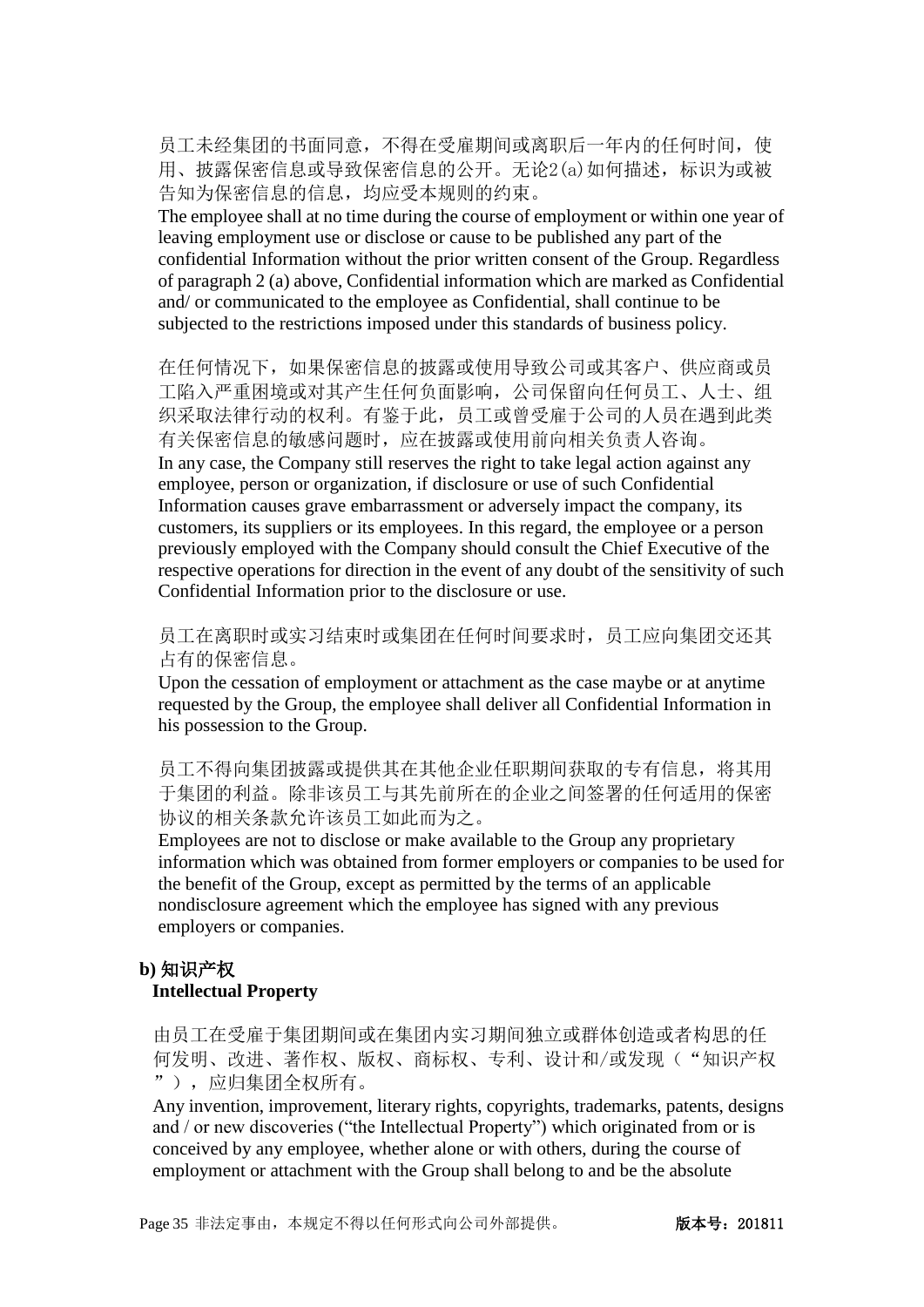property of the Group.

员工应及时向集团提供其所创造的知识成果,应当将其知识成果的所有相关 权利转让于并于此同意转让于集团。此类转让所涉及的费用由集团承担。 The employee shall promptly disclose all such Intellectual Property made and shall assign and hereby agrees to assign all rights of the Intellectual Property to the Group. The costs for the assignment of such rights shall be borne by the Group.

本条规定不适用于员工在业余时间未经使用集团的任何资源、技术或信息而 自行创造的知识成果。

This provision shall not apply to any Intellectual Property for which no resources, know-how or information from the Group was used and which was developed entirely after the employee's working hours.

### **c)** 公司财产的保护和使用 **Safeguard and Use of Company Property**

任何员工均有义务维护和按照使用说明正确使用一切由其占有的或其可以使 用的集团的财产、设备或其他资产,包括由客户或供应商提供或委托的财产  $\circ$ 

Each employee shall be responsible to preserve , safeguard and use properly in the manner specified ,all the property , equipment and other assets of the Group assigned to them or which they are given access to, including those which are furnished or consigned by customers or suppliers.

上述资源仅可以为集团的目的而使用。

These resources are to be used solely for the Group's purposes.

# **d)** 准确报告

### **Accurate Reporting**

员工应诚实地上报和/或提供所有报告或被要求提供的任何形式的信息(例如 产品报告、费用报告、出勤、生产数据,财务数据等)。另外,员工应当依 照集团的存档制度和相关的有效法律、法规,保存所有文件和档案。 The employee is to report and/or submit honestly and truthfully all reports or information of any kind required (such as production reports, expense reports, hours worked, production data, financial data, etc). In addition, the employee is to retain all document and records in accordance with the record retention policies of the Group and all applicable laws and regulations applicable thereto.

# **e)** 公开发布

### **Public Disclosure**

员工遇有证券或金融分析人士、经纪人士或媒体问及有关集团的特殊或详细 信息的情形时,应交由集团管理总监处理。

Employees must direct all inquiries from securities or financial analysts, brokers or the press involving requests for specific or detailed information relating to the Group to the Group Managing Director.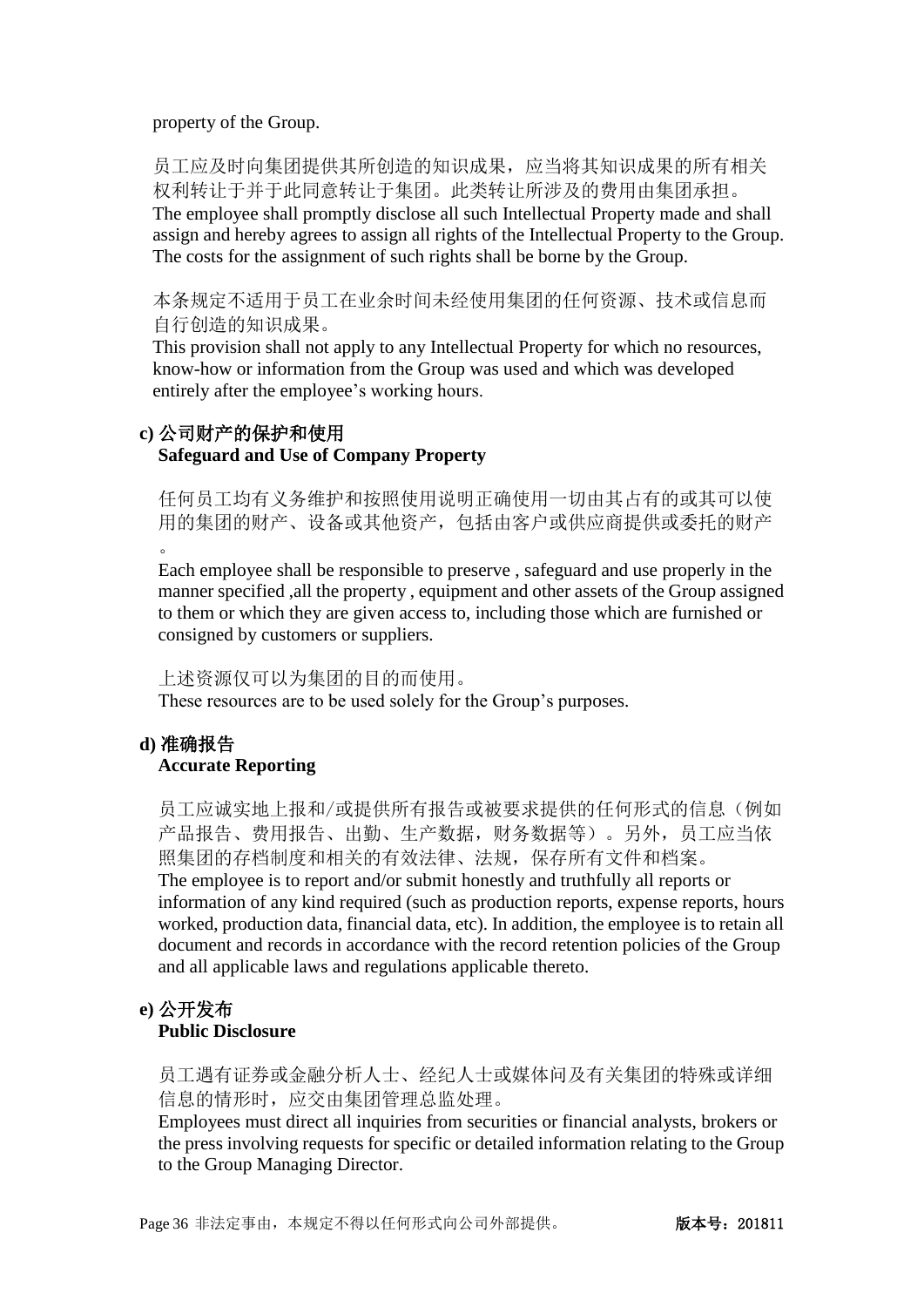### **f)** 雇员信息

### **Employee Information**

任何员工未经人力资源经理、财务经理或其他相应管理人员的许可,不得泄 露任何雇员信息、薪资信息和员工简历。

Employees shall not release any employee information, payroll information and bio-data without the approval of the relevant Human Resources Manager, Finance Manager or their designees respectively.

### **3.** 有价证券信息 **INFORMATION ON SECURITIES**

任何员工均不得向其他人士(指正在从事以本集团信息为基础的交易或会将 该信息使用于其个人交易目的的人士)透露未经公开的信息(指能够影响有 关人士在本集团有价证券的交易中的决策,且未经公开宣布的信息)。 No employee shall communicate non-public information (information not publicity announced that could be expected to be relied on by a person making decision to trade in securities of the Group) to another person who bases a trade on such information or use such non-public information for his/her own trading purposes.

### **4.** 支付惯例 **PAYMENT PRACTICES**

### **a)** 交易与会计惯例 **Business & Accounting Practices**

任何员工均不得为任何目的而为集团置备或采购任何未经报告或未经记录的 资金或资产,不得在会计帐册中作虚假或误导性记载。没有充足的凭证不得 支付任何款项,且任何款项均不得支付于未经有关凭证记载的用途。在任何 时候,员工均应当遵守公认的会计准则和内部控制制度。

No employee shall establish or procure any undisclosed or unrecorded funds or assets for the Group for any purpose, and no false or misleading entries shall make in any books or records. No payment shall be made without adequate support documentation or made for any purpose other than as described in the documents. Employees shall comply with generally accepted accounting rules and internal control policies at all times.

# **b)** 支付

### **Payments**

除政府或监管收费或政府或有关主管机构收取的其他费用以外,任何员工未 经授权均不得用集团的私有资产向任何人支付或承诺支付任何款项或应允支 付有价物品。

With the exception of governmental or regulatory fees or other payments set by the government or the relevant authorities, no employees shall make any unauthorized payments, promises to pay, offer of payment of anything of value to any person from the Group's or private funds in furtherance of the Group's business .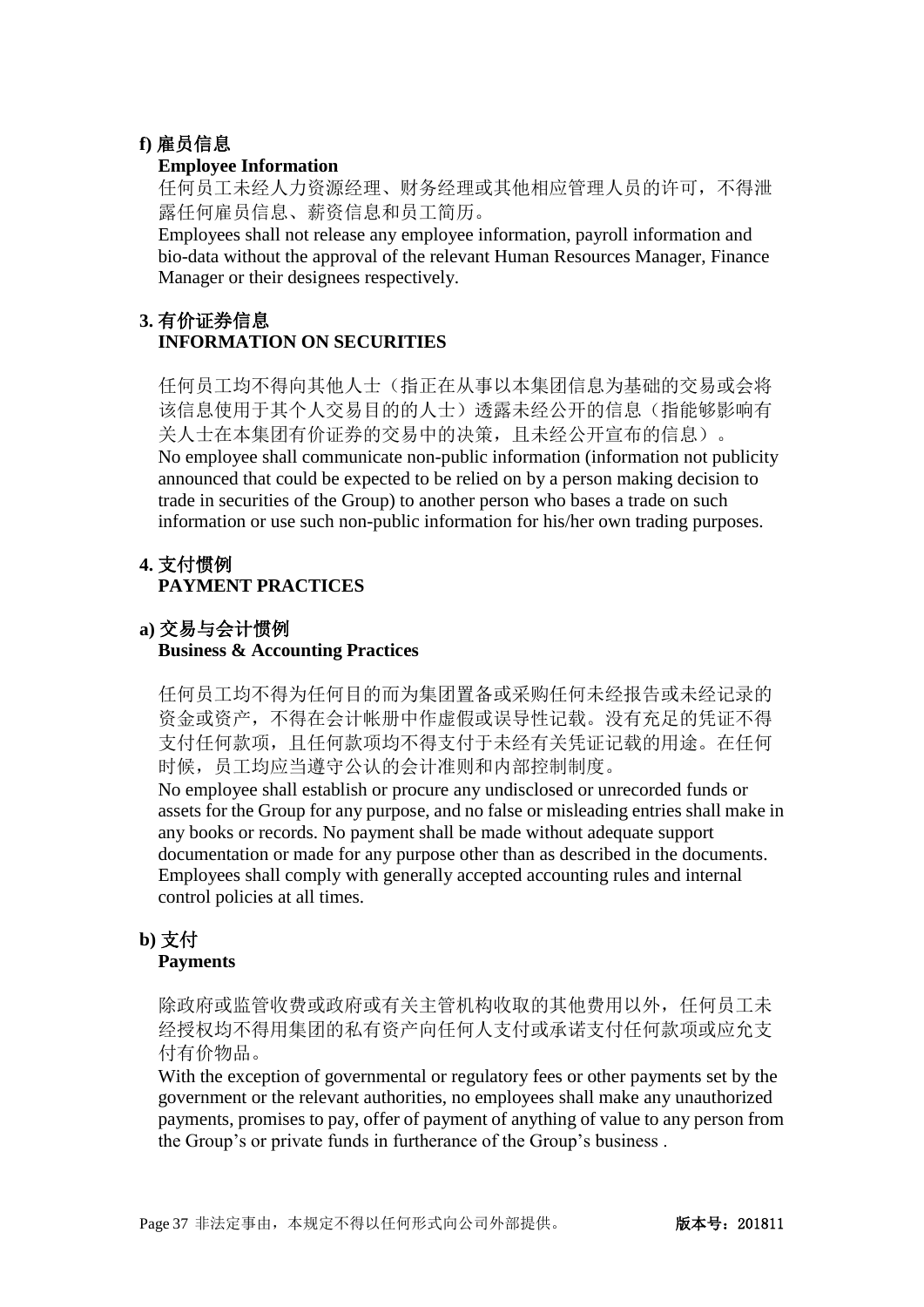### **c)** 回扣 **Kickbacks**

所有员工必须遵守反海外腐败法。 All Employees shall comply with Foreign Corrupt Practices Act (FCPA).

禁止任何员工在处理与现有的或潜在的客户、竞争对手、供应商等或与其相 关联的人士的合同或交易时,收受或索取对方的贿赂或回扣。

Employees are forbidden to engage in any practices such as accepting or soliciting any bribes or kickbacks in any contract or dealings with any current or prospective customer, competitor or supplier of the Group or persons affiliated to any of them.

# **5.** 交易规则 **TRADE REGULATIONS**

- **a)** 严格禁止员工与竞争对手就产品价格或其他竞争手段达成任何安排或约定。 Employees must not enter into or have any arrangements or understanding with competitors concerning prices of products or other competitive policies or practices and the same are strictly prohibited.
- b)在任何与竞争对手的合资公司或合作项目中,所有的协商与讨论均应限于所 涉及的具体交易本身。

In any joint ventures or projects with competitive organizations, all discussions must be limited to the specific transactions involved.

c)参加贸易组织、研究会或其他团体,均不得进行关于公司的竞争手段或竞争 实践的讨论,且不得存在可能进行此类讨论的任何迹象。 Participation in trade associations, seminars or other groups must not be, or even appear to be, an occasion for any discussions of competitive policies or practices.

d)严格禁止与特定的竞争对手或客户达成某种安排或约定以排斥其他特定的客 户或供应商。

Arrangements or understandings with a particular competitor or customer not to deal with a particular customer or supplier are strictly prohibited.

# **6.** 采购政策 **PROCUREMENT POLICY**

关于采购的决定应当有集团的采购部门的参与,并应按照集团的采购政策作 出。只有采购经理才有权以公司名义对外达成采购协议。本政策只有在集团 的管理总监书面同意时方可有例外。

Procurement decisions are to be made only with the participation from the Group's Purchasing Department and in accordance with the procurement policies of the Group. Only the Purchasing Manager is permitted to make commitments on behalf of the Group. Exceptions to this policy may be made only with the written approval of the Group Managing Director.

### 声明 **DECLARATION**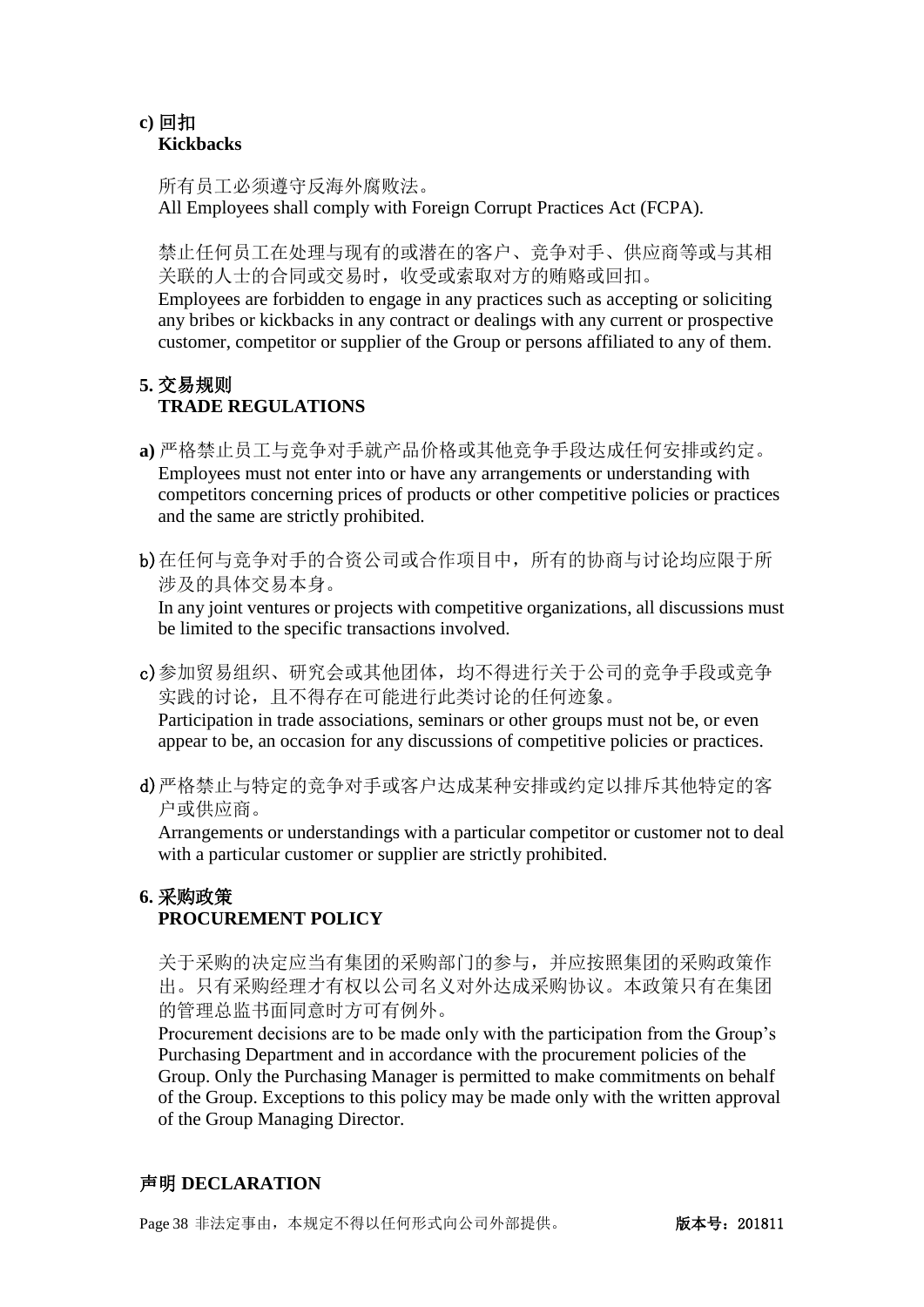a)我保证,我将在任何时候均恪守、积极支持并实施上述《商业行为准则》, 并同意这些规则作为我与嘉盛半导体(苏州)有限公司("公司")所签署 的劳动合同或实习合同的一部分。

I pledge that I will adhere to and actively uphold and implement the Standards of Business Conduct at all times and agree that these standards form an essential part of the terms of my employment or attachment with CARSEM SEMICONDUCTOR (SUZHOU) CO., LTD. ("the Company").

b)当我知悉任何人违反或企图违反上述《商业行为准则》时,我将立即向我的 主管或集团管理总监报告。

I will promptly report to my superior officer or Group Managing Director any incident or any intent by any person to contravene or breach any of these Standards of Business Conduct, if and when I have knowledge of the same.

c)在公司对违反上述商业行为准则的行为进行调查时,我将尽我所知而全力配 合,包括向公司提交关于此类违规行为的书面陈述。我了解,此类报告将会 被采取保密措施。

I will co-operate with the Company to investigate the contravention or breach of any of these Standards of Business Conduct within my knowledge, including the submission of written statements of such contravention or breach. I understand that all such reports will be handled on a strictly confidential basis.

### 我充分了解,如果我被发现故意或过失地违反了上述商业行为准则的任何条款 ,我将会受到纪律处分和**/**或被追究法律责任,包括解除与集团的劳动合同或实 习合同。

**I fully understand that if I am found to be knowingly and materially or ought to have reasonably known that I was in contravention or breach of any of these Standards of Business Conduct, I shall be subjected to appropriate disciplinary actions and/or any other legal recourse, including the termination of my employment or attachment with the Group.**

### 注:上述商业行为准则将取代在此之前该员工签署的用于规范上述**1-6**节所述行 为的其他商业行为准则。

NOTE: The aforesaid standards of business conduct shall supersede and replace all previous standards of business conduct governing paragraphs 1 to 6 above, which the employee may have signed with the Company prior to this Declaration.

# <span id="page-38-0"></span>第四节 厂规及安全章程 **Plant Rules & Safety Rules**

在任何工作情况下,员工必须遵守厂规及安全章程。若有违犯,纪律处分。

情节严重时,公司即可与其解除合同,且可要求该员工赔偿公司损失。

Employee must follow the Company's Plant Rules & Safety Rules under all kinds of work condition. Employee who does not follow the Plant Rules & Safety Rules will be punished disciplined. Any severe breaches or violations can lead to the termination of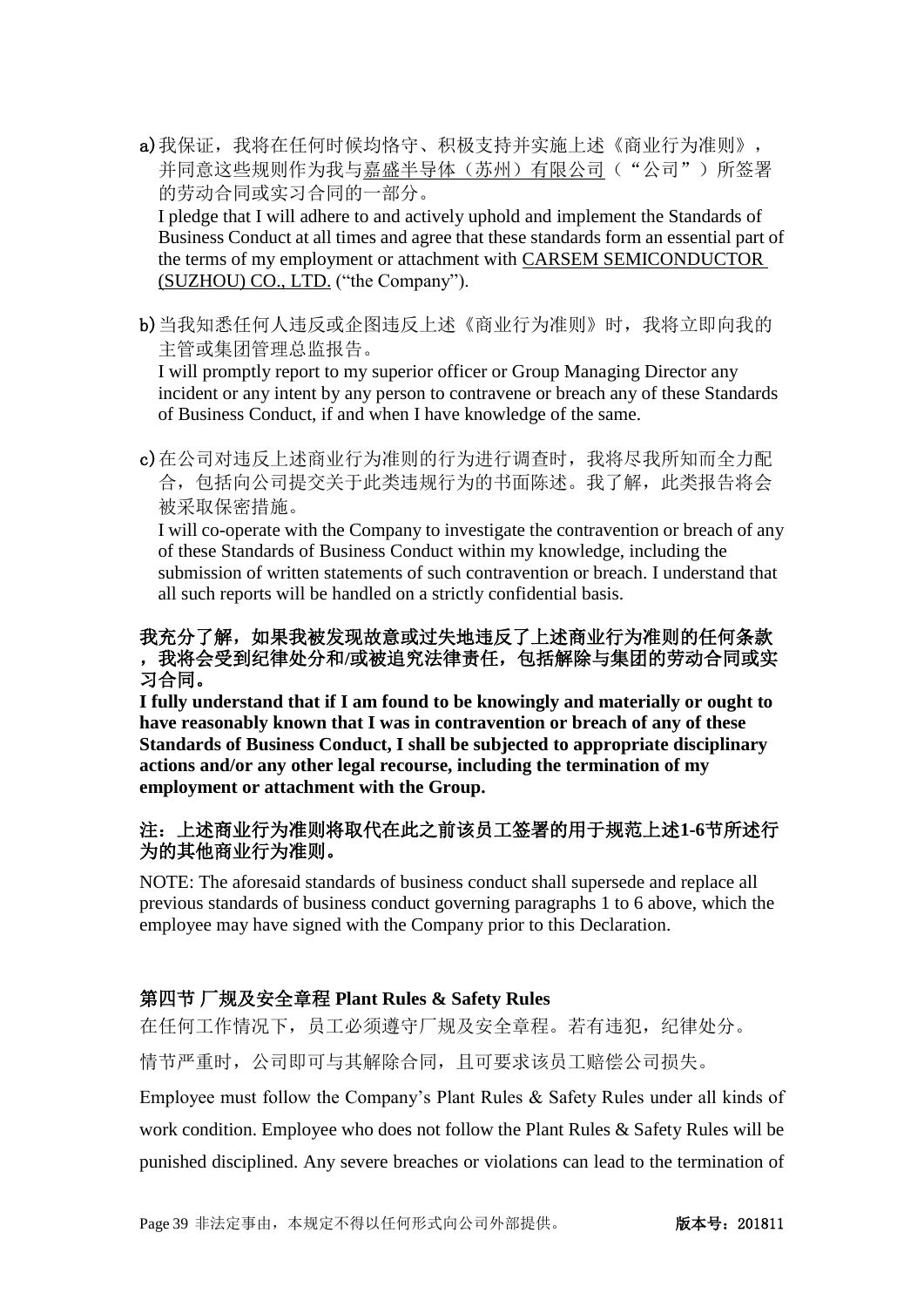employment without given 30 days notice and pay back to Carsem Suzhou for any company loss incurred by the violating employee.

### <span id="page-39-0"></span>第五节 公司财产 **Company Assets**

全体员工有保护和正确使用公司财产的义务。禁止非法或不当使用公司财产。

Any employee has an obligation of protecting and properly using company assets. Illegal or unjustified use is prohibited.

1. 私人电话 Personal Telephone Calls

为尽可能减少对工作的干扰,保证公司通信系统的畅通,公司不允许较长时间 的私人通话,无论此种通话是呼入还是呼出。

To minimize disruption at work and free up our communication systems lengthy personal calls are not acceptable regardless of whether they are outgoing or incoming calls.

2. 计算机资源的使用 Use of Computer Resources

### 所有员工须遵守嘉盛公司的IT政策。

All the employees must strictly follow IT policy of Carsem Suzhou.

3. 电子邮件与因特网 Email & Internet

任何人不得在公司内部向没有必要知道有关电子邮件内容(含其中保密信息) 的未获得权限知悉上述电子邮件内容的其他嘉盛员工散发电子邮件

The distribution of any email to any authorized personnel of Carsem Suzhou who has NO need to know such confidential information contained in the email is prohibited within the company.

4. 垃圾邮件 Unsolicited E-mail 请及时删除您的垃圾邮件 Please delete your Unsolicited E-mail immediately.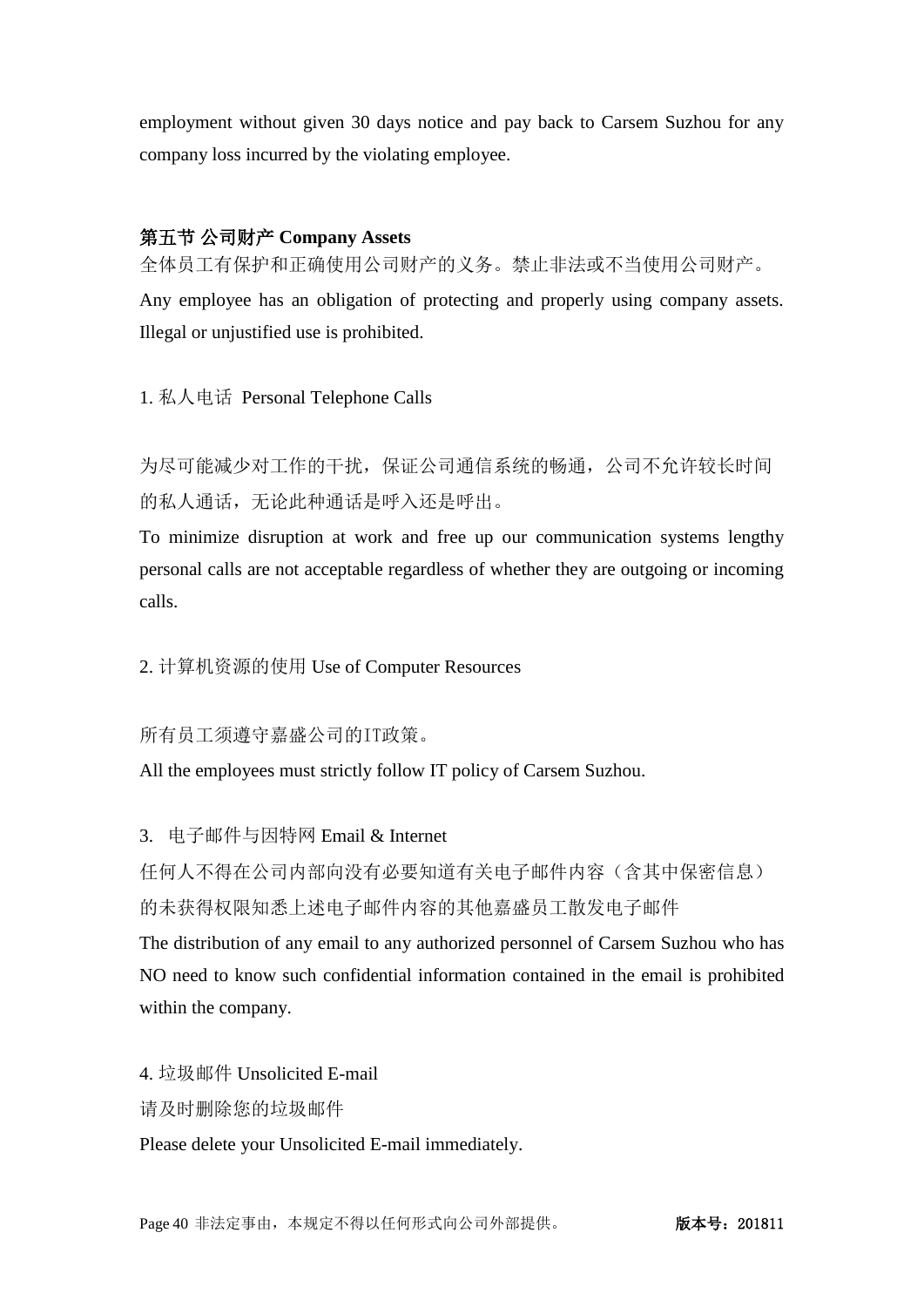5. 员工在业务中,必须遵守相关财务制度和业务制度。

Employee must comply with relevant accounting procedures and transaction policies in conducting business.

6. 一切公司资金和财产均应按实入帐,不得以任何理由虚报或瞒报。

All company funds and assets must be disclosed and recorded. No false or misleading entries for any reason are allowed.

7. 禁止因私人目的使用包括通讯设备等在内的公司财产。

Any use of company property including communications facilities for personal interest or gain is prohibited.

# <span id="page-40-0"></span>第七章 劳工、人权与商业道德及健康与安全

### **Chapter** Ⅶ **Labor, Human Rights & Ethic and Health & Safety**

嘉盛半导体(苏州)有限公司确认其有责任采取一切合理的防范措施,以提供 并维持一个安全、健康以及符合所有法规和惯例的工作环境,同时建立OHSAS体 系及相关体系内容。

Carsem Semiconductor (Suzhou) Co., Ltd. recognize that we have a responsibility to ensure that all reasonable precautions are taken to provide and maintain working conditions which are safe, healthy and comply with all statutory requirements and codes of practice as well as set up OHSAS system and other relevant system content.

员工将不会因提出安全方面的质疑而被惩罚,并且有权拒绝不安全的工作环境 ,直至管理层对此引起充分重视。

Employee will not be disciplined for raising safety concerns and shall have the right to refuse unsafe working conditions until management adequately addresses these concerns.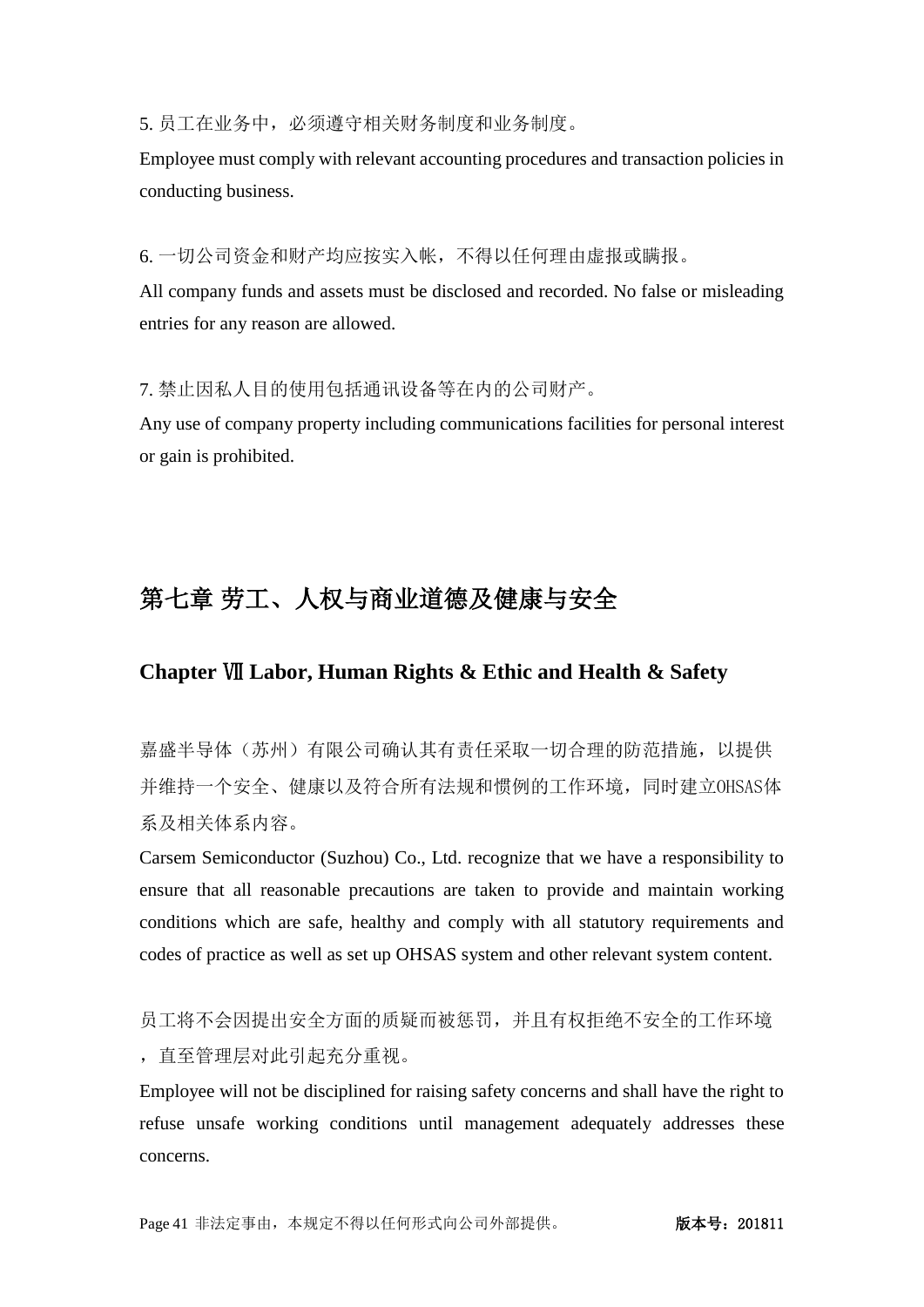对于遭受职业病伤害或疾病员工返回岗位工作,公司会予以协调。

Company will facilitate return of workers to work after occupational injury or illness.

公司不允许强迫劳动以及对员工进行任何形式的打击报复。

Forced labor or revenge is strictly prohibited by company.

公司尊重员工在工作期间的基本活动自由,例如喝水、上厕所等基本活动自由  $\circ$ 

Company respects / allows employee's basic freedom rights during working time, such as drinking, toilet etc.

公司尊重员工的宗教信仰和宗教自由,如员工有宗教方面的需求,公司会提供 必要的场所,内部紧急集合点和全部支持。

Company respects employee's religious belief and freedom of religious. If employee has the requirement in terms of religious, company will provided necessary place and fully support.

只要是切实可行的,公司将特别关注:

The company will, so far as is reasonably practicable, pay particular attention to:

公司所提供并负责维修保养的设备和工作系统是安全可靠的。

The provision and maintenance of plant and systems of work those are safe and healthy.

对物品和原料的使用、掌控、储存以及运输安排,确保安全并无健康隐患。

Arrangements for ensuring safety and absence of risks to health in connection with the use, handling, storage and transport of articles and substances.

在工作中提供各种信息、指示、培训和监督管理以保证员工和他人安全健康。

The provision of such information, instruction, training and supervision to ensure the health and safety at work of employees and others.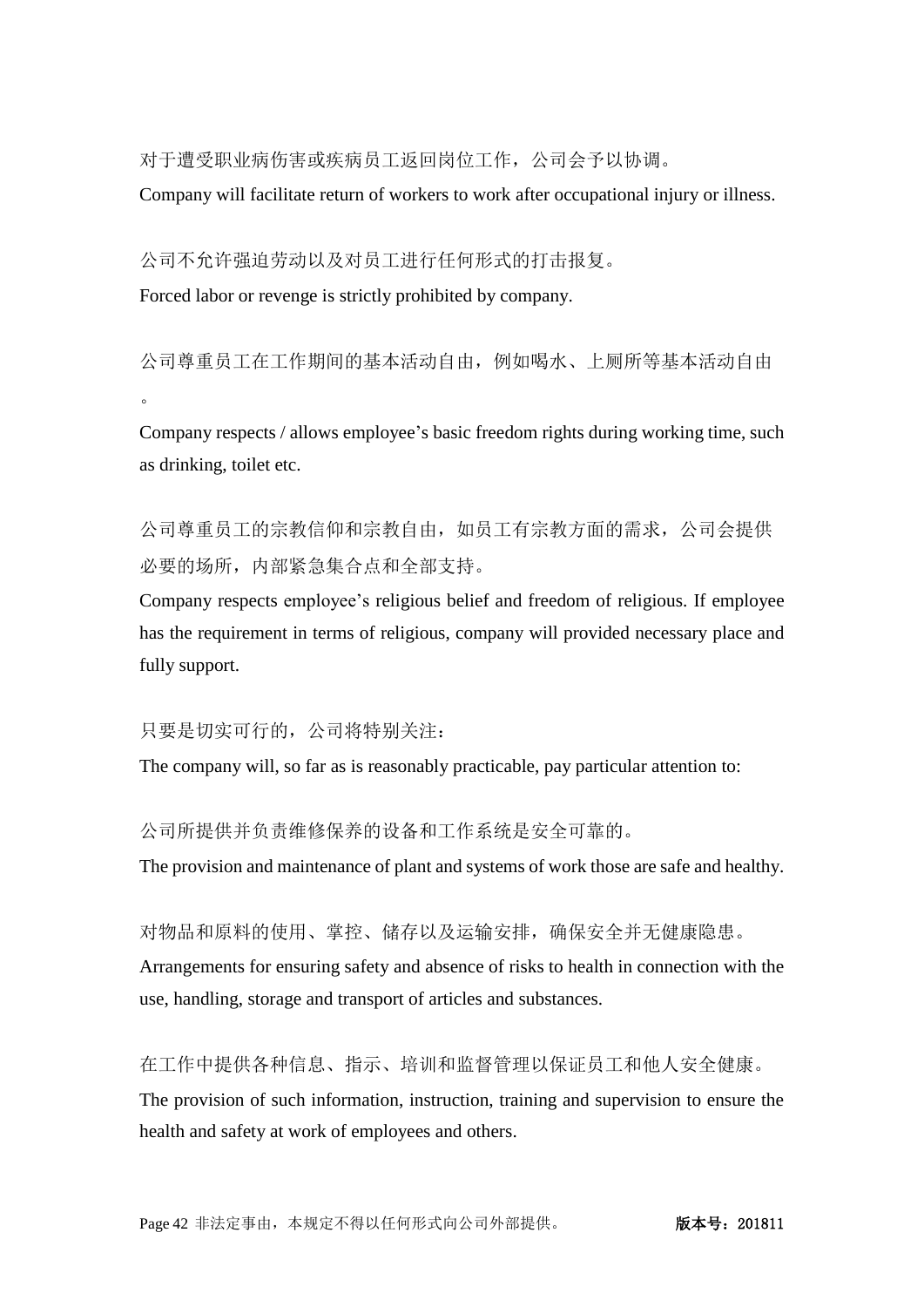工作场所的管理,确保工作安全。

The control of the place of work. Maintaining it in a safe condition.

#### 工作场所出入口的安全畅通。

The provision of a safe means of access to and egress from the place of work.

维护工作环境,保证其安全无健康隐患。提供充分的劳动保护。

The maintenance of a working environment that is safe, without risks to health and provides adequate facilities and arrangements for welfare at work.

### 员工必须遵守和服从公司的一切安全规章制度。

Employee must comply with all requirements and instructions related to production safety and security.

### 嘉盛苏州投诉热线

总经理办公室:62588883-6888 人力资源部经理办公室:62588883-6890 投诉邮箱地址:whistlerblower@carsem.com

# <span id="page-42-0"></span>第八章奖 惩 制 度

# **Chapter** Ⅷ **Reward and Punishment**

1. 公司对表现优异的员工给予奖励。

Company will give reward to any employee who performs well.

2. 违纪处分 Disciplinary Rules

依据《嘉盛员工违纪违规行为纠正措施与质量赔偿实施政策》。

Please refer to "Employee Discipline Corrective Action and Quality Compensation Policy & Procedures".